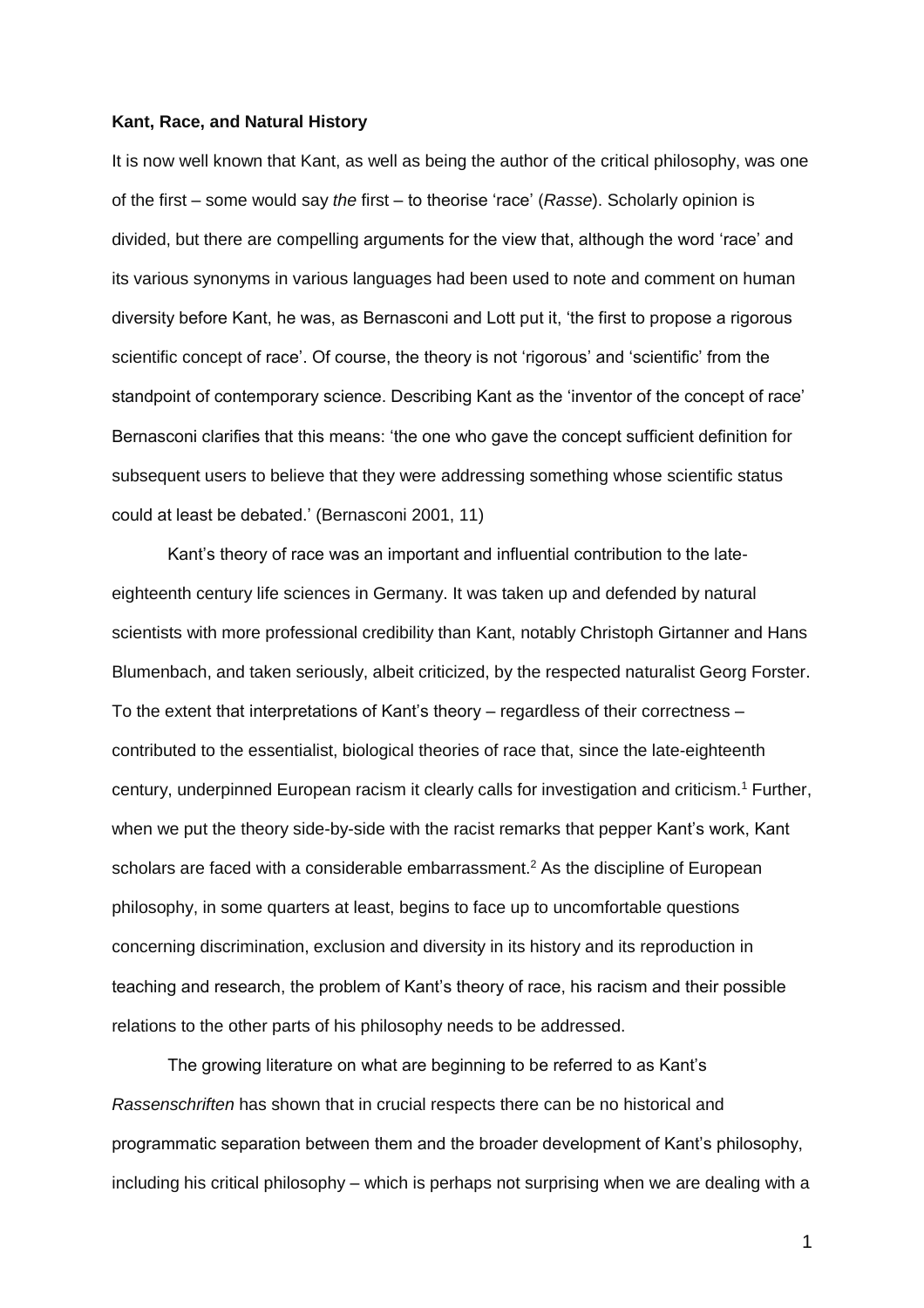systematic philosopher. But it is still not clear exactly what the place of the concept of race and the theory of race is in that oeuvre. The demonstration of shared elements between the essays on race and the critical philosophy does not in itself give an answer to the question that goes to the heart of the matter for students and teachers of Kant's works: what, if anything, is the significance of the concept of race and the theory of race in the development of the critical philosophy?

In Jon M. Mikkelsen's survey of the reception of Kant's theory of race (up to 2013) his main criticism of Robert Bernasconi's work is that Bernasconi tends to promise more than he delivers and thus fails to answer this question directly. According to Mikkelsen, even if Bernasconi demonstrates that Kant 'invented' the concept of race, he does not fill in the details of his case against Kant by 'identifying the specific connection between his race theory and the "core" beliefs of the critical philosophy.' (Mikkelsen 2013, 13) More particularly, Mikkelsen reprimands Bernasconi for not identifying the 'specific logical point of connection' (Mikkelsen 2013, 312) when Bernasconi claims that Kant's essays on race are important for understanding the genesis of the *Critique of the Power of Judgment*. Although Mikkelsen's remarks are uncharitable, criticising Bernasconi for failing to do something that he had not claimed to do, Mikkelsen is right that the central question is left hanging.

The central question, to repeat, is this: what, if anything, is the significance of the concept of race and the theory of race in the development of the critical philosophy? But what exactly is this question asking us to identify? Is it traces of the concept of race or the theory of race in the terms of the critical philosophy? The dependence of critical categories on racial thinking? Racism in the critical philosophy? This essay starts from the presumption that these are the wrong questions, to the extent that they seem to presume that the question of the relation between the theory of race and the critical philosophy is actually a demand to reveal a kind of crypto-racism in or crypto-racialisation of the critical philosophy. Because we find no such revelation in, for example, Bernasconi's work, the path towards a rejection of any further investigation of the relation is smoothed. Thus Mikkelsen (2013, 12)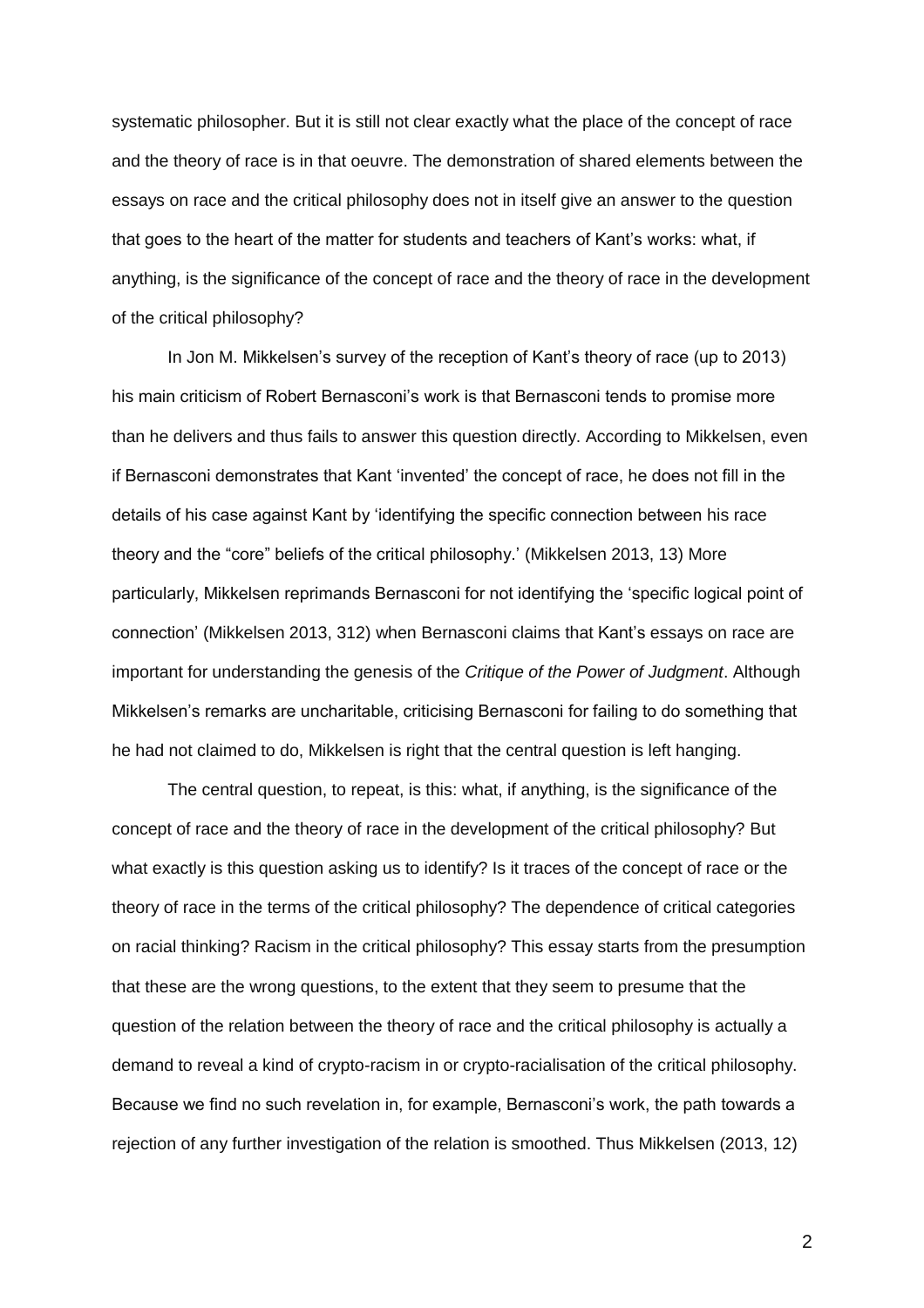is able to characterise Kant's views on race as 'an unfortunate episode in the history of science', with Kant's philosophy proper supplying the means to criticise it.<sup>3</sup>

This essay approaches the question of the relation between the theory of race and aspects of the critical philosophy from a different angle. Section 1 explores the idea that the problem of the systematic unity of nature and knowledge in the *Critique of Pure Reason* and the *Critique of the Power of Judgment* can be traced back to problems in the natural history of the period, and particularly to the problem of the possibility of a natural *system* of nature (Section 2). It then argues (Section 3) that Kant's transformation of the methodological problem from natural history into a set of philosophical (and specifically epistemological) problems proceeds by way of the working out of his own problem in natural history – the problem of the natural history of the human races – and specifically the problem of the unity in diversity of the human species. Section 4 shows, further, how Kant's theory of race is the first developed model of the use of teleological judgment in Kant's work. Thus this essay argues that Kant's philosophical position on the systematic unity of nature and of knowledge in the first and third Critiques, and his account and defence of teleological judgment, are developed out of problems first articulated in his solution to the problem of the unity in diversity of the human species – that is, in his theory of race. This argument does not claim that the relevant aspects of the critical philosophy are racialized or that the concept of 'race' is hiding in the *Critique of Pure Reason*. It does not claim that the philosophical categories of the critical period are based on or grounded in any categories from the life sciences. But it does demonstrate how the *problem* of the unity in diversity of the human species, which for Kant was solved with the determination of the concept of race and a theory of generation that depends on the principle of purposiveness, is significant for the development of aspects of the critical philosophy and thus how the theory of race is in one respect crucial to it.

# **1. Systematicity and purposiveness in the first and third Critiques**

In the *Critique of Pure Reason* Kant speaks of the unity of nature in two senses. First, there is the *transcendental* unity of nature, derived from the postulation of the understanding as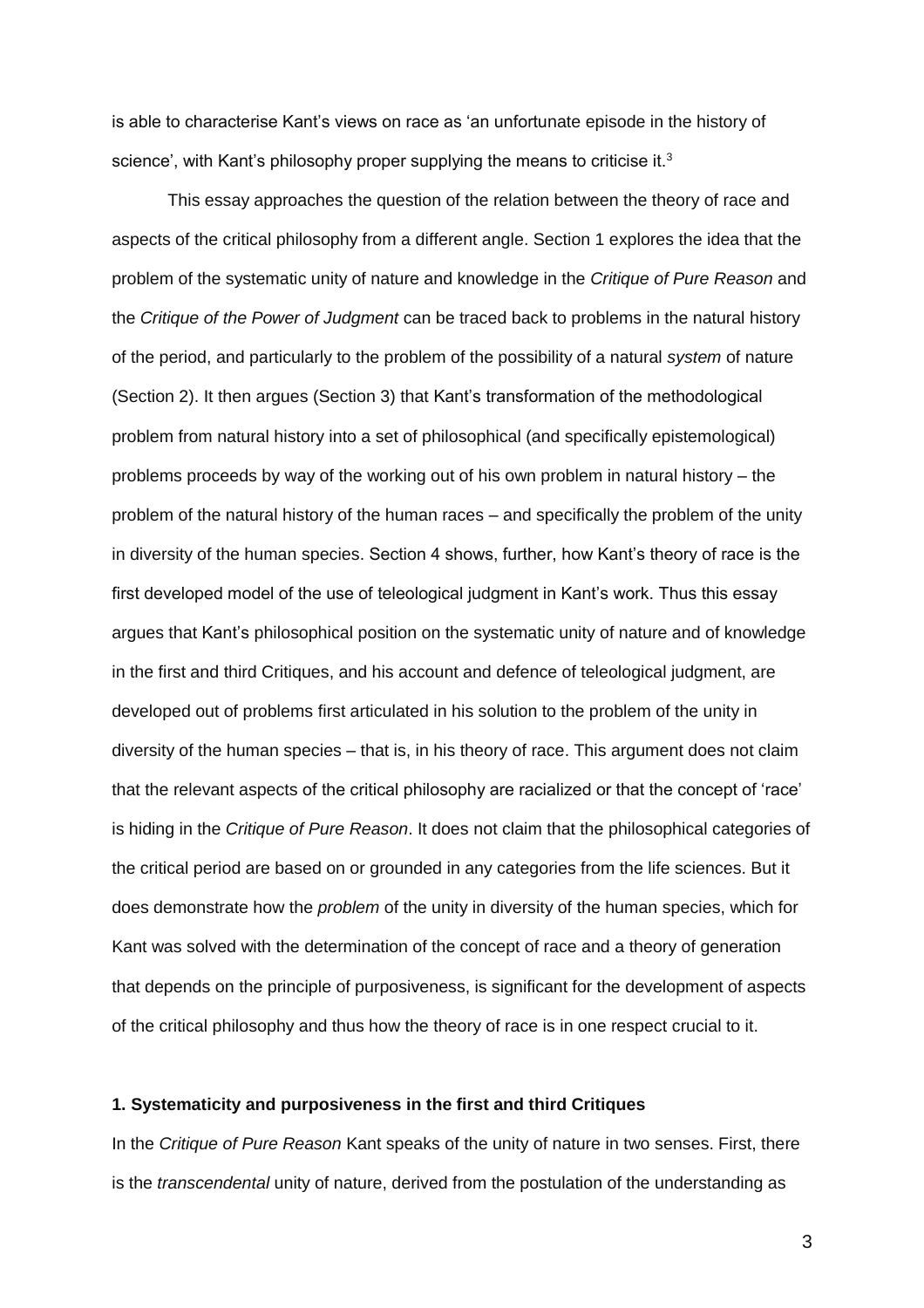the law-giver of nature. Second there is the *systematic* unity of nature postulated by reason. In the first case: 'All appearances lie in one nature, and must lie therein, since without this a priori unity no unity of experience, thus also no determination of the objects in it, would be possible.' (*CPR*, A216/B263) The 'unity of nature' here effectively equates with the law-like structure of experience within which empirical laws of nature are discoverable. But this unity of empirical laws is, Kant later says, merely 'distributive'. The cognitions of the understanding form 'merely a contingent aggregate' (*CPR*, A645/B673), which it is the role of reason to systematize. In the section 'On the Regulative Use of the Ideas of Pure Reason' Kant writes: 'just as the understanding unites the manifold into an object through concepts, so reason on its side unites the manifold of concepts through ideas by positing a certain collective unity as the goal of the understanding's actions, which are otherwise concerned only with distributive unity.' (*CPR*, A644/B672) The 'distributive unity' with which the understanding concerns itself has to do with the relations between cognitions and the causal series that connect them and the *experiential* coherence of the various cognitions themselves, but without any reference to a necessary *order*. It is reason that *orders*, systematizes, the 'entire range' of the understanding's cognitions, seeking 'its interconnection based on one principle' and postulating a 'complete unity'. (*CPR*, A645/B673)

In the Transcendental Doctrine of Method, Kant makes it more explicit that the systematic unity of nature thus prescribed by reason (which is at the same time the systematic unity of reason itself) is 'that which first makes ordinary cognition into science, i.e. makes a system out of a mere aggregate of it'. In a systematic unity the whole is 'articulated (*articulatio*) and not heaped together (*coacervatio*)'. (*CPR*, A832/B860) As prescribed by reason, the systematic unity of the understanding's cognitions is 'only a projected unity; this unity, however, helps to find a principle for the manifold and particular uses of the understanding, thereby guiding it even in those cases that are not given and making it coherently connected.' (*CPR*, A647/B675) Reason's principle is regulative and not constitutive: it does not determine any object for cognition. It is a '**logical** principle' which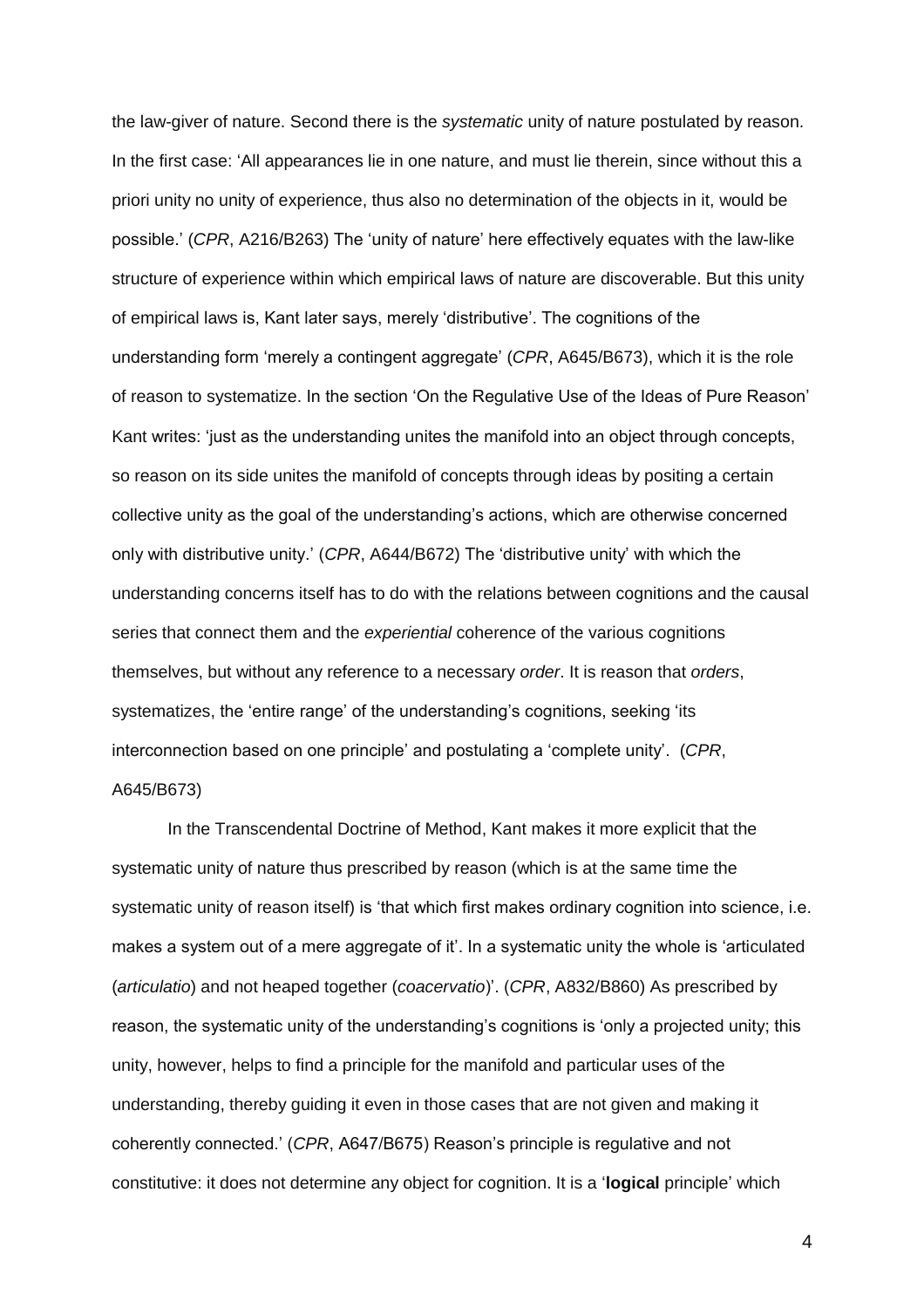helps understanding, through ideas, to 'create' unanimity amongst its various rules, creating interconnection 'as far as this can be done'. (*CPR*, A648/B676) Systematic unity is the projection of *order* in law-like nature. This projected unity is said to be 'merely hypothetical' (*CPR*, A649/B677); that is, reason does not declare apodictically that there exists such a unity in nature. It is not even, Kant first suggests, a transcendental principle, which says that all possible cognitions of the understanding must conform to this as objectively necessary principle. It does not have the objective necessity of the categories for experience. And yet, the logical principle of rational unity amongst rules makes no sense unless we do presuppose a transcendental principle 'through which such a systematic unity, as pertaining to the object itself, is assumed a priori as necessary' (*CPR*, A650-1/B678–9), because otherwise there would be no necessary relation between the principle and the objects of the knowledge that is systematised by it. This means that the principle of reason is not exactly a transcendental principle, but its peculiarity is that we must treat it *as if* it were. Reason irresistibly demands that we assume its principle and this means that, if reason is not to contradict its own aim, we have also to presuppose that the systematic unity of reason and the systematic unity of nature are in conformity with each other. Because reason cannot set itself as a goal an idea that 'entirely contradicts the arrangement of nature … we simply have to presuppose the systematic unity of nature as objectively valid and necessary.' (*CPR*, A651/B679)<sup>4</sup> Although the principle of reason is not in itself teleological, it seems, for Kant, to lead inexorably to an expression of it that is. To 'consider every connection in the world according to principles of systematic unity' is to consider them 'as if they had all arisen from one single all-encompassing being, as supreme and all-sufficient cause.' The highest formal unity is 'the purposive unity of things; and the speculative interest of reason makes it necessary to regard every ordinance in the world as if it had sprouted from the intention of a highest reason.' (*CPR*, A686/B714).

It is noticeable that the First Introduction to the *Critique of the Power of Judgment* avoids all such references to a creator. It begins, instead, with a consideration of systematicity in philosophy and of the investigation of nature that picks up where the most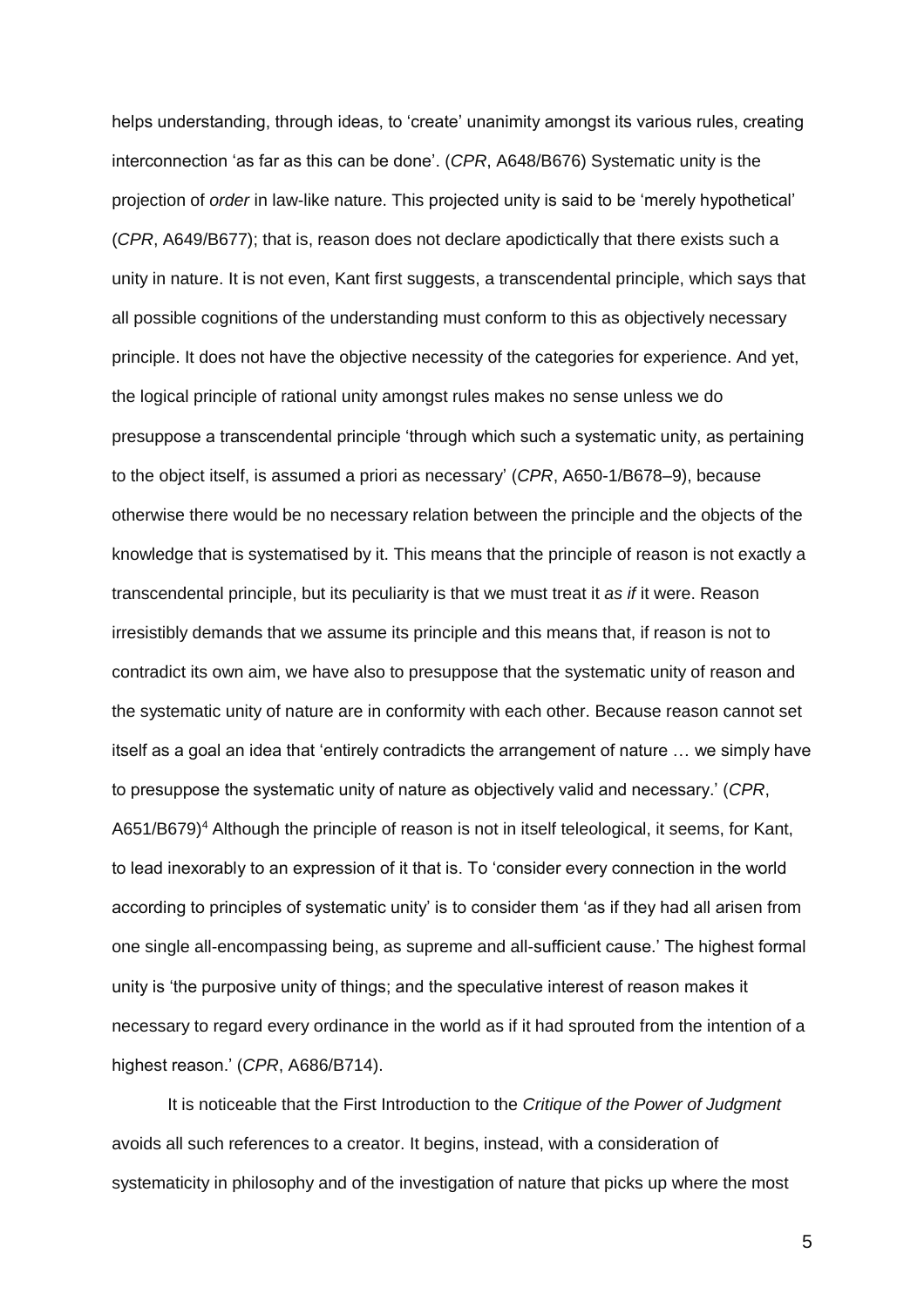general considerations of the Appendix to the *Critique of Pure Reason* left off. The threat from the merely distributive unity of the laws of the understanding is restated in stronger terms (Kant refers to 'a disturbingly unbounded diversity of empirical laws and heterogeneity of natural forms', *CPJ*, FI, IV, 14) and its rational supplement is more immediately identified with the highest principle of purposiveness. The concept of the purposiveness of nature, Kant writes,

is that of an experience as a system in accordance with empirical laws. For although experience constitutes a system in accordance with transcendental laws [of the understanding], which contain the condition of the possibility of experience in general, there is still possible such an infinite multiplicity of empirical laws and such a great heterogeneity of forms of nature, which would belong to particular experience, that the concept of a system in accordance with these (empirical) laws must be entirely alien to the understanding, and neither the possibility, let alone the necessity, of such a whole can be conceived. Nevertheless particular experience, thoroughly interconnected in accordance with constant principles, also requires this systematic interconnection of empirical laws, whereby it becomes possible for the power of judgment to subsume the particular under the general, however empirical it may be, and so on, right up to the highest empirical laws and the forms of nature corresponding to them, and thus to regard the aggregate of particular experiences as system of them; for without this presupposition no thoroughly lawlike interconnection, i.e. empirical unity of these experiences can obtain. (CPJ, FI, II, 9)<sup>5</sup>

This is the principle of the subjective purposiveness of nature, which is re-affirmed at the beginning of the 'Critique of the Teleological Power of Judgment' – a subjective purposiveness of nature 'for the human power of judgement and the possibility of the connection of the particular experiences in one system of nature … just as if they had actually been designed for our power of judgment'. (*CPJ*, §61, 233) As in the *Critique of Pure Reason* this is still a regulative principle, based on an analogy with causality according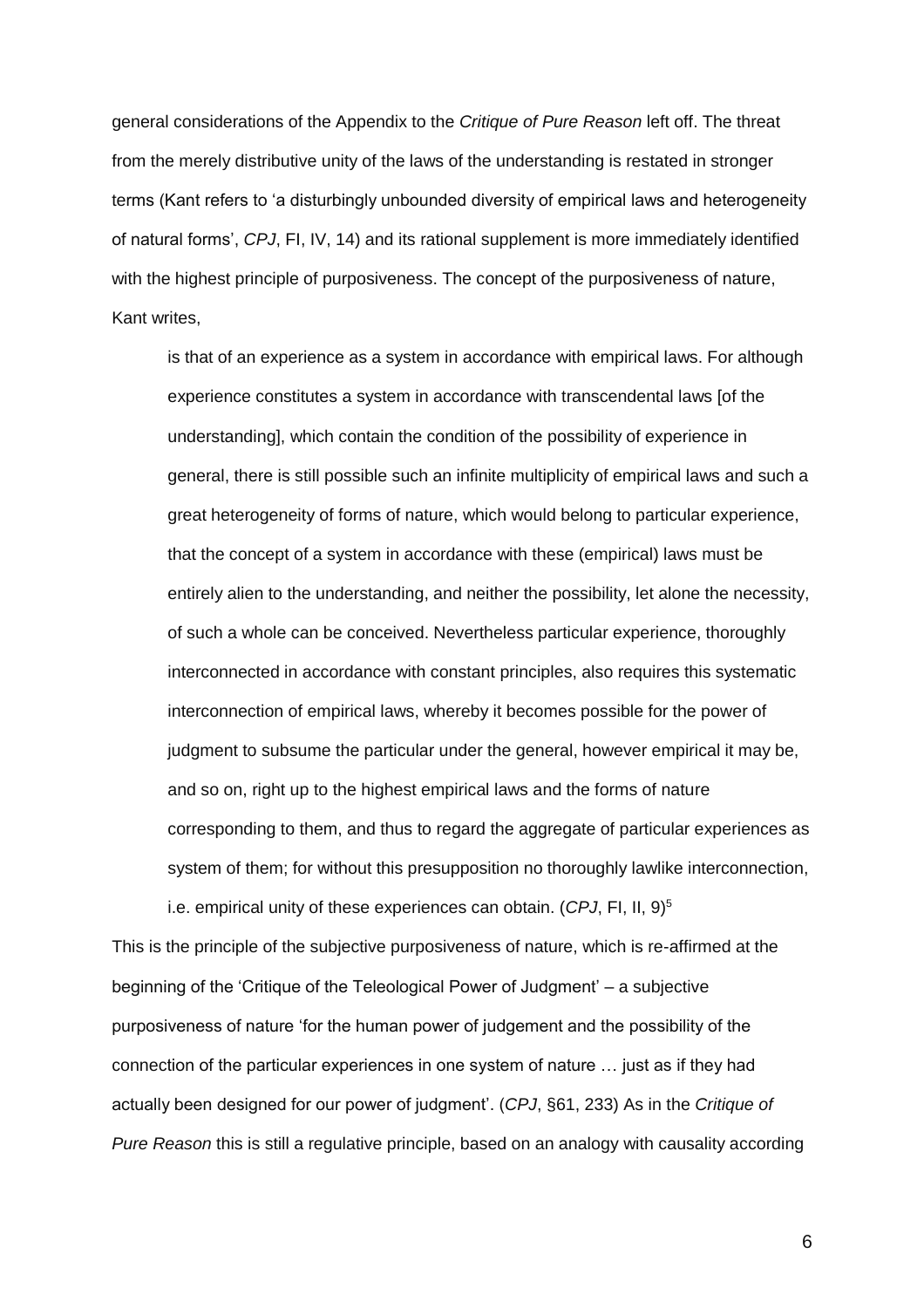to ends (such that we conceive of nature as 'technical'), but now it is a principle belonging to the reflecting power of judgement, rather than the faculty of reason.

However, as we know, the 'Critique of the Teleological Power of Judgment' also identifies an exception to the mechanical view of nature (called above 'a system in accordance with empirical laws'): 'organised beings'. To the extent that these are *given as* organized, 'it is quite certain', Kant says, that the investigator of nature will 'never adequately come to know the organized beings and their internal possibility in accordance with merely mechanical principles of nature, let alone explain them'. (*CPJ*, §75, 271) It is the *generation* of (in modern terminology) biological organisms that is particularly inscrutable, and which the investigator of nature cannot even approach as a problem without conceiving them as the products of a non-mechanical kind of causality to which we must ascribe an 'end'. Indeed, an organized being is a 'natural end', which is to say that it must be both cause and effect of itself (*CPJ*, §64, 243), self-organising (*CPJ*, §65, 245), possessing a self-propagating formative power (*CPJ*, §66, 246).

Once again, the concept of a thing as a natural end is a regulative concept for the reflecting power of judgement, grounded in a 'remote analogy' with our own causality in relation to ends. (*CPJ*, §65, 247) It does not say that organized beings are in themselves purposive, only that they must be thought of as such. The concept of a natural end, being as it were forced upon us by the impossibility of understanding organized beings merely mechanically, 'leads reason into an order of things entirely different from that of a mere mechanism of nature', (*CPJ*, §66, 248) and then to the idea of the whole of nature as a purposive system (*CPJ*, §67, 250). The principle of teleology is not an internal principle of natural science, but an unavoidable 'way of judging … with regard to a special class of its objects.' (*CPJ*, §68, 254)

## **2. The problem of a natural system of nature**

Granted that there are significant differences between the presentation of the presumption of systematicity in the *Critique of Pure Reason* and the *Critique of the Power of Judgement*,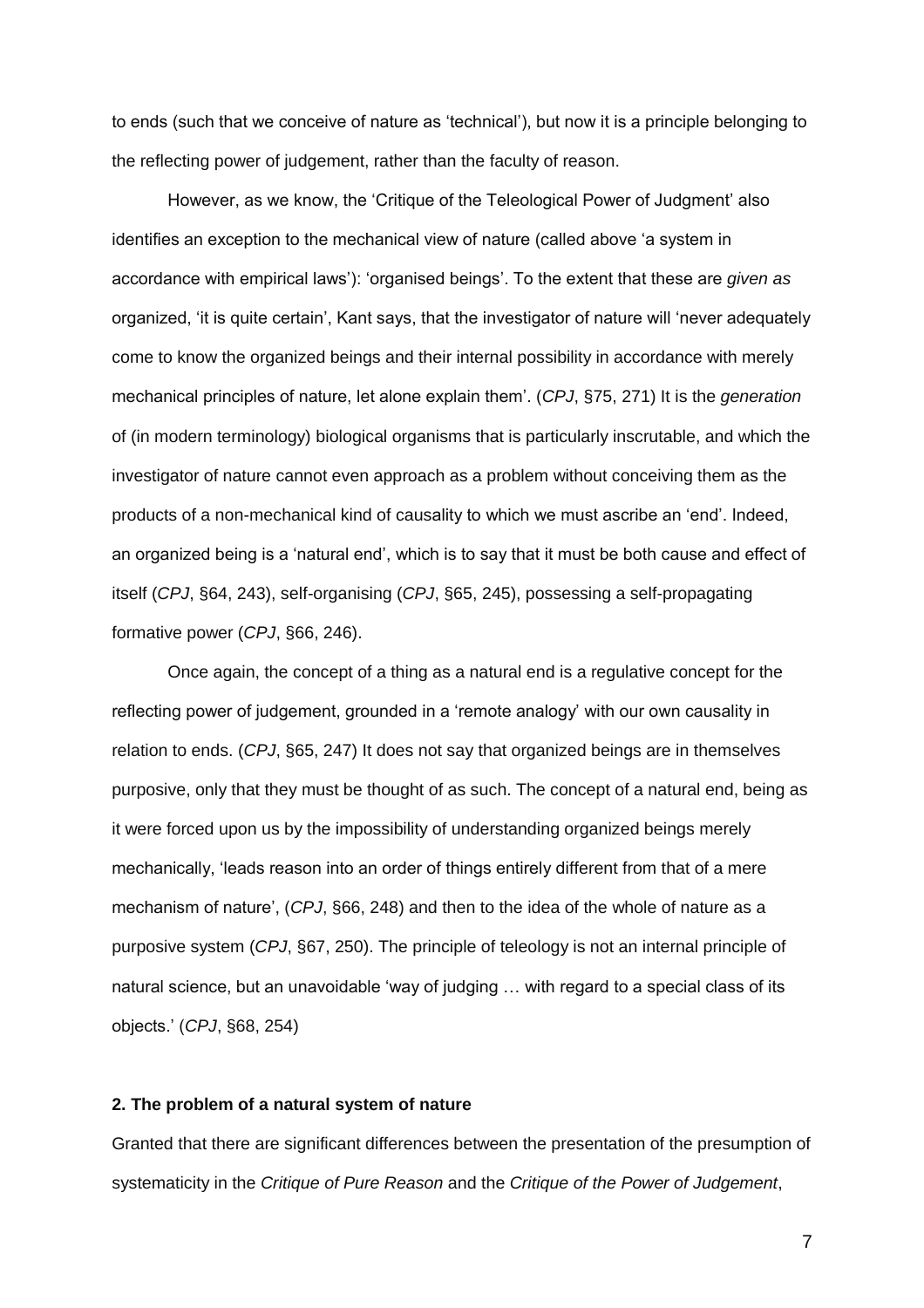they do, nevertheless, address a common problem – the merely distributive unity of nature cognized according to the laws of the understanding. To explain the connection between this problem and Kant's theory of race, it is first necessary to understand the origin of the form of the problem in one of the central issues in the natural history of the period and Kant's relation to it.

In brief, this is the issue of the possibility of a natural (as opposed to artificial) system of nature, or the possibility of a 'natural' system or scheme of the classification and ordered presentation of the natural world. The issue is particularly clear in Linnaeus's *System of Nature*, first published in 1735, where the problem of the relationship between the presumption of a natural order (immanent to nature, albeit divinely ordained) and the recognition of the artificiality of the systems of classification by which we know it is perfectly explicit.<sup>6</sup> Linnaeus naturalized Aristotle's logical categories of genus (*genos*) and species (*eidos*), which, together with the categories of 'order' and 'class', allowed for the in-principle systematic allocation of every natural form to a specific place in the order of nature.<sup>7</sup> Buffon, Linnaeus's best known antagonist in these matters*,* objected to the artificiality of Linnaeus's system. In his 'Initial Discourse' on natural history (1749) Buffon cautioned against allowing our natural tendency to imagine order and uniformity in everything to persuade us that nature worked everywhere according to the same means and according to similar mechanisms. This way of thinking, he said, has led us to 'invent an infinity of false connections between the things nature produces … bringing the abstractions of our limited mind to bear upon the reality of the works of the Creator'. (Buffon 1749, 101)

*Mutatis mutandis*, it is not hard to recognize this problem in Kant's discussion of the systematic unity of nature and knowledge in the *Critique of Pure Reason* and, more explicitly, in the First Introduction to the *Critique of the Power of Judgment*. Much of what Kant says in the *Critique of Pure Reason* concerning systematicity and purposiveness can be seen as an attempt to make explicit and to justify through critique (in his precise sense of determining the limits) the assumptions already operative in natural history. That is, the natural historian can be seen to be enacting what the *Critique of Pure Reason* postulates as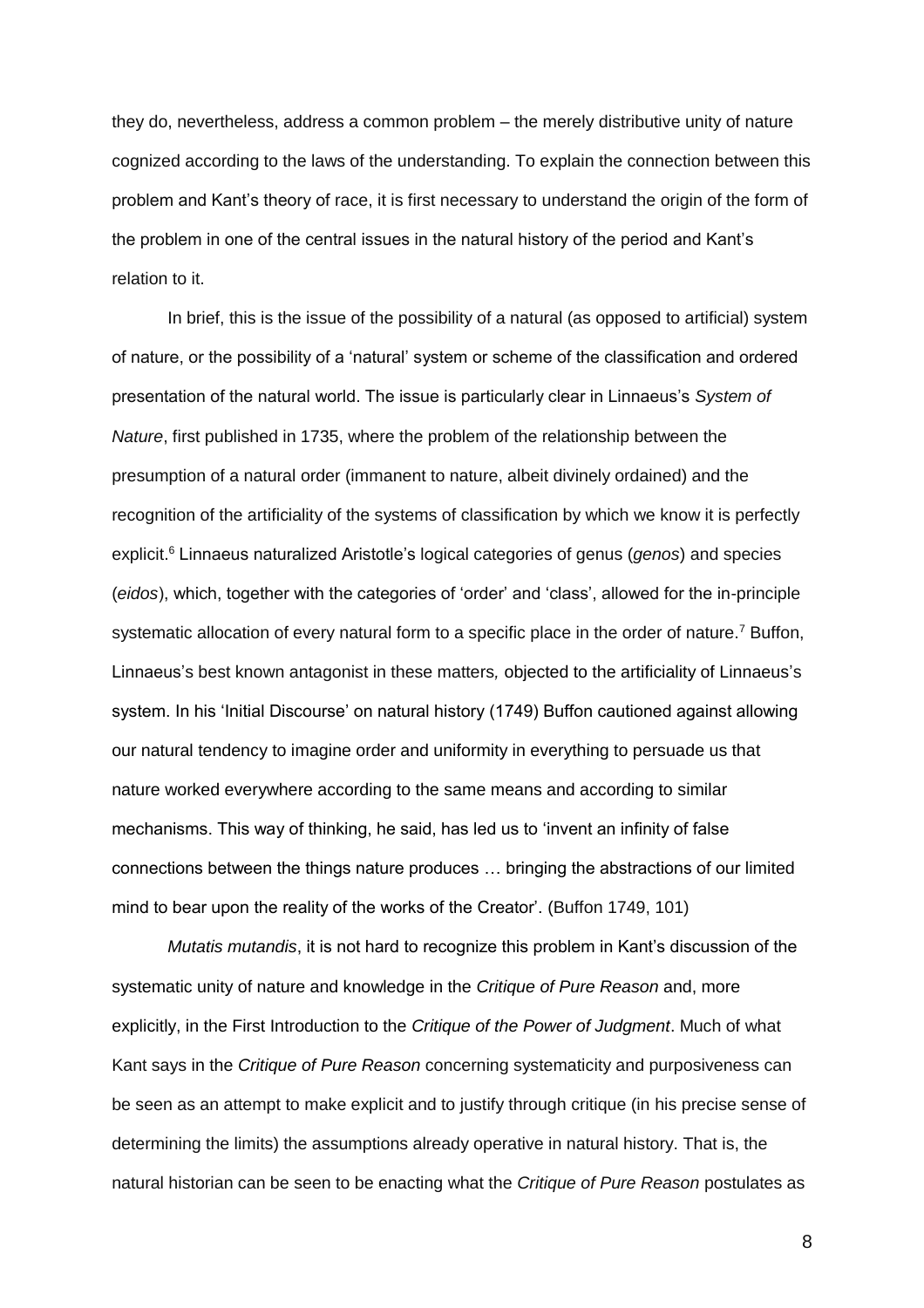reason's systematization of cognition via 'logical' principles. In this systematization reason presupposes an idea: 'Namely that of the form of a whole of cognition, which precedes the determinate cognition of the parts and contains the conditions for determining *a priori* the place of each part and its relation to the others.' (*CPR*, A645/B673) The 'concepts of reason' employed in this effort – for example, those of 'pure earth, pure water, pure air' are not 'created by nature, rather we question nature according to these ideas'. (*CPR*, A646/B674) Even if, Kant says, things are not actually expressed in this way, 'it is still very easy to discover the influence of reason on the classifications of students of nature.' (*CPR*, A646/B674) Investigators of nature and philosophers employ these principles even if they do not recognize or admit it:

That all the manifoldness of individual things does not exclude the identity of species; that the several species must be treated only as various determinations of fewer genera, and the latter of still higher families, etc.; that therefore a certain systematic unity of all possible empirical concepts must be sought insofar as they can be derived from higher and more general ones: this is a scholastic rule or logical principle, without which there could be no use of reason, because we can infer from the universal to the particular only on the ground of the universal properties of things under which the particular properties stand. (*CPR*, A651–2/B679–10)

This is the logical 'principle of genera' (*Prinzip der Gattungen*) (also called the 'law of homogeneity', *CPR*, A659/B687), to which Kant opposes the logical principle of specification (*Prinzip der Arten*) 'which needs manifoldness and variety in things despite their agreement under the same genus [*Gattung*], and prescribes to the understanding that it be no less attentive to variety than to agreement.' (*CPR*, A654/B682) While the one 'guards against excess in the manifold variety of original genera', the other 'demands that one distinguish subspecies [*Unterarten*] before one turns to the individuals with one's universal concepts.' (*CPR*, A660/B688) The two principles are united in the principle of affinity or continuity, 'prescribing even in the case of the highest manifoldness a sameness of kind [*Gleichartigkeit*] through the graduated transition from one species [*Spezies*] to others, which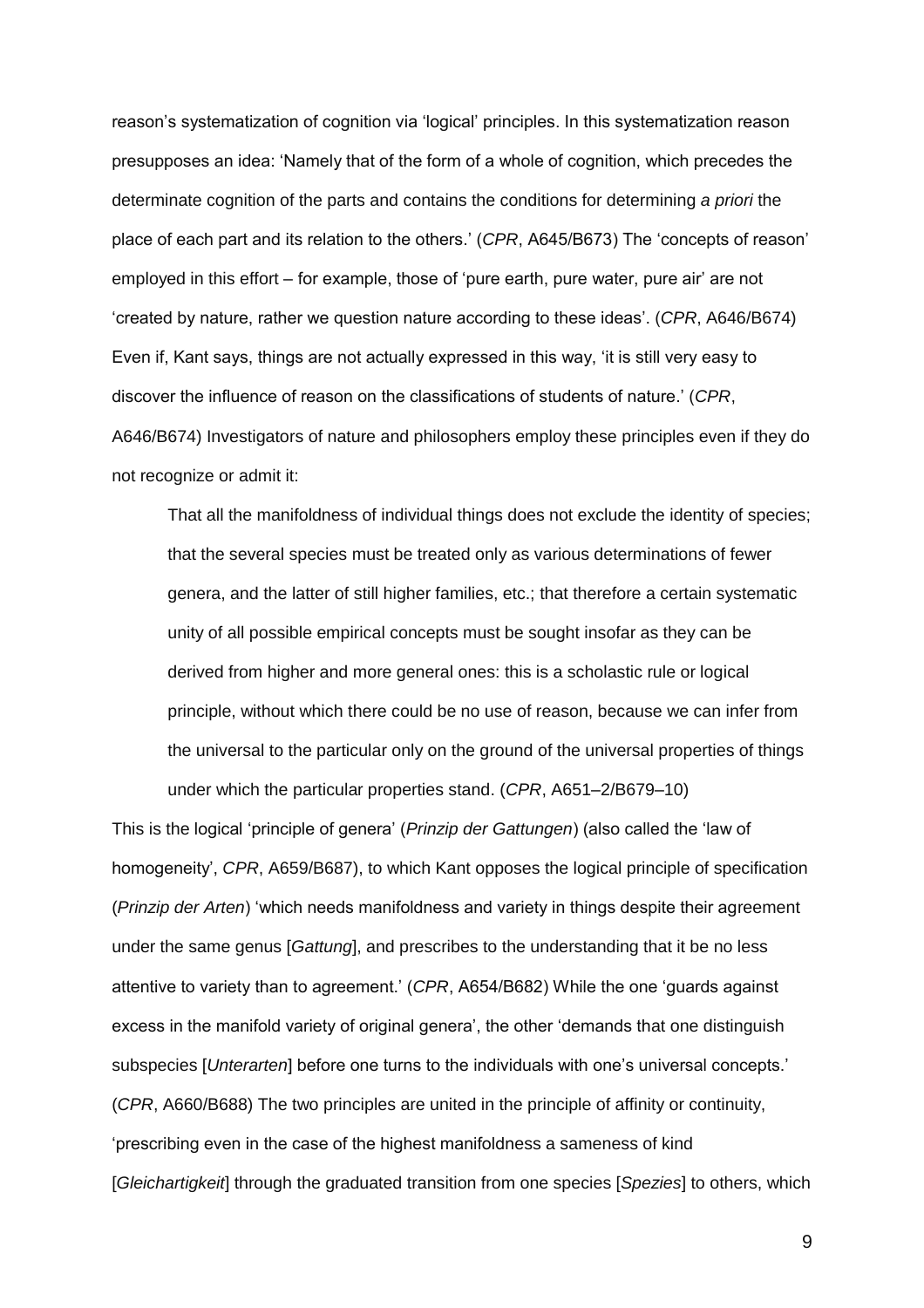shows a kind of affinity of various branches, insofar as they have all sprouted from one stem [*Stamme*].' (*CPR*, A660/B688,)

In the *Critique of Pure Reason* the problem of the relation of these logical principles to nature leads, as we have seen, to the postulation of their transcendental, but merely regulative, counterparts:

If among the appearances offering themselves to us there were such a great variety – I will not say of form (for they might be similar to one another in that) but of content, i.e. regarding the manifoldness of existing beings – that even the most acute human understanding could not detect the least similarity (a case which can at least be thought), then the logical law of genera would not obtain at all … The logical principle of genera therefore presupposes a transcendental one if it is to be applied to nature. (*CPR*, A653–4/B681–2)

In the *Critique of the Power of Judgment* it is in part this presupposition itself that is further justified through the analysis of the reflecting power of judgement. According to Kant, reflecting judgement, like determining judgement, requires a principle in which the underlying concept of the object prescribes the rule. For reflecting judgement this is the principle that 'for all things in nature empirically determinate **concepts** can be found.' This 'condition of the possibility of the application of logic to nature is a principle of the representation of nature as a system for our power of judgment, in which the manifold, divided into genera and species [*Gattungen und Arten*], makes it possible to bring all the natural forms that are forthcoming to concepts (of greater or lesser generality) through comparison.' In addition to the thought (which is the teaching of pure understanding) of nature as contained within a system according to *a priori* concepts, the reflecting power of judgement, seeking concepts for empirical representations,

must further assume for this purpose that nature in its boundless multiplicity has hit upon a division of itself into genera and species [*Gattungen und Arten*] that makes it possible for our power of judgement to find consensus in the comparison of natural forms and to arrive at empirical concepts, and their interconnection with each other,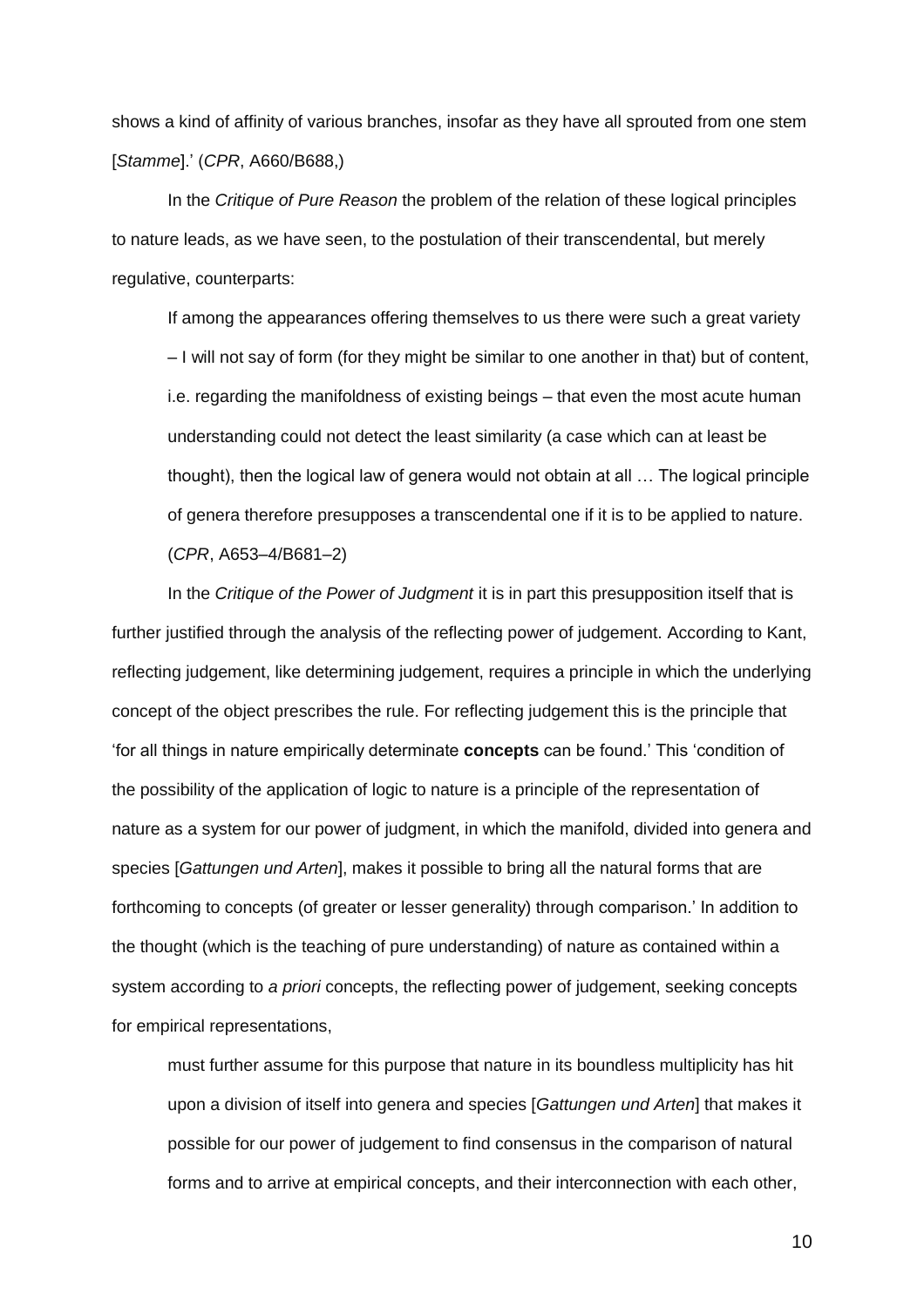through ascent to more general but still empirical concepts; i.e. the power of judgment presupposes a system of nature which is also in accordance with empirical laws and does so *a priori*, consequently by means of a transcendental principle.

(*CPJ*, FI V, 15–16)

Whether or not Kant is successful in justifying the principle of the purposiveness of nature for the power of judgment, it is clear that the principle is his philosophical answer to the methodological problem confronting the natural historians of his time: the applicability of logical systems of classification to nature, or the problem of a natural system of nature.<sup>8</sup> In both the first and the third Critiques the possibility of the systematic unity of knowledge is the unity of a system of logical relations, of genus to species, which is at the same time the possibility of a systematic unity of nature, of natural relations of genus to species, there being no other possible way to know nature than through the transcendental principles and subjective maxims of human cognition and reason.<sup>9</sup>

In the *Critique of the Power of Judgment* the subjective purposiveness of nature for the faculty of judgement must also make room for the concept of an objective and material purposiveness, or the internal purposiveness of natural beings. (*CPJ* §63, 239) Consideration of natural products, the origin or generation of which cannot be explained mechanically and which are possible only as natural ends, requires another form of judgement, which is of course teleological. Concerning organized beings 'it is not merely permissible but is even unavoidable to use the teleological way of judging as the principle of the theory of nature with regard to a special class of its objects.' Like the principles of pure reason and the principle of the subjective purposiveness of nature the principle of teleology is not determining; it is a principle of the reflecting power of judgement; a principle for 'another kind of research besides that in accordance with mechanical laws.' (*CPJ* §68, 254) However, the teleological judgement of natural products as natural ends leads, according to Kant, to 'the idea of the whole of nature as a system in accordance with the rule of ends'. (*CPJ* §67, 250) This time it is absolutely explicit that this is primarily a principle for the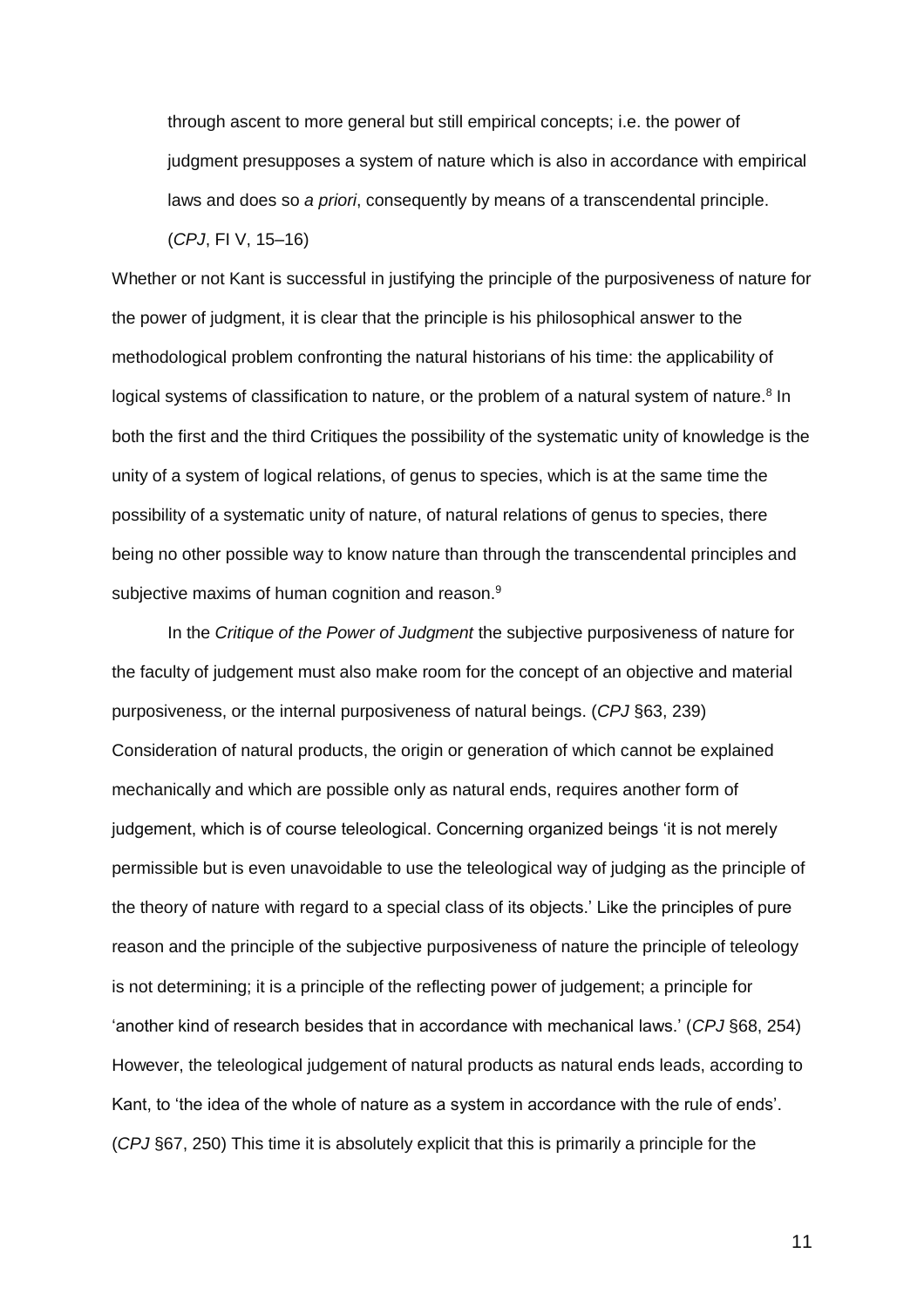natural historian, that is, for the investigation of organized beings and their relations in 'a system in accordance with the rule of ends'.

Cassirer interprets Kant, as I have interpreted him above, as dealing in the third Critique with a problem 'as he found it in the science of his day': 'One can say that in establishing the principle of formal purposiveness [Kant] spoke as the *logician* of Linnaeus' descriptive science, just as in the *Critique of Pure Reason* and the *Metaphysical Elements of Natural Science* he had appeared as logician for the Newtonian system.' (Cassirer 1950, 127) But it would be wrong to take this to mean that Kant acted as a philosopher of biology (to use the modern terminology) in the service of others, or that his interest was only in transforming the methodological problem of natural history into an epistemological problem for philosophy. Because an examination of the essays on race and other texts outside of the famous critical trilogy show that Kant's concerns were part of the working out of *his own problem* in natural history: the problem of the natural history of the human races.

### **3. Description of nature vs. the natural history of the human 'races'**

Kant often addressed the problem of the possibility of a natural classificatory system of nature explicitly, and he always made this problem part of his discussion of the concept of race. In the pre-critical period, to characterize the difference between an artificial, merely logical system of classification and one that, in some deeper way, took its cue from nature itself (to speak in a pre-critical terminology, for the time being), Kant distinguished between what he called 'description of nature' and 'natural history'. In the published version of his *Lectures on Physical Geography*, which are most probably based on Kant's dictation notes prior to 1760 and lecture notes from 1775 and 1778,<sup>10</sup> Kant distinguished between 'logical' and 'physical' 'knowledge from experience':

Division of knowledge according to concepts is **logical**; according to time and space it is **physical**. By means of the former we obtain a **system of nature** [*Natursystem*] (*systema Naturae*), as for example that of **Linnaeus**. With the latter we obtain a **geographical description of nature** [*Naturbeschreibung*].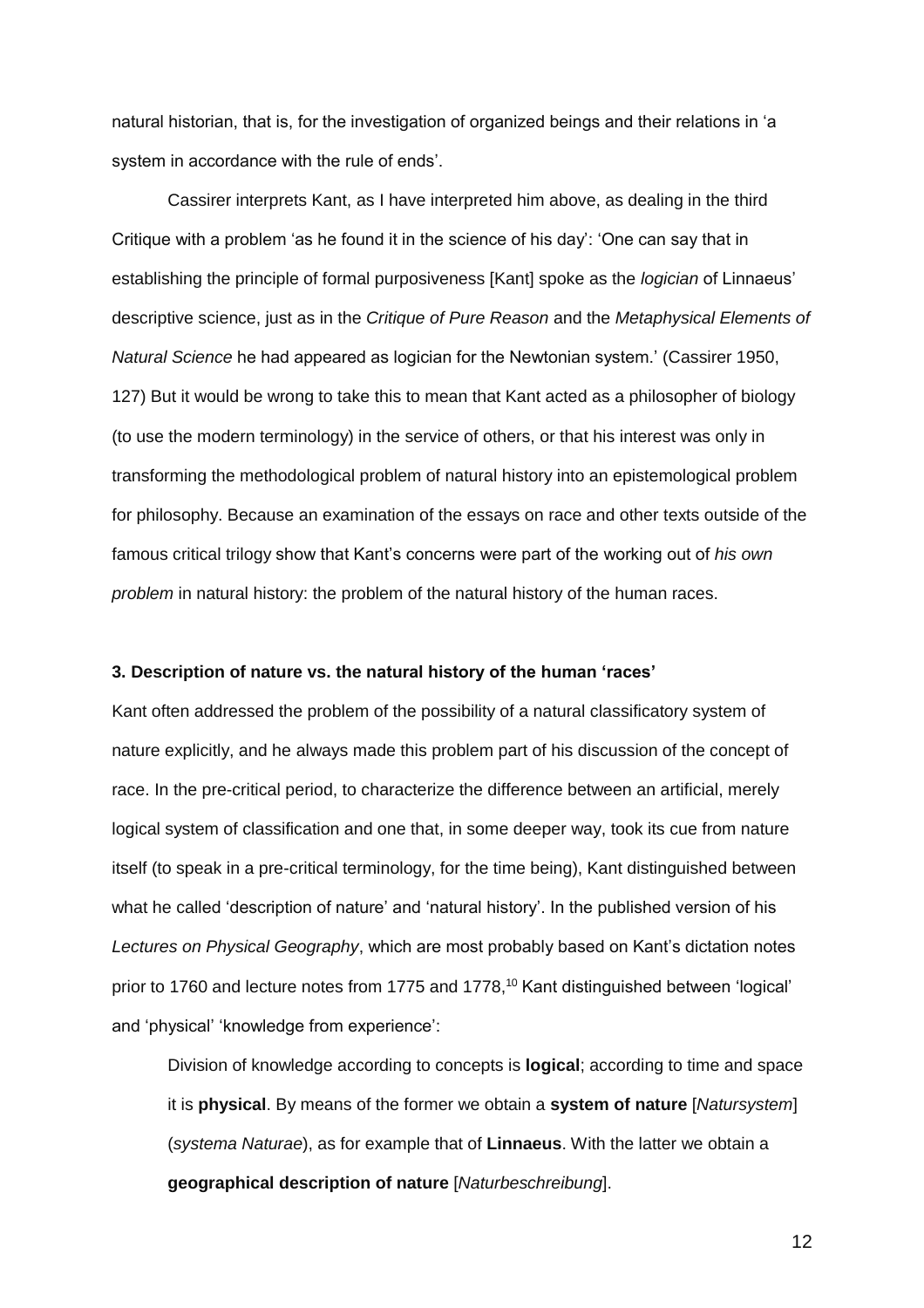If, for example, I say that the species 'cattle' [*die Rinderart*] is one of the kinds [*Geschlecht*] of four-footed animals, or is one of the kinds [*Gattung*] of animals with cloven hooves, then this is a division I make in my head: it is a logical division. The *systema naturae* is, as it were, a kind of register of the whole, wherein I situate all things, each in its class [*Classe*] to which it belongs, even if on earth they are to be found in widely separated areas.

Whereas the logical division 'allocates [things] a place in the classification', the physical division considers things in terms of the places that they occupy on earth. In the physical division it matters where the things are actually found; in a logical division what matters is simply 'similarity of form.' However:

The systems of nature that have been drawn up so far are probably more properly called aggregates of nature, for a system presupposes an idea of the whole, from which the diversity of things is derived. Actually we do not yet have a *systema naturae*. In the so-called systems of this type available at present, the things are simply put together and arranged in series. (Kant 1802, 448)

The *Physical Geography* then claims that 'true history' is the history of occurrences at different times, which is 'nothing other than a consecutive geography'. (449) Accordingly, 'we can have a **description of nature** [*Naturbeschreibung*], but not a **natural history**  [*Naturgeschichte*]', despite the fact that the latter name is in frequent use:

The history of nature [*Geschichte der Natur*] comprehends the diversity of geography, as it has been at different times, but not how it is now, at a single moment; for the latter would be a description of nature [*Naturbeschreibung*]. Only if one were to describe the events of the whole of nature as it has been through all time, then and only then would one write a real so-called natural history [*Naturgeschichte*]. (Kant 1802, 450)<sup>11</sup>

At this point the inaccessibility of the relevant information makes a 'natural history' in this sense impossible as far as Kant is concerned. When he comes to consider the differences between human beings in the *Physical Geography*, these are therefore part of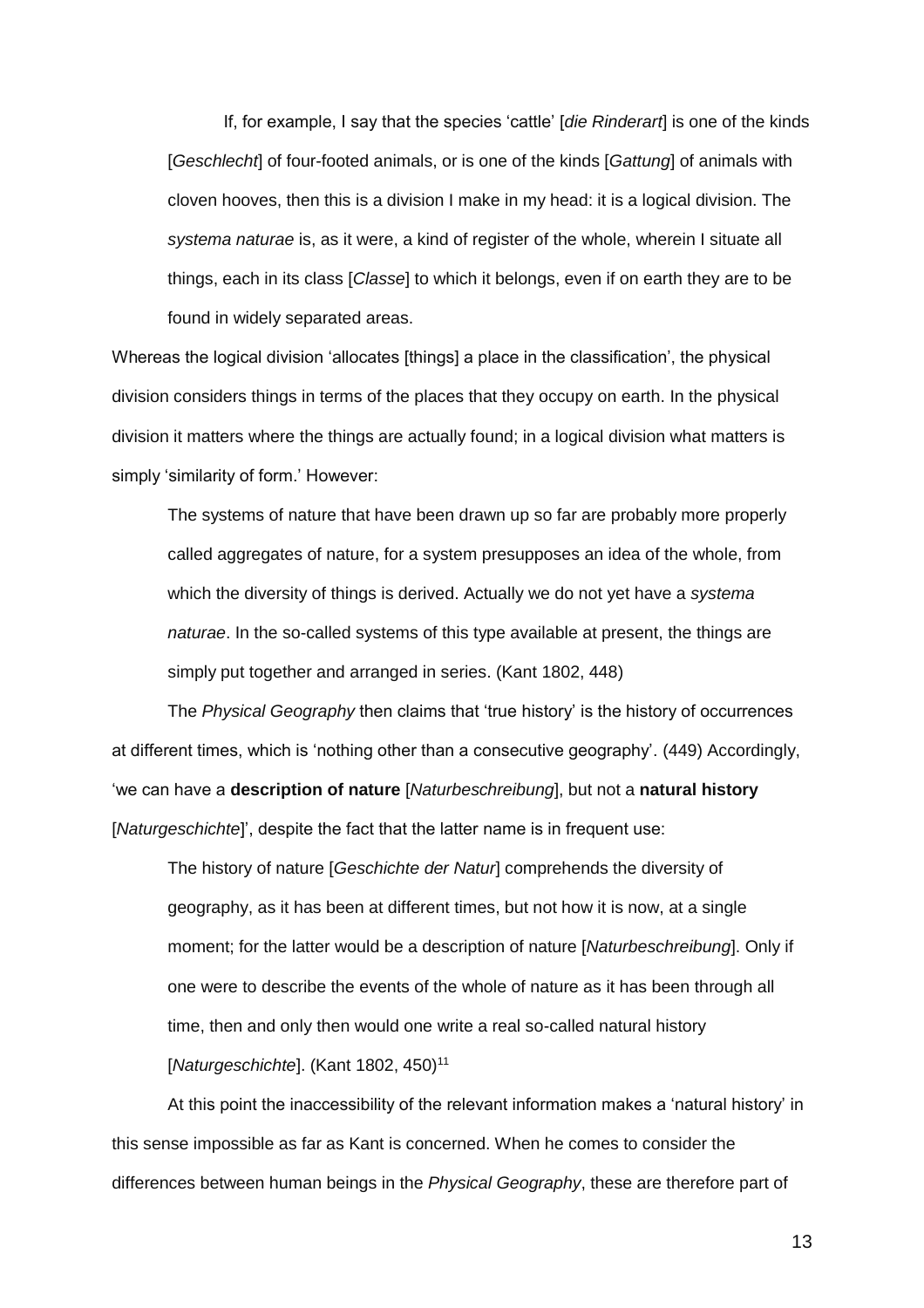the 'Physical Description of the Earth', more specifically part of the 'Particular Observations Concerning What is Found on Earth', and the differences in the form and colour of human beings are described according as they are found in various parts of the earth, i.e. geographically. (Kant 1802, 572)<sup>12</sup> This seems to contradict Kant's earlier, confident *Universal Natural History and Theory of the Heavens* (1755) in which the origin of the universe is explained according to the nebular hypothesis. However, for Kant the origin of the universe can be explained (presupposing an initial state of chaos) in purely mechanical terms with Newtonian principles, 'reduced to the simplest mechanical causes', and we will, he says, sooner understand the origin and constitution of the entire universe than 'the creation of a single plant or caterpillar'. (Kant 1755, 201) Thus in *Universal Natural History* and the *Physical Geography* (that is, from the mid-1770s at the latest) we can already see a concern with i) the methodological problem of natural history and the problem of a mere aggregate of knowledge of nature; ii) the idea, in contrast to this, of a system of nature or of knowledge; iii) the distinction between description of nature and natural history; iv) an interest in what will later be called the natural history of the human races; and v) an acknowledgement of the gulf between investigation of the origin of physical phenomena according to mechanical laws and the investigation of living organisms, or the specificity of the living organism as an object of investigation.

The 1775/1777 essay 'Of the Different Races of Human Beings' ('Von den Verschiedenen Rassen der Menschen') was first published as an announcement for the lectures on Physical Geography for 1775 (student notes from which form part of the basis for the published version of the lectures). In these lectures the section 'Concerning Human Beings' is relatively short, comprising considerably less than five percent of the text. It is interesting, therefore, that the announcement of the lectures focuses exclusively on the question of the different races (*Rassen*) of humankind in the context of an argument that there is only one human genus (*Gattung*) – that is, focuses exclusively on the question of the unity in diversity of humankind. The distinction between description of nature and natural history is crucial to this argument.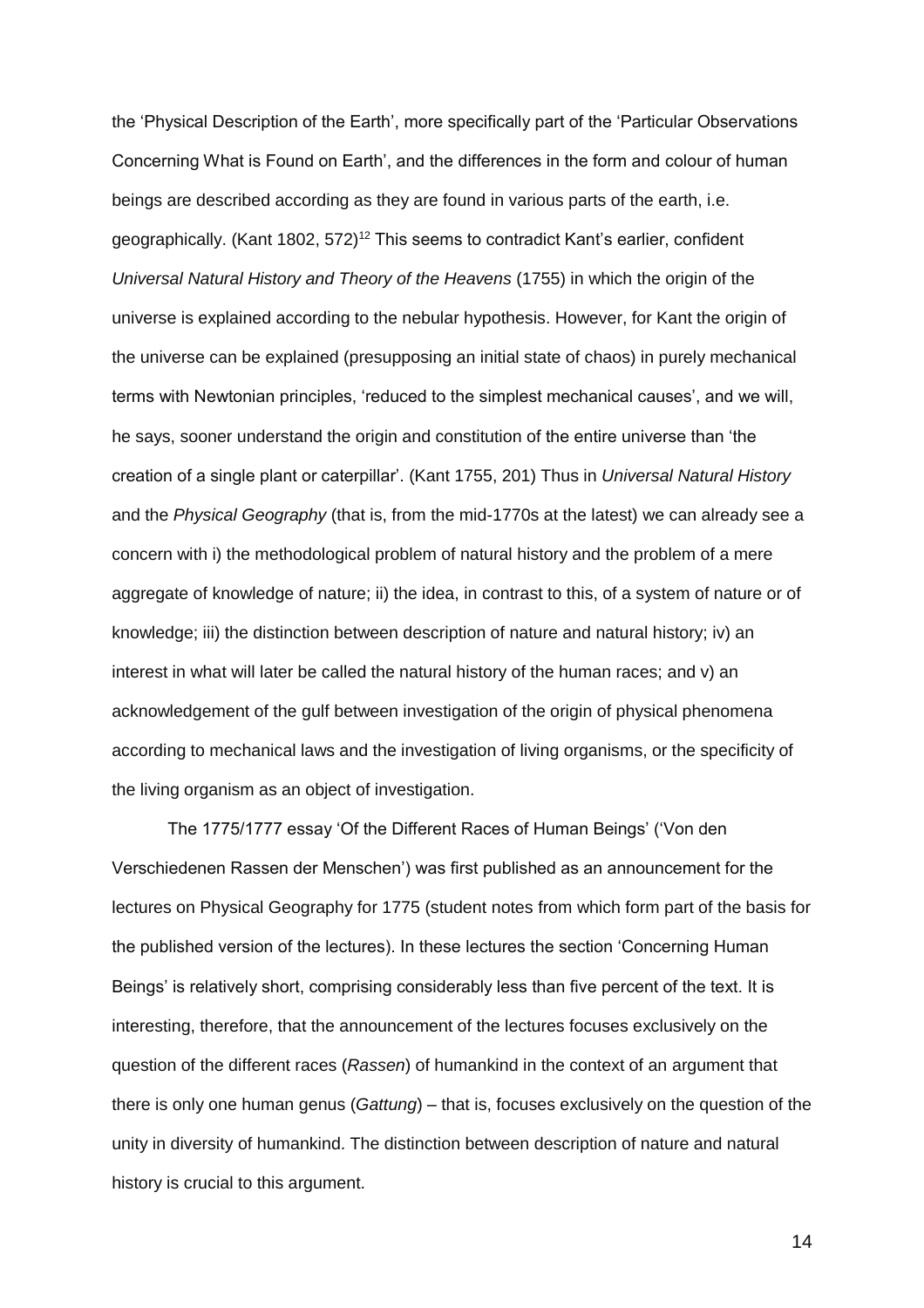In the opening of the essay, the distinction between a logical and a physical division of nature reappears as the distinction between the 'school division' and the 'natural division' of genus [*Gattung*]. Here Kant's choice of terminology is inseparable from his argument and requires some comment. In the translations of Kant's essays on race in the Cambridge edition of his works *Gattung* is usually translated as 'species' and *Art* as 'kind'. Further, *Stamm* is usually translated with the nineteenth-century neologism 'phylum'. But to render the translation of Kant's terminology consistent across his works there is good reason to translate *Stamm* as 'stem', *Gattung* as 'genus' and *Art* as 'species' (and these are therefore changed in all subsequent quotations in this essay). 'Genus' and 'species' are the more usual translations for *Gattung* and *Art*, and are the translations used in the Cambridge edition of the *Critique of Pure Reason* and translations of Kant's logic. As Sloan points out, Kant's technical uses of *Rasse* and *Stamm* seem to have been derived from Buffon's French terms *race* and *souche*. (Sloan 1979, 150 (fn 93)). Kant's use of the term *Gattung* to refer to the taxonomic level at which all humans are unified and the use of the term *Rasse* to refer to the taxonomic level at which they are differentiated means that there is no place for an intermediate 'species' division in the natural history of the human. (In a later essay he writes that the different classes (*Klassen*) of the human genus may only be called 'races' (*Racen*) and not 'species' (*Arten*): 'The class [*Klasse*] of the whites is not distinguished from that of the blacks as special species [*Art*] within the human genus [*Menschengattung*], and there are no different species [*Arten*] of human beings.' (Kant 1785a, 153)) In this it seems he again follows Buffon. Buffon begins his essay 'De la dégénération des Animaux', in Volume XIV of his *Histoire naturelle*, with a discussion of human diversity. Since humans have moved across the globe from their (unspecified) place of origin they have undergone such changes that, Buffon writes, one might be inclined to believe that 'le Nègre, le Lappon et le Blanc' constituted different species (*espèces*). However, Biblical history (only one man was originally created) and – more importantly – natural history (the inter-fertility of these different types) point instead to their unification in 'the great and unique family [*famille*] of our human genus [*notre genre human*].' The different human kinds (Black, Lapp, White) are then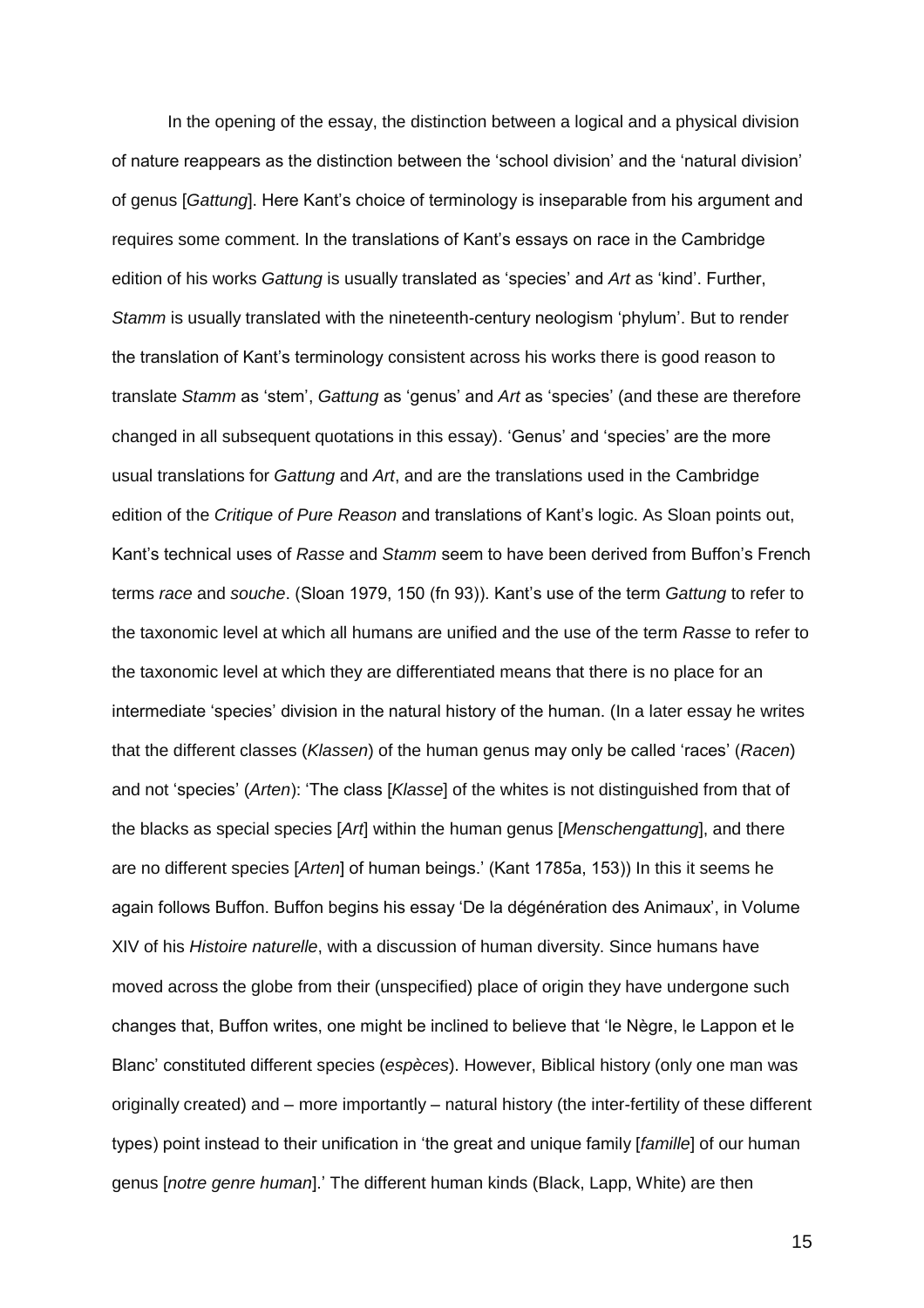referred to as 'races'. Later, comparing domesticated small sheep (*nos chétives brebis*) with the wild sheep (*moufflon*) from which the former are descended, Buffon describes the *moufflon* as 'the common father of all the races of this species (*le père commun de toutes les races de cette espèce*).<sup>13</sup> Thus, it seems, whereas the animal genera are divided into species the human genus is not.

However, no clear and absolute demarcation between taxonomic levels (especially family and genus) are always possible in Buffon's natural history; that, indeed, is part and parcel of his critical response to Linnaean taxonomy.<sup>14</sup> Similarly, we have no clear indication of what, for Kant, constituted the distinction between genus and species in natural history. As subsequent controversies in natural history and philosophy of science tend to concentrate on 'the species problem', and as Buffon became famous for his definition of the species (not the genus), the decision to translate *Gattung* as 'species' in Kant's essays on race is therefore understandable. But this both disallows the possibility that Kant really did mean genus and not species, and – what is germane to the concerns of this current essay – obscures for the English reader the continuity between the terminology in those essays and the *Critique of Pure Reason* and the *Critique of the Power of Judgment*, <sup>15</sup> effectively eliminating any reference to 'genus'. But in Kant's essays on race his use of the term *Gattung* does seem deliberate, as if the unity in diversity of the human is to be sought at a higher level than is suggested by *Art*. And, after all, what would be the genus to which the human species belonged, for Kant?

This continuity between the logical and natural historical terminology should be borne in mind in the discussion of the distinction between the logical (school) and the physical (natural) division of nature. The school division concerns only classes (*Klassen*), dividing animals according to resemblances to provide a 'school system for the memory'. A 'natural genus' (*Naturgattung*), on the other hand, is defined according to what Kant calls 'Buffon's rule': 'that animals which produce fertile young with one another (whatever difference in shape there may be) still belong to one and the same physical genus'. The natural division concerns the ancestral 'stems' [*Stämme*], dividing animals 'according to *relationships* in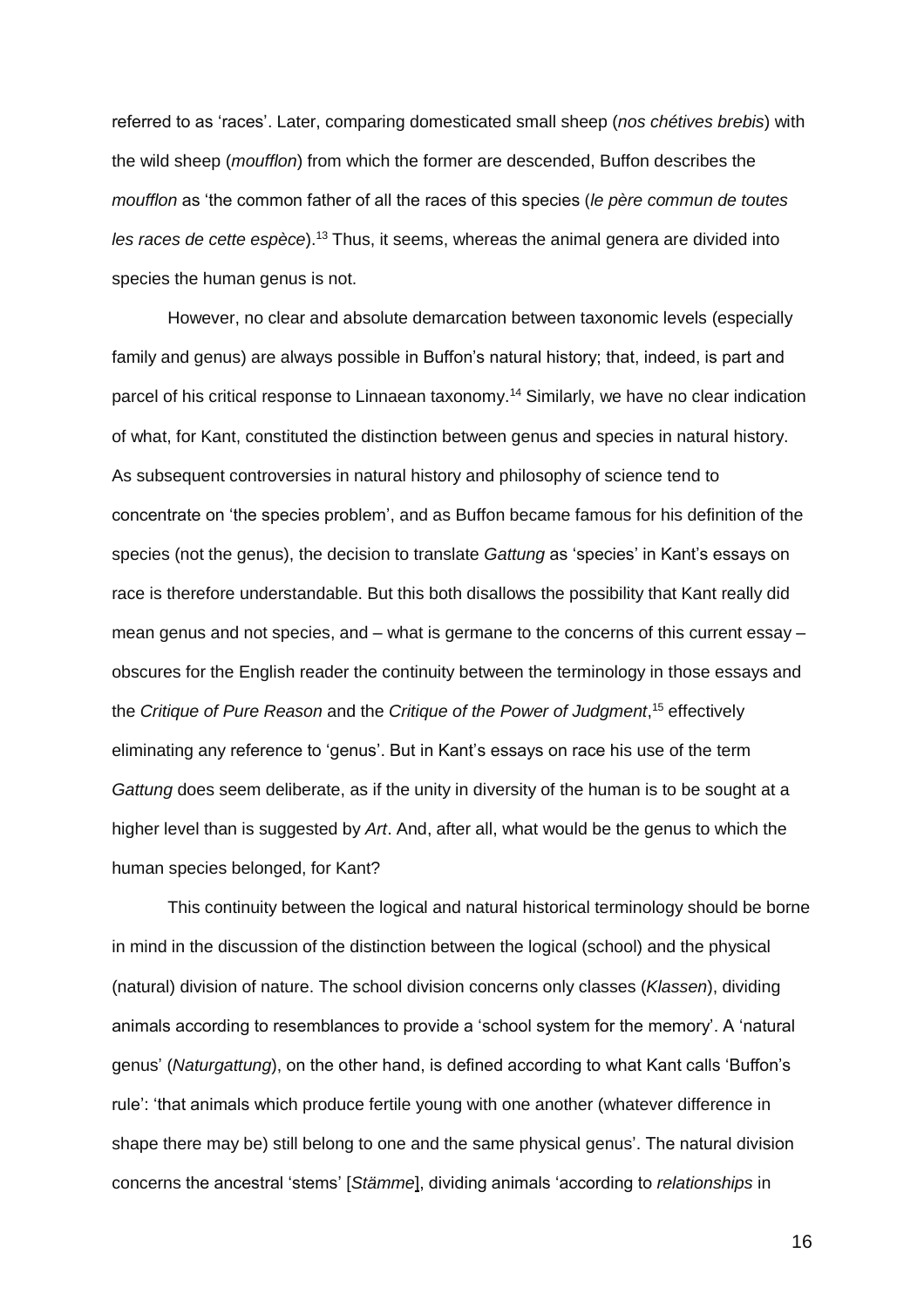terms of generation.' The school system 'aims at bringing creatures under titles; the [natural division] aims at bringing them under laws.' (Kant 1777, 84) <sup>16</sup> In a footnote a few pages later, the distinction is reasserted:

We generally take the designation *description of nature* and *natural history* to mean the same. Yet it is clear that the cognition of natural things as they *are now* always leaves us desirous of the cognition of that which they once *were* and of the series of changes they underwent to arrive at each place in their present state. *Natural history*, which we still lack almost entirely, would teach us about the changes in the shape of the earth, likewise that of its creatures (plants and animals)[,] that they have undergone through natural migrations and the resultant deviations [*Abartungen*] 17 from the prototype of the stem genus [*Stammgattung*]. It would presumably trace a great many of seemingly different species [*Arten*] to races [*Rassen*] of the same genus [*Gattung*] and would transform the school system of the description of nature, which is now so extensive, into a physical system for the understanding. (Kant 1777, 89)

Here 'natural history' concerns both the changes that the earth has undergone, and the changes in the animals and plants on the earth. In fact, it is notable that, like the *Universal Natural History*, Kant's works on the natural history of the earth are broadly Newtonian, and aim to provide physical, mechanical and natural causal explanations for phenomena that might otherwise invite supernatural explanations.<sup>18</sup> To the extent that the essays on race, albeit in slightly different ways, claim to be a practice of natural history as opposed to natural description, they follow a significantly different procedure dependent on the presumption of the principle of purposiveness or, as the 1785 essay specifies, on the use of teleological principles. It is natural history in this sense – concerned with animals and plants – that is associated with the possibility of a natural system via the justified naturalization of logical categories and that will find its mature critical expression in the 'Critique of the Power of Teleological Judgment'.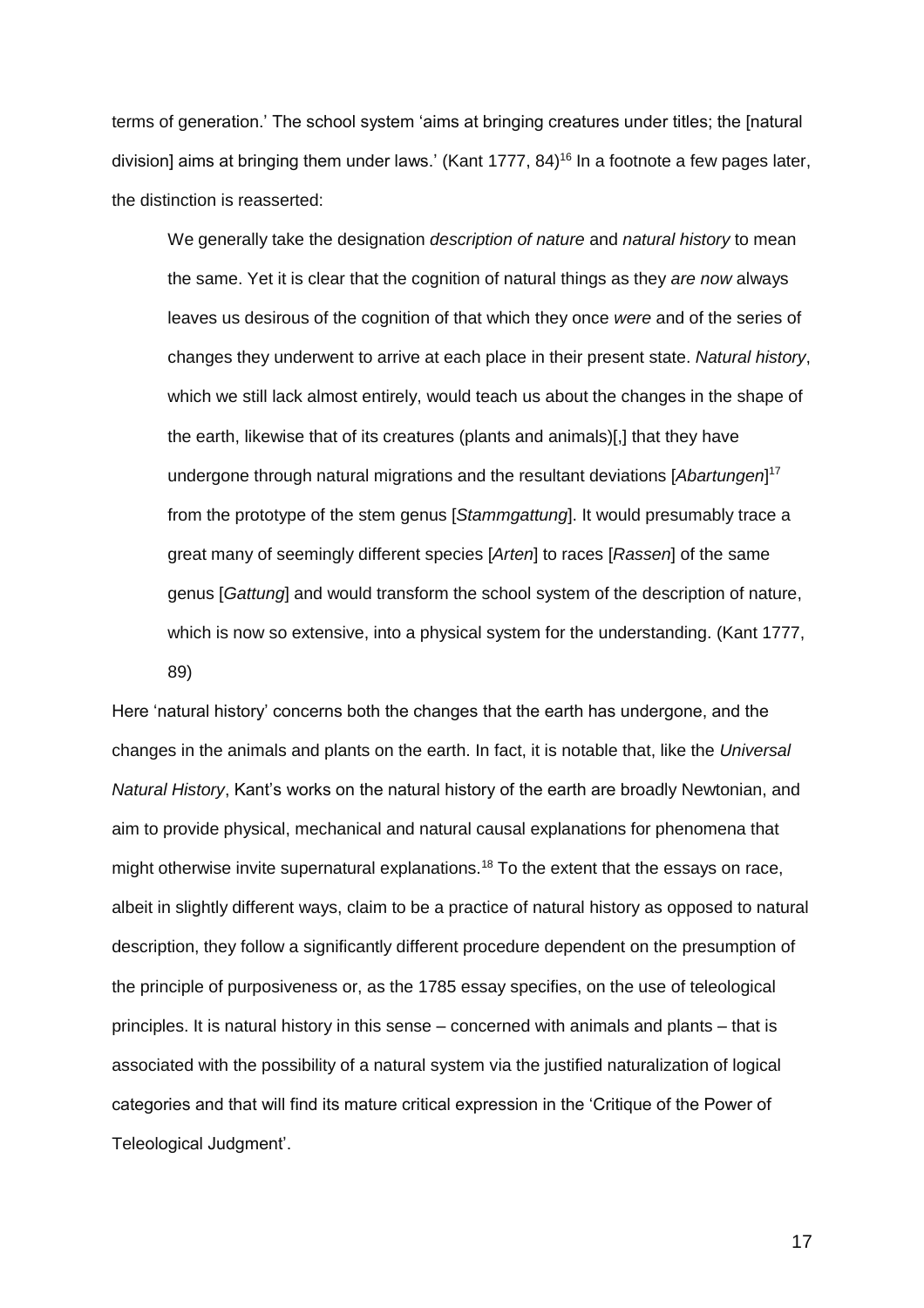In 'Of the Different Races' Kant deploys Buffon's definition to argue that there is only one human genus because human beings of all kinds 'consistently beget fertile young with one another, no matter what great differences may otherwise be encountered in their shape' (84–5) – that is, no matter how great the differences in the mere *description* of different human beings may be. The problem addressed in this essay is the reconciliation of this unity of the genus with the diversity of what Kant will call the different 'races', which was required for a convincing rebuttal of the idea of polygenesis.<sup>19</sup> According to Kant, the undisputed fact of inter-fertility between different 'races' can be explained in only two ways: either it is because all human beings are indeed members of the same genus with the same ancestral origin or stem (monogenesis), or the different kinds of humans are not related and are the result of many 'local creations' (polygenesis) – separate but inter-fertile species. The latter explanation 'needlessly multiplies the number of causes.' (85) Although Kant does not say so explicitly, it either requires divine intention (which is not therefore a natural historical interpretation) or has to be understood as the effect of chance – which, as is clear later, is never an adequate explanation for living phenomena for Kant. Further, the polygenesist position, which purports to explain diversity, does not have a good scientific explanation for inter-fertility (that is, unity). Inter-fertility, on the other hand, is analytically contained in the monogenesist position, which has instead to explain the *diversity* of the different kinds of human beings. No mere 'description of nature (condition of nature in the present time)' could ever explain this; thus it is necessary to 'venture a *history* of nature'. (97) It is this – that is, the specific problem of the unity in diversity of humankind – that appears to lead Kant to a theory of generation based on the idea of the development of germs (*Keime*) and natural predispositions (*natürliche Anlagen*).

According to Kant, an animal genus (*Thiergattung*) with a common stem contains not species (*Arten*) (since *Arten* signifies precisely difference in descent) but deviations (*Abartungen*) (which signifies that the differences are hereditary). Among the *Abartungen*,

i.e. the hereditary differences of the animals which belong to a single stem, those which persistently preserve themselves in all transplantings (transpositions to other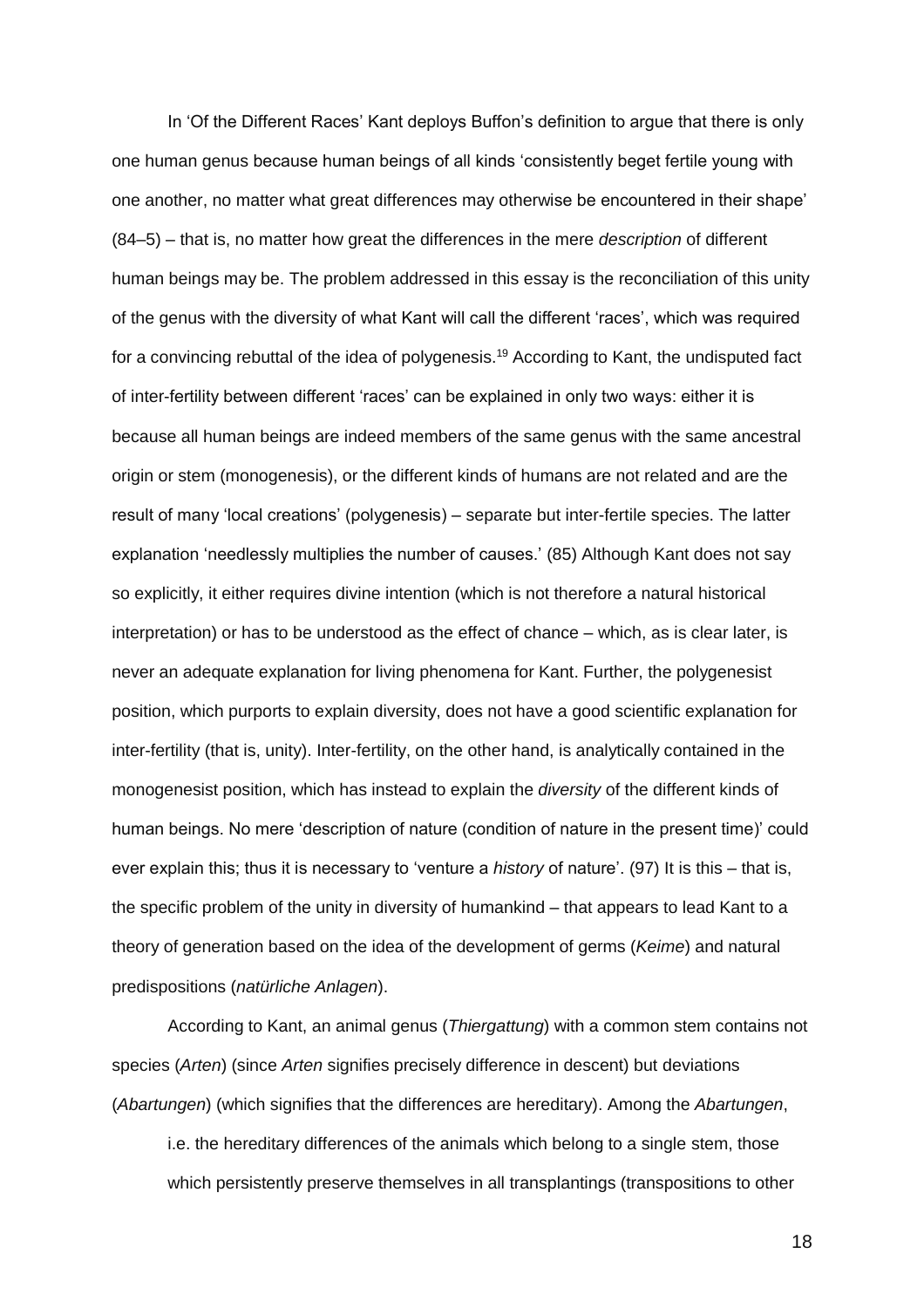regions) over prolonged generations among themselves and which also always beget half-breed young in the mixing with other deviations [*Abartungen*] of the same stem are called *races*. (85)<sup>20</sup>

Here, as in Linnaeus, we see the naturalization of the logical categories of genus and species, but also the application of logic to nature justified through the identification of a 'physical' relation between the terms, turning what would otherwise be a school system into a natural system. It is fascinating that in the *Jäsche Logic*, Kant's discussion of the relation between higher and lower concepts, which is followed by the section on the categories of genus and species (*Gattung* and *Art*), is illustrated with an example that refers to the relation between (human) genus and race. Since 'higher' and 'lower' are relative designations, 'one and the same concept, in different relations, can be at once a higher and a lower concept. The concept *man*, for example, is in reference to the concept *negro* a higher one, in reference to the concept *animal* a lower one.' (Kant 1800, 102–3)<sup>21</sup>

Granted that it is the inter-fertility criterion that justifies the assertion of the historical relation between the genus and its subordinate term 'race', *how* is it that the common stem, which is the mark of the unity of the species, can give rise to different 'genuine races' which remain, however, inter-fertile? Kant speculates that organisms contain 'germs' or 'seeds' (*Keime*) and 'natural predispositions' (*natürliche Anlagen*), the 'unfolding' of which determines the species nature, the particular parts, the relation of the parts and the size of the organism. Not all germs will always be developed. In this essay Kant says, for example, that in birds of the same kind, which populate different climates, the germs for an extra layer of feathers will be developed in those that live in colder climates but not in those in the more temperate region. Nature thus equips her creature 'through hidden inner provisions for all kinds of future circumstances, so that it may preserve itself and be suited to the difference of the climate or the soil.' (Kant 1777, 89) Migration gives rise to new forms that may have the semblance of new species, but which are in fact, according to Kant, merely different races or variations of the same genus. Even where we do not see purposive adaptation, the mere fact that genera propagate their own kind shows that 'a particular germ or natural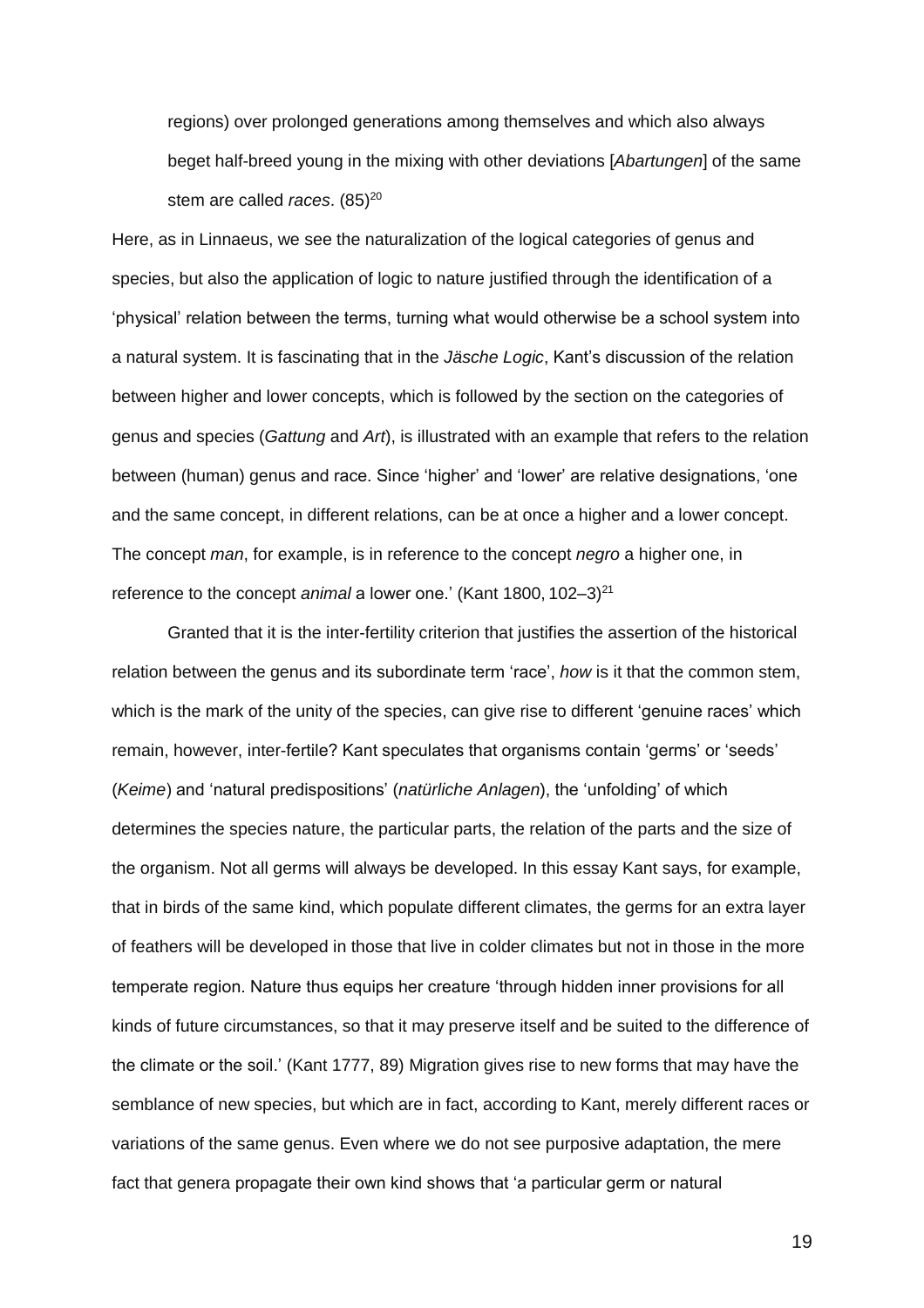predisposition for it was to be found in the organic creature'. No 'outer thing', neither chance nor physical-mechanical causes (such as climate), could have produced such selfpropagating and self-organising organisms, though outer things may be 'occasioning causes'. All this prepares us for the claim about the human races:

The human being was destined [*bestimmt*] for all climates and for every soil; consequently, various germs and natural predispositions had to lie ready in him to be on occasion either unfolded or restrained, so that he would become suited to his place in the world and over the course of the generations would appear to be as it were native and made for that place. With these concepts, let us go through the whole human genus [*Menschengattung*] on the wide earth and adduce purposive causes of its deviations [*Abartungen*] therein in cases where the natural causes are not easily recognizable and again adduce natural causes where we do not perceive ends. (Kant 1777, 90)

Kant then suggests that some of the germs within human beings developed in response to the environment, 'suffocating' other germs, giving rise to four 'races' which are now fixed. According to Kant one is only compelled to assume only four races of the human genus; all the classificatory lower varieties can be derived from these. (Kant 1777, 87)

Thus it seems that the theory of germs and natural predispositions is offered in fulfillment of the earlier promise of a natural history which would teach us about the changes that animals – specifically, human animals – 'have undergone through natural migrations and the resultant deviations [*Abartungen*] from the prototype of the stem genus [*Stammgattung*].' It purports to explain how one can 'trace a great many of seemingly different kinds to races of the same genus' and so begins the task of 'transform[ing] the school system of the description of nature, which is now so extensive, into a physical system for the understanding.' (Kant 1777, 89) The role of the theory in the defense of monogenesis is not that it secures the unity of the human genus – Buffon's inter-fertility criterion does most of the work there – but that it explains the 'racial' diversity within that unity. The theory gives a natural systematic account of the relation between the classificatory categories of genus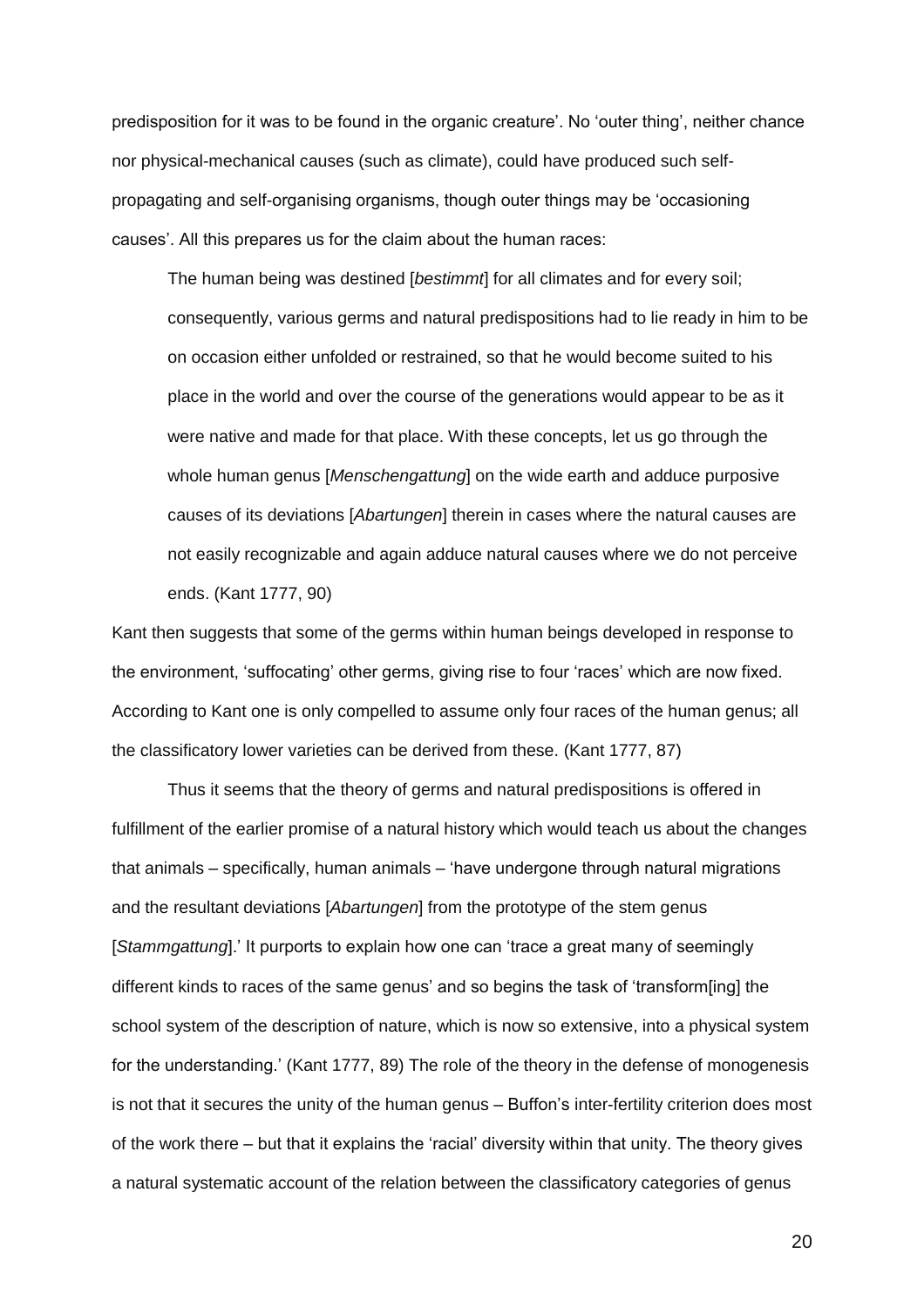and race, specifying, beyond Buffon, the precise meaning of the latter. Phillip Sloan and others emphasise that Kant's conception of natural history concerns a science primarily characterized by its dealings with *historical* changes from a posited original state, as opposed to the static synchrony of description of nature.<sup>22</sup> But as Kant's specific contribution to natural history in 'Of the Different Races' shows, in 1775 the principle of purposiveness was for Kant already a defining element in investigations in natural history, as opposed to description of nature. The defense of monogenesis falls without the explanation of diversity, which itself relies in the last instance on the presumption of purposiveness. As this shows, then, the theory of race is thus the context in which the general problem of a natural system of nature and of the systematic unity of nature, beyond the aggregate of empirical knowledge, is first fully addressed by Kant and in which the role of the principle of purposiveness is first significantly employed in its elaboration.<sup>23</sup>

Sloan (2006, 636) says that there is no further explicit discussion of the natural history/description of nature distinction in Kant's published writings and correspondence between 'Of the Different Races of Human Beings' and the second essay on race in 1785. This is right, but the problem of the unity in diversity of the human species crops up in the *Critique of Pure Reason* (1781/7), and appears precisely as a problem in the discussion of the principles of systematic unity: manifoldness, affinity, and unity, (*CPR*, A662/B690) otherwise called the principles of specification, affinity and genera. The peculiarity of these principles is that they seem to be transcendental even though they contain mere ideas; they are objectively valid but indeterminate synthetic a priori propositions incapable of deduction. (*CPR*, A663/B691) As subjective principles they are maxims of reason 'which rest solely on reason's speculative interest, even though it may seem as if they were objective principles.' (*CPR*, A666/B694) If they are actually taken to be objective principles and considered to be constitutive, yielding objective insights concerning the objects of nature, the principles can be in conflict; but considered as maxims there is no 'true conflict' between them, only the expression of different interests of reason, or different aspects of the 'single unified interest'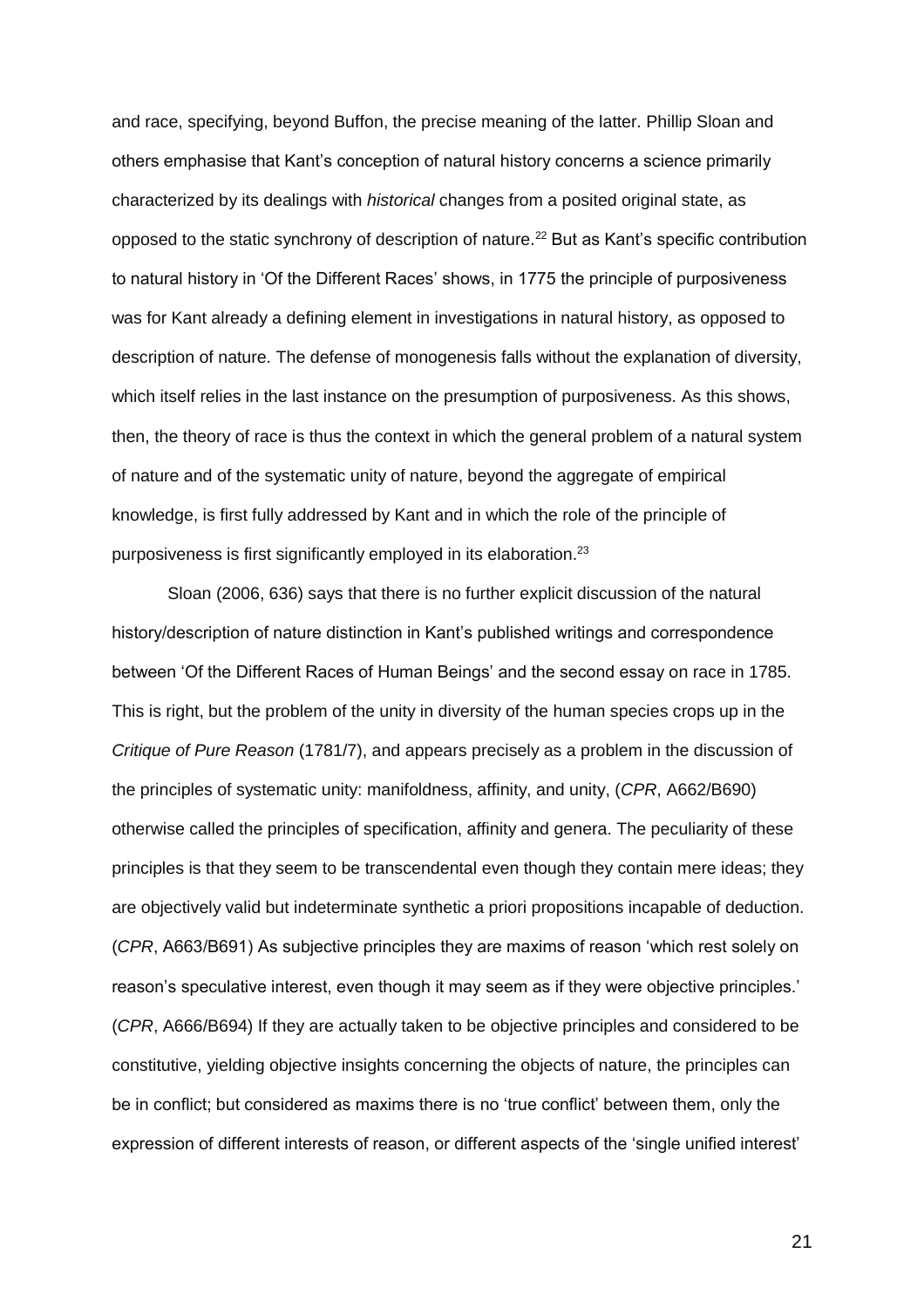of reason. (*CPR*, A666/B694). To illustrate this Kant refers to a specific scientific controversy:

If I see insightful men in conflict with one another over the characteristics of human beings, animals or plants, or even of bodies in the mineral realm, where some, e.g., assume particular characters of peoples based on their descent [*Abstammung*] or on decisive and hereditary distinctions between families, races [*Rassen*] etc., while others, by contrast, fix their minds on the thought that nature has set up no predispositions [*Anlagen*] at all in this matter, and that all differences rest only on external contingency, then I need only consider the constitution of the object in order to comprehend that it lies too deeply hidden for either of them to be able to speak from an insight into the nature of the object. There is nothing here but the twofold interest of reason, where each party takes to heart one interest or the other … either the maxim of the manifoldness of nature or that of the unity of nature. (*CPR*,

## A667/B695)

Here Kant refers to the opposition between the identification of different hereditarily determined racial categories within his own monogenesist position, following the principle of specification, and the view of the mere describer of nature whose interest in unity is said in the previous paragraph to follow 'the principle of aggregation', (*CPR*, A666/B694) – presumably the position of the investigator of nature who sees human diversity as an effect of the environment, not naturally determined in advance by any germs or predispositions.<sup>24</sup> The claim that 'the constitution of the object is too deeply hidden' to be able to make determinate claims is not a reference to the hidden constitution of objects as they may be in themselves, independently of our cognition of them, both because Kant is talking here about objects (people) that are given in experience and because the relation between appearances of other kinds and things in themselves does not similarly disallow determinate or constitutive judgements about those appearances. It is, rather, a reference to the special status of organized beings and their resistance to explanation in purely mechanical terms. The controversy over the unity in diversity of the human species cannot be decided with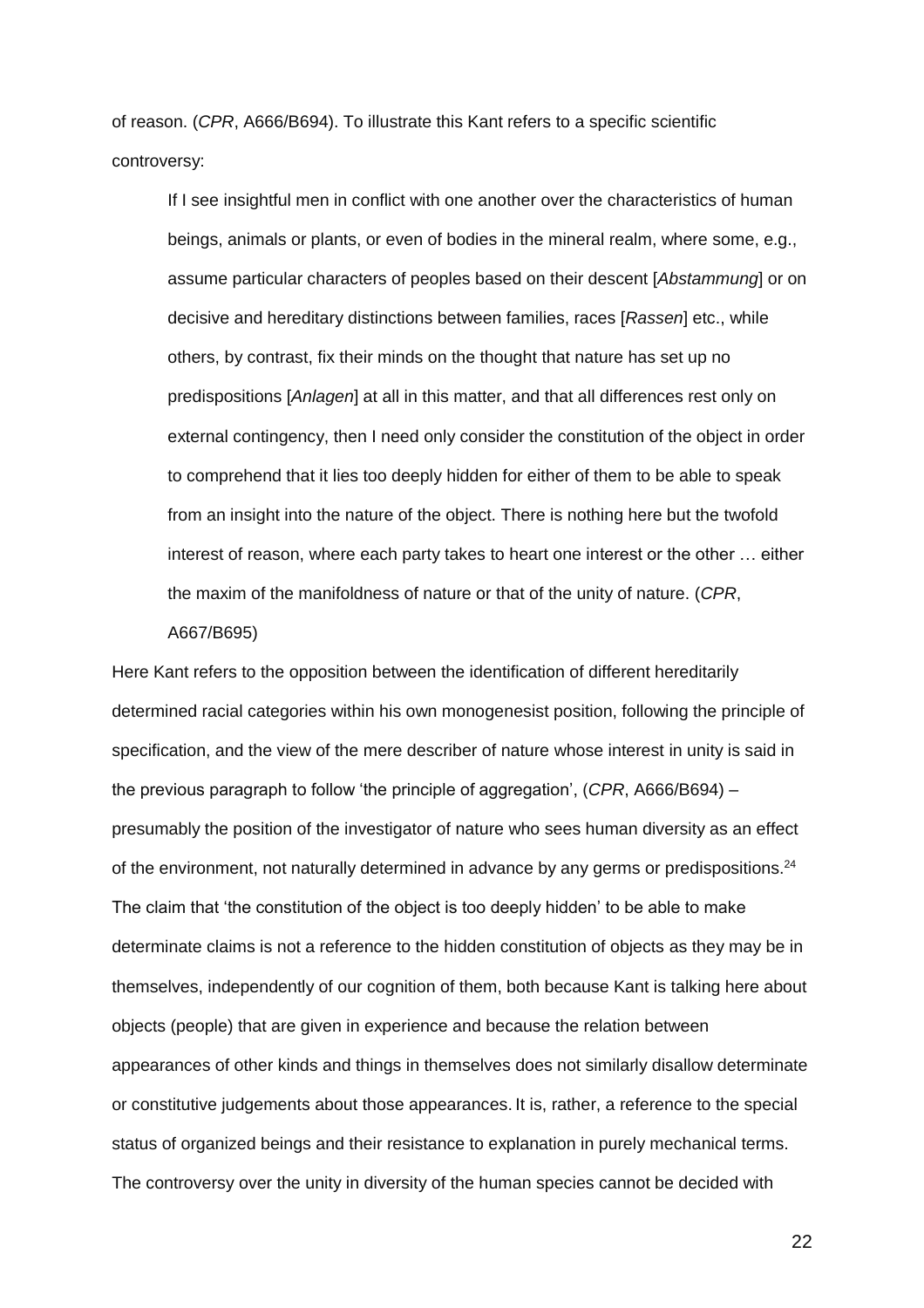recourse only to the cognitions resulting from the relation between understanding and sensibility. The solution, as we know from 'Of the Different Races' must be to 'venture a history of nature', (Kant 1777, 97) with its basis in the principle of purposiveness, the ultimate principle of the systematic unity of nature.

## **4. 'Race': the model of teleological judgment**

Commentators do not usually emphasise, as I have done here, the principle of purposiveness in their readings of Kant's earliest discussions of the natural history/description of nature distinction.<sup>25</sup> But three things justify this emphasis. First, when the specificity of Kant's conception of natural history in relation to animals and plants (as opposed to the earth itself) is noted, the principle of purposiveness asserts itself from the very beginning. Second, it also makes sense if, as I have suggested, the methodological problem of natural history is central to Kant's discussion of the problem of the systematic unity of nature as it appears in the *Critique of Pure Reason*. Finally, Kant's own problem in natural history – the unity in diversity of the human species, or the natural history of the human races – is one whose solution, from the first significant discussion in 'Of the Different Races of Human Beings', always looks to final causes.

However, commentators do generally agree that the methodological problem, which requires a teleological solution, dominates Kant's discussions of the distinction in his writings from 1785. In Kant's 1785 review of Herder's *Ideas*, he responds to Herder's criticism of his position on race by suggesting that Herder reaches an arbitrary position based on an indiscriminate interpretation of aspects of the description of nature. He says, further, that '[t]he division of the human species into *races* is not favored by our author, primarily not that grounded on inherited colors, presumably because the concept of a race is for him not distinctly enough determined.' (Kant, 1785b, 139) Although Herder's *Ideas* had only been published the year before, this perhaps goes quite some way to explain Kant's 1785 essay 'Determination of the Concept of a Human Race' ('Bestimmung des Begriffs einer Menschenrasse'), published in the same month as the review of Herder. The essay begins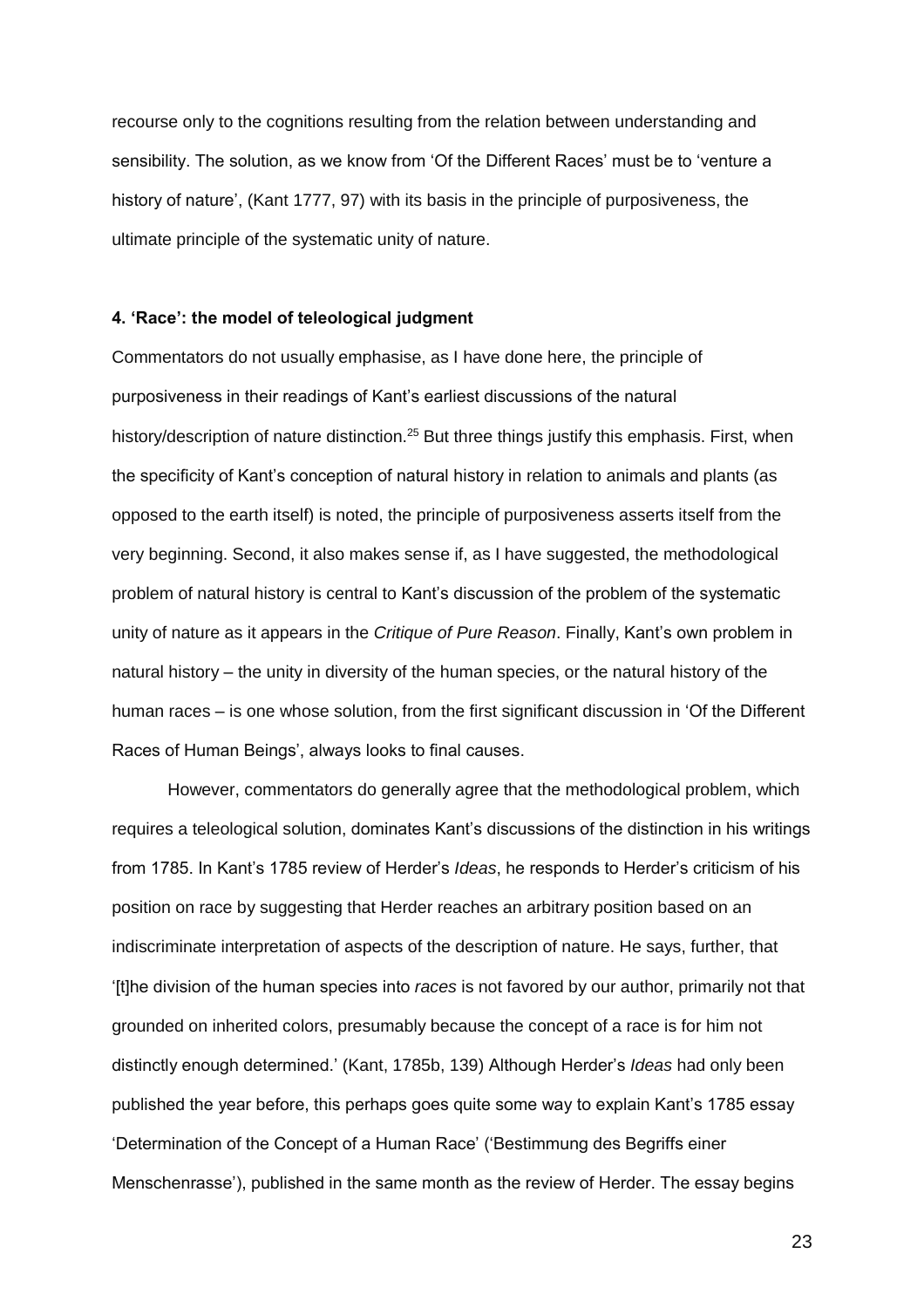with the claim that empirical investigation must be guided beforehand by something not itself based on experience; in this case questions about the 'manifoldness of the human genus' must be preceded by the determination of a concept of race. Any explanation of the origin of the actual races is subsidiary to this determination. Kant complains that his critics have failed to see that this was already the point of the earlier 1775/77 essay, focusing only on what was hypothetically derived from the principle – claims about numbers of races and what gave rise to them – rather than principle itself. (Kant 1785a, 145) If, as Sloan suggests, the meaning of 'natural history' in 1775/1777 was for Kant concerned primarily with historical changes and the original state of things Kant's 1785 defense of the earlier essay would not really make sense because there would have been no methodological principle in play. If, on the other hand, we interpret Kant's idea of 'natural history' to include more – a priori maxims of reason, and particularly the principle of purposiveness – Kant's chagrin at Herder's interpretation of the earlier essay is at least intelligible.

In 'Determination of the Concept of a Human Race' Kant is less concerned with the argument for the unity of the genus than the specific question of the classificatory differences within the genus. According to Kant, only what is unfailingly hereditary can justify a classificatory difference within a genus, and the only unfailingly hereditary quality common to all humans is skin colour (that is, whatever skin colour a human being has, that colour is inherited by its offspring). As racial classification concerns both what is common to the genus (unfailing heredity of skin colour) and what differentiates within the genus (different skin colours), the definition of the concept of a race is twofold: 'the concept of a race contains first the concept of a common stem, second *necessarily hereditary* characters of the classificatory difference among the latter's descendants.' Because of the common stem the different classes of human beings are races, and not species [*Arten*].

As in the 1775/77 essay, the existence of races, so defined, is only intelligible to Kant on the assumption of the theory of germs and natural predispositions. Thus although the definition of a race is ostensibly the methodological principle 'for the investigation in natural history' (Kant 1785a,154) that Kant sets out to defend, the principles underlying the theory of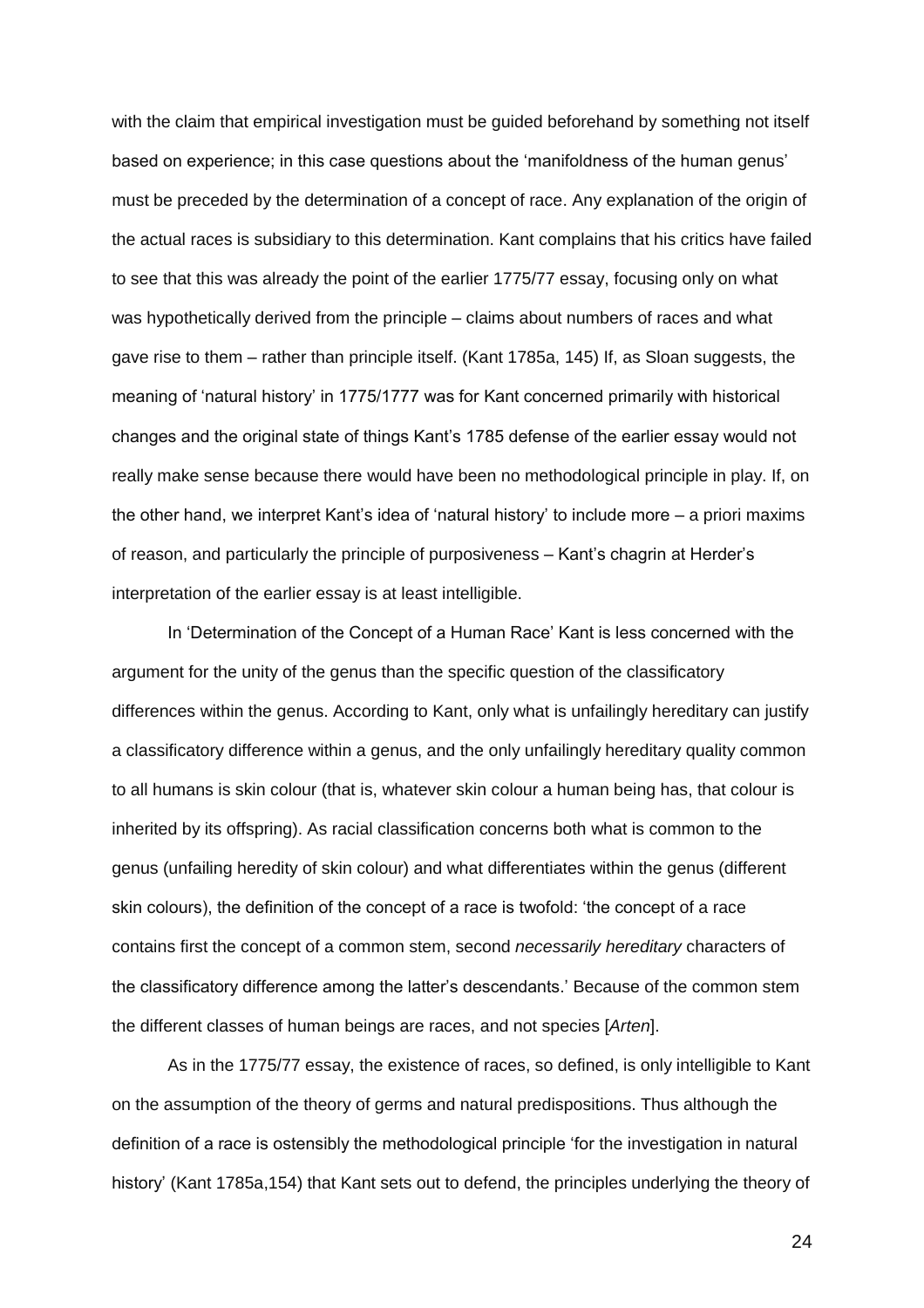germs and natural predispositions guide the way for the definition of race. For Kant only something originary could have become necessarily hereditary; this is a reason to place the germs in the original stem. But how to explain why germs would be present in the original stem if they were only later to be developed? According to Kant: 'The *purposive character* in an organization is surely the general reason for inferring a preparation that is originally placed in the nature of a creature with this intent, and for inferring created germs, if this end could only be obtained later on.' (156) Thus the difference between the races is first and foremost a purposive difference, and considerations of purposiveness once more distinguish the investigations of natural history (concerned with real genera) from natural description of its nominal classifications.<sup>26</sup> And indeed in 1788, in the third of Kant's essays on race, 'On the Use of Teleological Principles in Philosophy', Kant refers back to the 1785 essay thus: 'In a small essay on the human races I have attempted to prove … a need to start from a teleological principle where theory abandons us.' (Kant 1788, 195)

This dependence on the principle of purposiveness becomes fully explicit in the 1788 essay. This essay is in great part a reply to Georg Forster's 'Something More About the Human Races' which criticises Kant for the distinction between natural history and description of nature and for what Forster evidently saw as the precedence of theory over observation in the previous essay. Forster defends Linnaeus's descriptive approach and denies that skin colour is an adequate criterion for distinguishing what Kant called 'races'. (Forster 1786, 146–7, 152–4) If, as Kant claims, natural history is concerned with generative origin and descent, then it is, Forster says 'a science for gods and not for human beings' (156), given that the origin of species in general and of the 'original, common parental couple' of the human genus in particular (159) is unknown and perhaps unknowable. Ironically, Forster accuses Kant of exactly that error that Kant earlier (1775/77) attributed to the school systems of nature: inventing categories of difference and confounding these conceptual entities and attendant hypotheses with 'the matter of fact itself.' (157) In the absence of our being able to trace human differences back to their point of origination the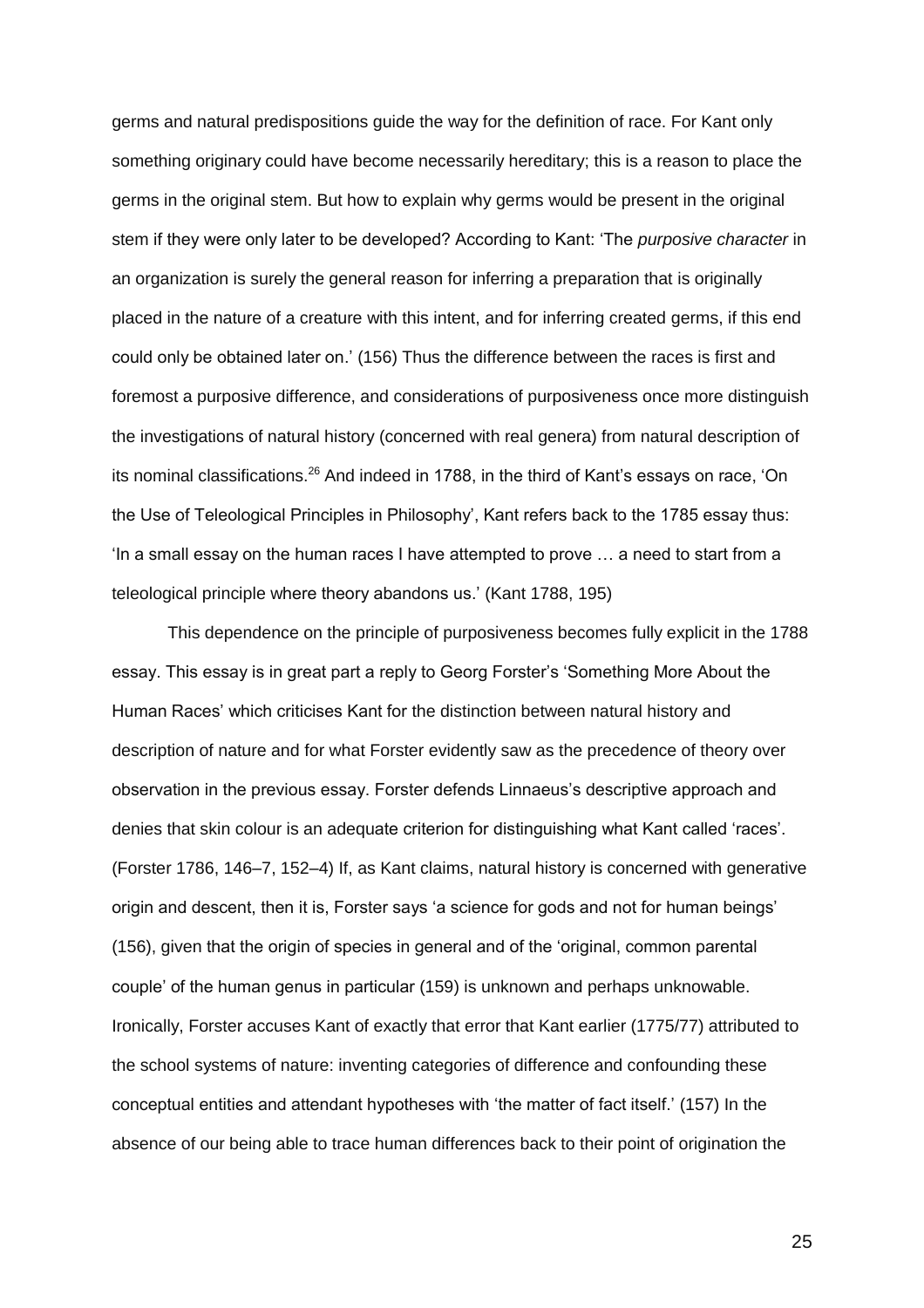distinction between natural history and description of nature becomes, for Forster, 'altogether void'. (164)

Kant distills Forster's criticisms into two objections against, first, 'the concept and origin of the *human races*' and second, against the distinction between natural history and description of nature. He traces both objections to a misunderstanding 'of the principle from which I start,' (Kant 1788, 196) that is, to a methodological misunderstanding. The essay then concentrates on two things: the limits of and warrant for the use of teleological principles; and the meaning of a natural history in distinction from mere description of nature. At first glance, the relation between these two things in Kant's essay is not clear. The clue lies in the presumption of the principle of purposiveness which, as I have argued, is the red thread in Kant's discussions of the method of natural history and his contribution to it: the theory of the unity in diversity of the human races.

Kant begins the 1788 essay with the claim that there are two paths in the investigation of nature, the theoretical (looking for physical-mechanical explanations) and the teleological. The teleological path may only be taken – and then only reluctantly – when theory abandons us. According to Kant: 'In all examination of nature reason rightly calls first for theory and only later for the determination of ends [*Zweckbestimmung*]. No teleology or practical purposiveness [*Zweckmäßigkeit*] can compensate for the lack of the former. We always remain ignorant with respect to the efficient causes, no matter how evident we can make the suitability of our presupposition with final causes.' (Kant 1788, 195) This seems to be a version of the point that Kant repeatedly makes about teleological judgement elsewhere: that it does not *explain* anything (explanation belonging only to 'theory'). The juxtaposition of this point and the identification of the source of Forster's misunderstanding (failure to understand the guiding principle) once again strongly suggests that the guiding principle in the earlier essay was teleological. Kant says further, that description of nature stays on the theoretical path, whereas natural history is obliged to take the teleological path where the first fails. Here the identification of the specificity of natural history with the presumption of the principle of purposiveness is clear.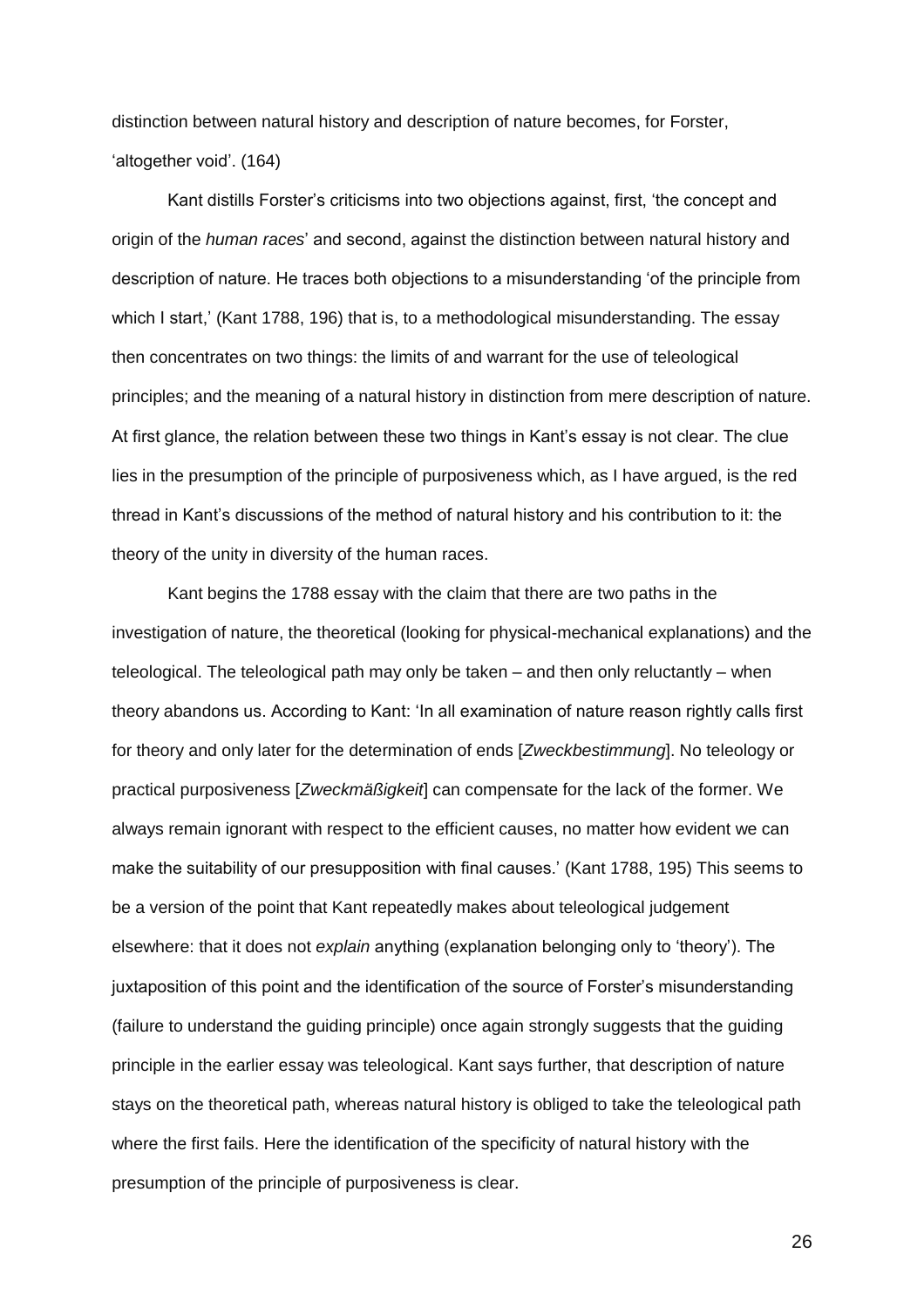Concerning Forster's 'first scruple' (that is, the objection to 'the concept and origin of the *human races*') Kant goes on to say: 'it is undoubtedly certain that nothing of a purposive [*Zweckmäßiges*] nature could ever be found through the mere empirical groping without a guiding principle of what to search for; for only *methodically* conducted experience can be called *observing*.' (Kant 1788, 197) That is, it is true that the purposive nature of 'race' could not have been found had the description of the empirical diversity in the human species not been guided by an a priori principle. But what is that principle? It is not easy to answer this question, as the presentation of the development of Kant's argument in the 1788 essay is not linear. However, when we reconstruct the argument we see that the answer to the question is bound up with Kant's reply to Forster's second objection, concerning the distinction between natural history and description of nature and ultimately to the principle of purposiveness.

Kant begins this part of the argument by specifying what he means by 'natural history'. If that is taken to mean 'a *narrative* of events in nature not to be reached by any human reason, e.g. the first origin of the plants and the animals, then indeed that would be, as Hr. F. puts it, a science for gods, who were present then or were even the authors, and not one for human beings.' But according to Kant's usage of the phrase:

*natural history* would only consist in tracing back, as far as the analogy permits, the connection between certain present-day conditions of the things in nature and their causes in earlier times according to laws of efficient causality, which we do not make up but derive from the powers of nature as it presents itself to us now. (Kant 1788, 197)

As such a natural history is said to be not only possible but actual, this seems to contradict the previous claim that '[w]e always remain ignorant with respect to the efficient causes' in the investigation of nature. But here Kant refers primarily to the investigation of the natural history of the earth – which, as we have seen, proceeds with nothing more than the Newtonian principles of physical science – and to the precedence of theoretical-speculative investigation in all research, of whatever kind. Granted, such a natural history remains in its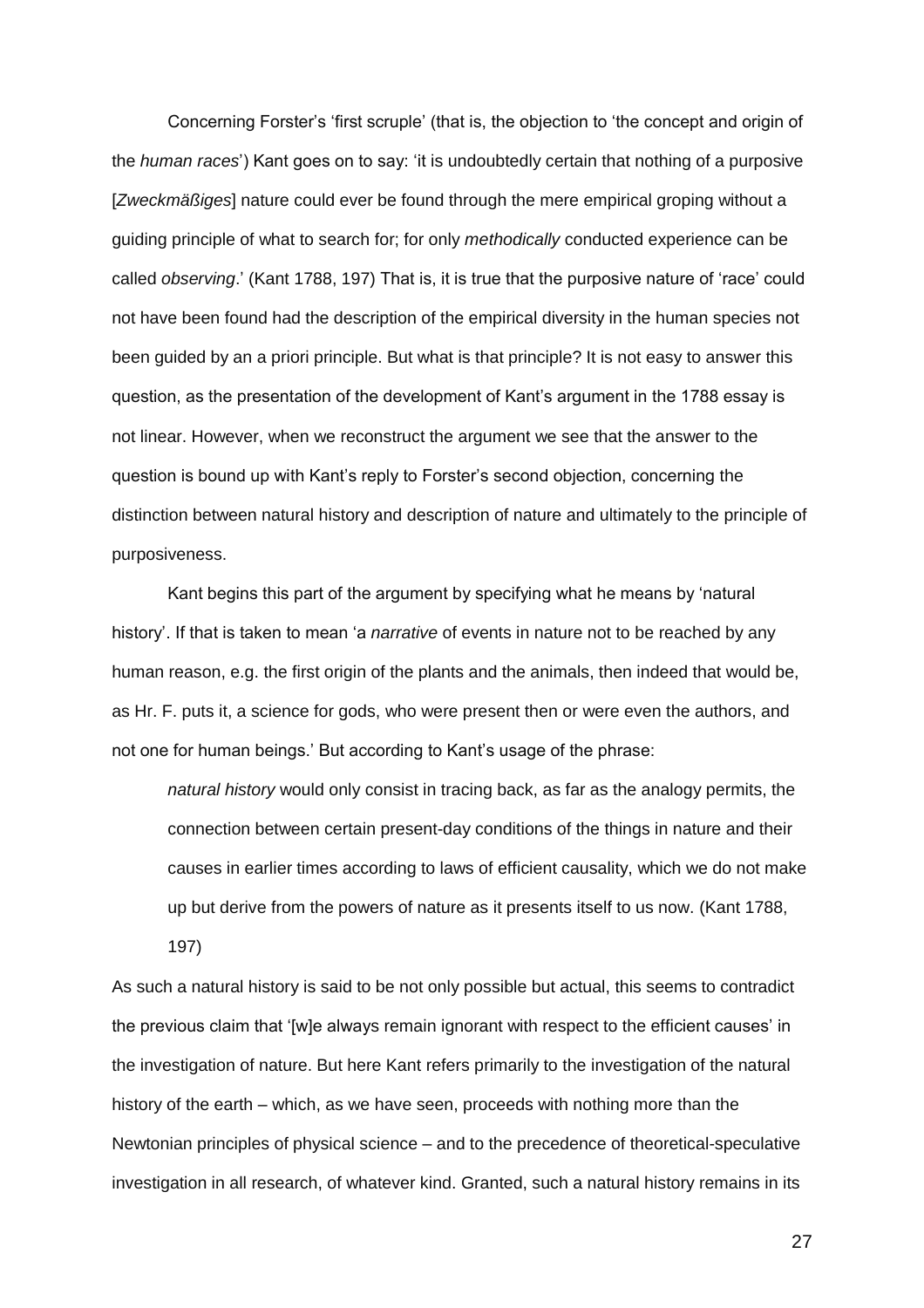infancy: it can only point to 'fragments or shaky hypotheses.' However, there is, according to Kant, reason to hope for more, once we 'get to know more closely … the principles according to which natural history could be enlarged in the best possible manner' (Kant 1788, 198); presumably, the methodological principle that sets natural history on the teleological path.

It is then initially confusing that, as an alternative to the interpretation of natural history as narrative, Kant proposes that it be taken to mean 'the investigation of origin in nature', or 'physiogony'. (Kant 1788, 198) Clearly, though, this is how he would then have the reader understand his natural history of the human races, the result of which is to locate the origin of the races *in a common stem*. This is not a matter of tracing the development of the 'races' back, in an historical narrative, to their empirical origin in a single stem; this origin is, for Kant, a matter of *rational inference* from the fact of inter-fertility between the 'races' and the necessity to explain (as he sees it) a hereditary particularity (skin color) that is not part of the concept of the human genus and yet common to all humans.

However, this rational inference is not simply a formal matter, as in general logic; it is based on a priori concepts and principles. Although the rational, logical principle of specification is undoubtedly part of what Kant refers to here, this principle alone could not, for Kant, justify his concept of race, which requires (for him) the concept of a *natural* genus. In a system of natural history the human genus can be divided into races or deviations and different human sorts (*Menschenschlag*), but this is

so far merely an idea of the way in which the greatest degree of manifoldness in the generation can be united by reason with the greatest unity of descent [*Abstammung*]. Whether there really is such an affinity in the human genus must be decided through the observations that make known the unity of the ancestral stem. And here one sees clearly that one must be guided by a determinate principle merely in order to *observe*, i.e. to indicate the ancestral stem, not just the resemblance of characters, since in that case we are dealing with a problem of natural history, not of the description of nature and of mere methodological nomenclature. Someone who has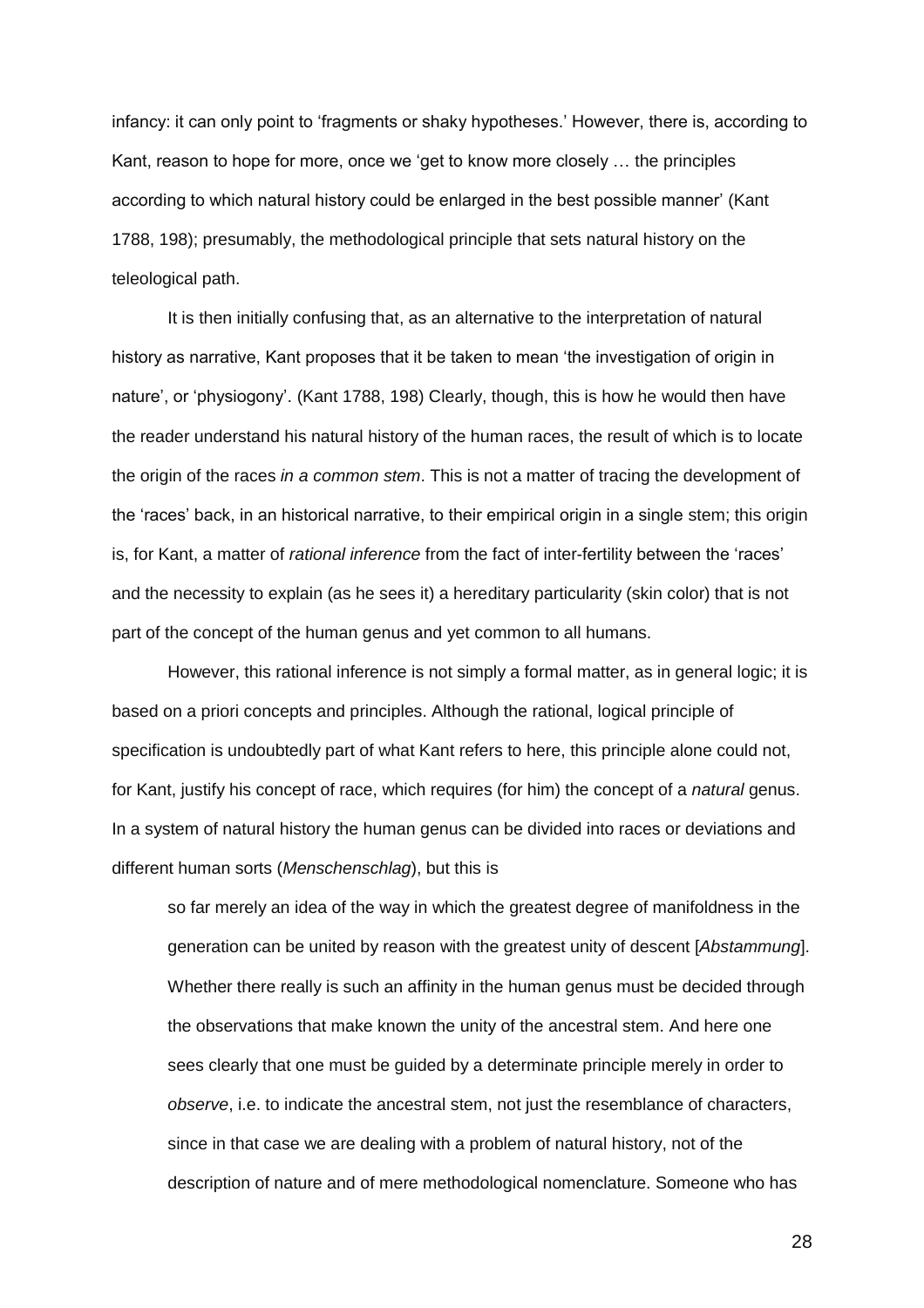not made his investigation according to that principle will have to search again; for what he needs in order to decide whether there is a real or merely nominal affinity among the creatures will not present itself to him on its own. (Kant 1788, 200) The selection of the inter-fertility criterion and of the character of the heritability of skin colour (both physical, not logical principles) leads to the postulation of the concept of race, not as a merely logical category, but as a natural category *within a natural history of the human genus*:

What is a *race*? The word does not figure in a system of the description of nature, therefore presumably the thing itself is nowhere in nature either. Yet the *concept* designated by this expression is well grounded in the reason of each observer of nature who infers from a hereditary particularity of different interbreeding animals that does not at all lie in the concept of their genus a common cause, namely a cause that lies originally in the stem of the genus. The fact that this word does not occur in the description of nature (but instead of it that of *variety* [*Varietät*]) cannot prevent the observer of nature from finding it necessary with respect to natural history. (Kant 1788, 199)

'Race' is thus not an empirical category for determining judgement; effectively all such concepts belong only to a description of nature. Nor is 'race' a merely regulative Idea of reason, precisely because it belongs to a *natural* history of the human species (rather than a merely logical system of nature). The concept of 'race' is a postulate of reflecting, teleological judgement – indeed, it is the very model of such a concept.

It is as well an emblem of unity in diversity. That the 'races' can still '*unite* through generation into a product that contains characters of both' shows, for Kant, that they were 'able to *divide* through generation out of one *stem*, which had the predispositions for the development of both characters originally hidden in it, into that many races.' (Kant 1788, 200) The theory of germs and natural predispositions is not then supplementary to the positing of the concept of race, it is part of it, and the theory of germs and predispositions is driven by the a priori presupposition of the principle of purposiveness. A little later this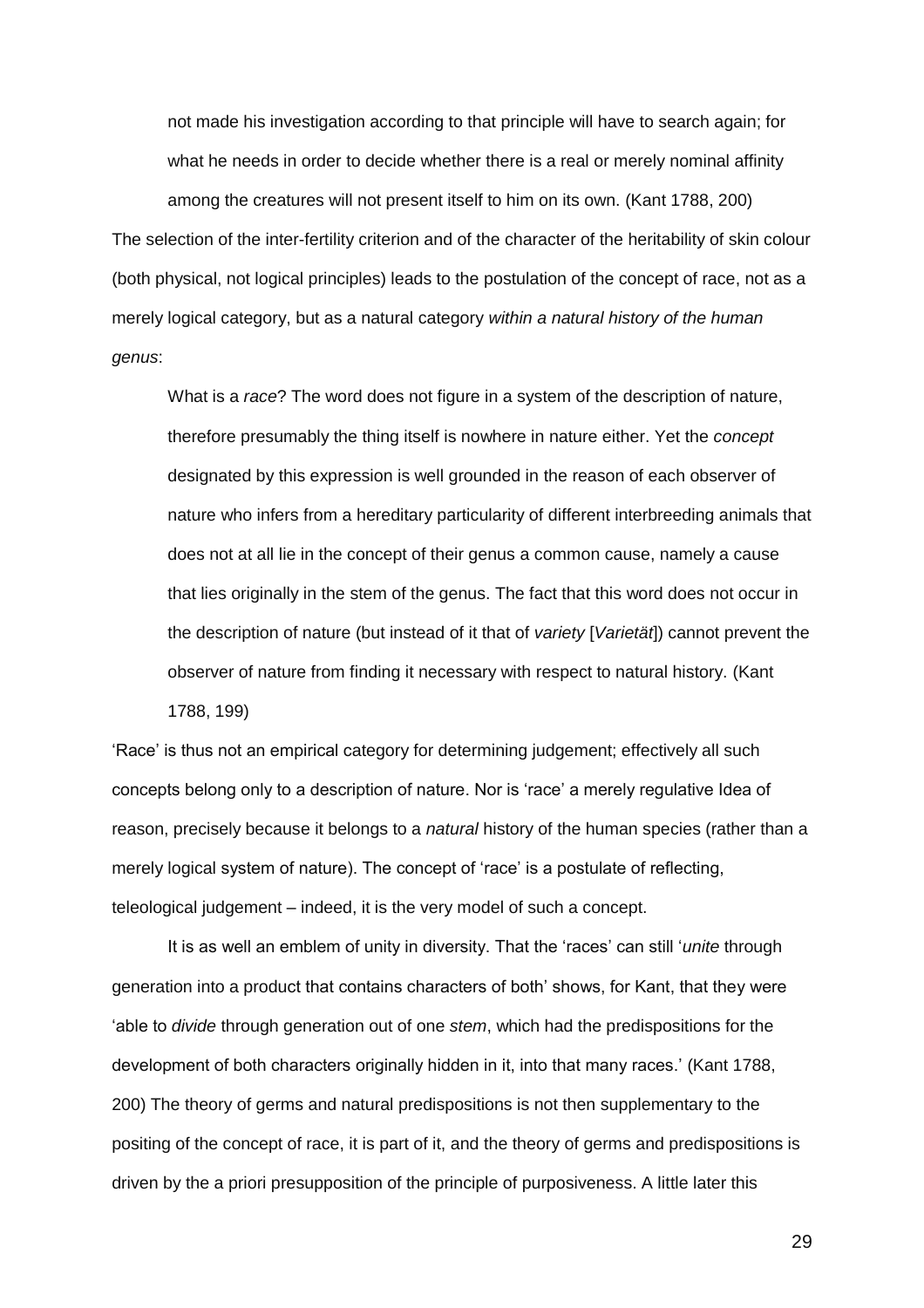becomes quite explicit. Kant explains that his difference from Forster's position concerns not observation (description of nature) but 'the theory of be assumed (natural history) … on my view it is possible and indeed more appropriate to the philosophical mode of explanation to view [the different characters of the races] … as a development of purposive first predispositions implanted in one stem.' Kant's natural history of the human races is the elaboration of 'the system according to which the germs are originally implanted in one and the same stem and subsequently develop *purposively for the first general population*.' (Kant 1788, 204) The 'races belong together in a 'system of generation of nature' (Kant 1788, 201) and 'in the case of organized beings as regards the preservation of their kind' teleological judgement ('namely to follow only the *principle of ends* in those matters') is not to be avoided. (Kant 1788, 205) The principle being followed in the investigation of the natural history of the human genus is thus a particular instantiation of the general principle of purposiveness: the theory of the purposive development of germs and predispositions leading to the different races of the one human genus. It is true that this means that the principle is the result and the result is the principle; this circularity accounts for much of the difficulty in expounding the argument of Kant's 1788 essay. But this circularity is a general problem with the postulation of the principle of the subjective purposiveness of nature for human judgement, and is ultimately a consequence of the position of immanence resulting from the transcendental turn. However, the presupposition of purposiveness is no longer an Idea of pure reason which guides the investigation of nature from above, but a concept arising from the investigation of nature, or at least arising from the analysis of the act of judgement in the investigation of nature.<sup>27</sup>

## **Conclusion**

I have argued (as have others) that the scientific context of the problem of systematicity and the threat of a merely distributive unity in the *Critique of Pure Reason* and the *Critique of the Power of Judgment* is the field of natural history and the general problem of the possibility of a natural system of nature.<sup>28</sup> But I have also tried to show, further, that the specific problem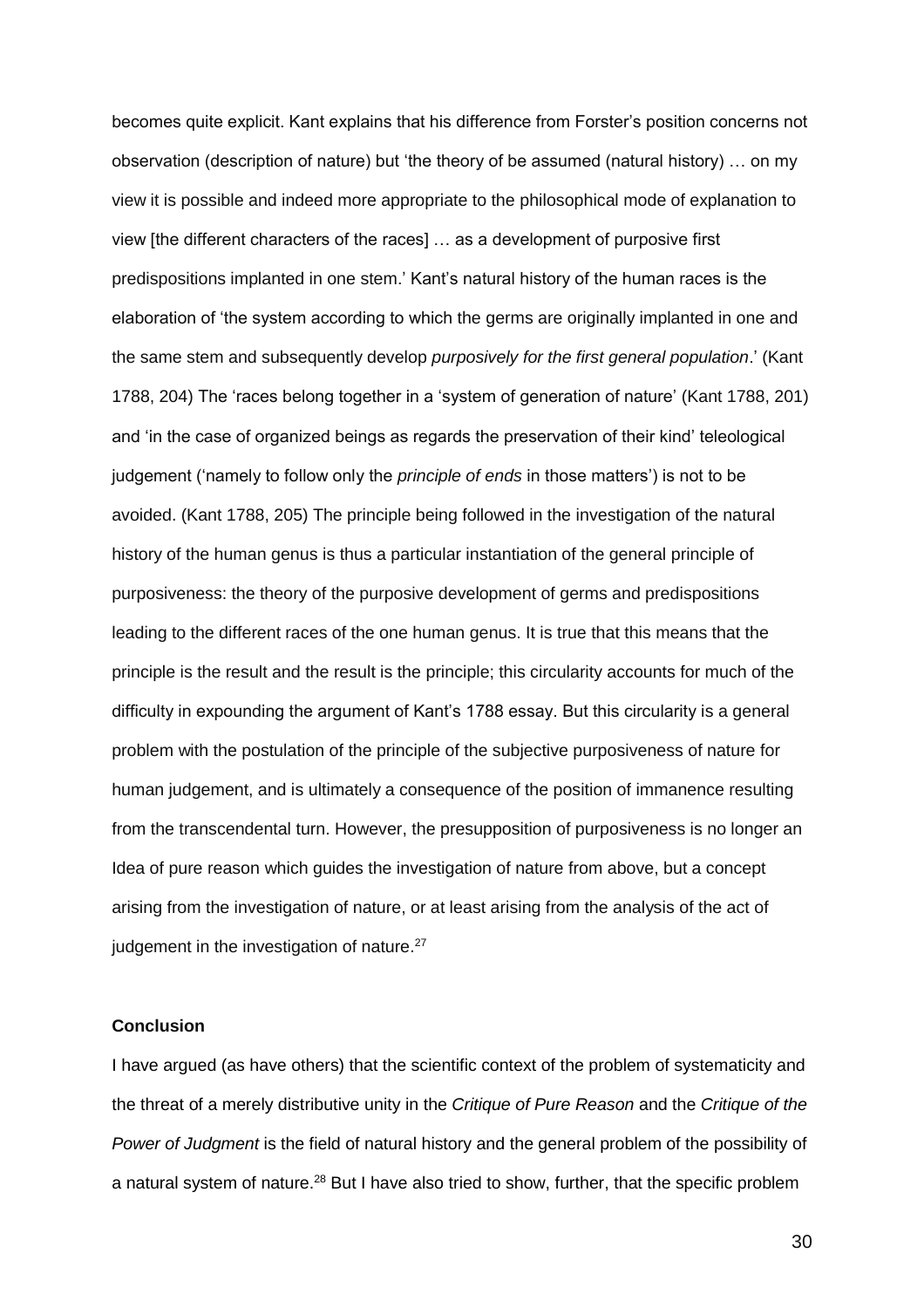in natural history through which Kant addresses the more general problem, and to which he repeatedly returns, is that of the natural history of the human races. Kant's writings on race were his major concern in and his major contribution to the natural history of this period. Some might reply that, on the contrary, his major contribution to the life sciences was, more generally, the theory of germs and natural predispositions, with which he contributed to the debates over the competing theories of preformation and epigenesis, leading Kant to the mediating idea of 'generic preformation' in the third Critique. (*CPJ*, §81, 291) But there can be no doubt that the topic in relation to which the theory of germs and natural predispositions was worked out was, again, the natural history of the human races.<sup>29</sup> The theory of germs and natural predispositions is developed as the answer to the problem of the unity in diversity of the human genus, which also requires, for Kant, the specification of the concept of race. Further, the unity in diversity of the human species in Kant's oeuvre is emblematic of the unity in diversity of nature itself and the natural historical and teleological concept of race is an emblematic achievement of a natural system of nature. If, as Zuckert claims, the principle of purposiveness 'establishes a unity of the diverse as such, a form of lawfulness that holds for the contingent aspects of nature as such' (2007, 24) we could say, further, that the concept of race is emblematic for the principle of purposiveness.<sup>30</sup>

It seems beyond doubt, given the consistency and persistence of Kant's work on the natural history of the human, that the question of race was of abiding importance in Kant's thought in the period including the *Critique of Pure Reason*. <sup>31</sup> This essay has sought to show, further, that 'race' is the privileged case in thinking the problem of a natural system of nature, and that the search for a solution to this problem plays a fundamental role in the development of the transcendental, critical problem of the systematic unity of knowledge. This means that the question of the natural history of the human and the development of the concept of race are a fundamentally important part of the theoretical context of the *Critique of Pure Reason* and the *Critique of the Power of Judgment*; that is, that the question of the natural history of the human and the development of the concept of race comprise an important contribution to the working out of the *philosophical problems* of the first and third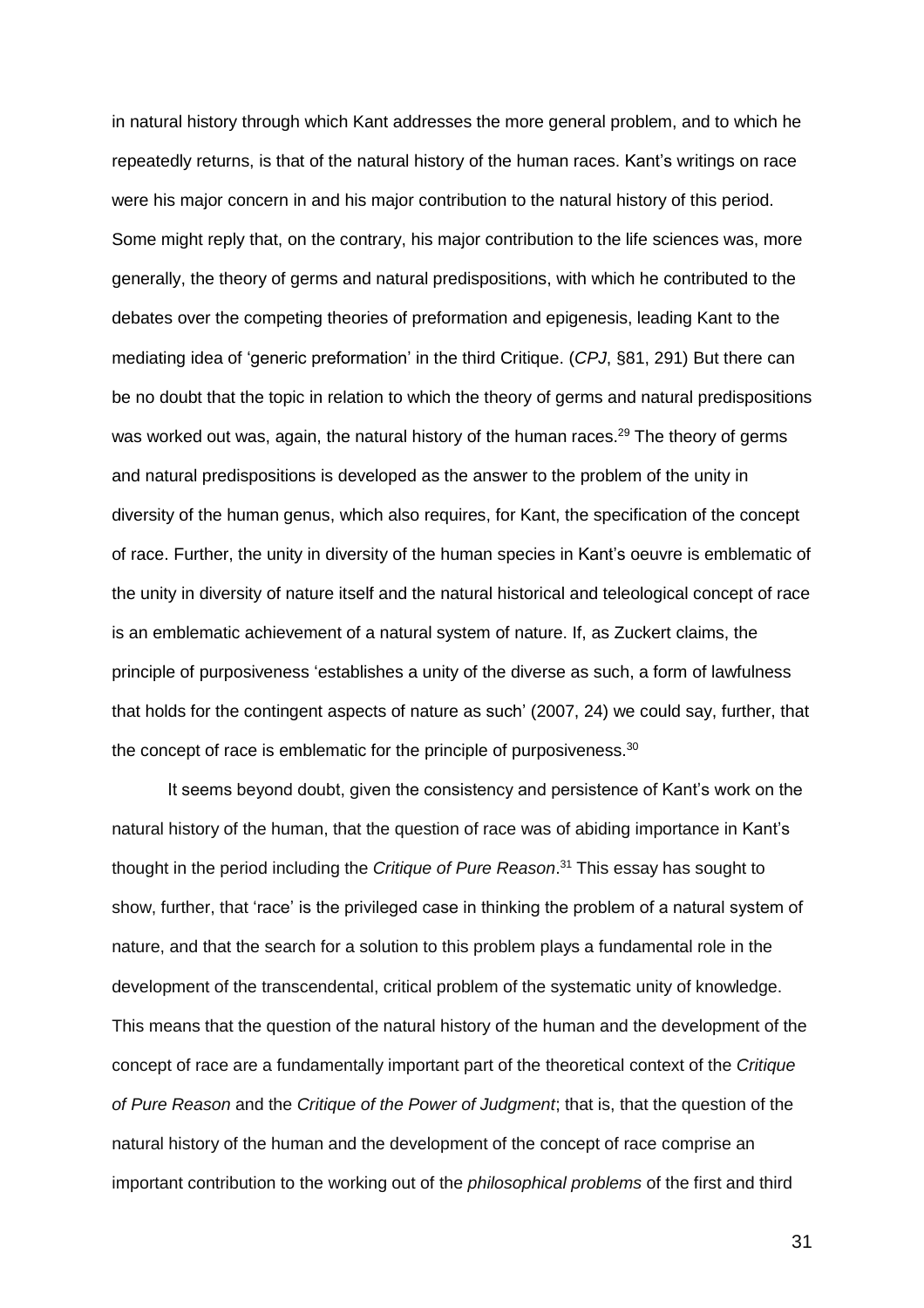Critiques. This is *not* to claim that the relevant aspects of the critical philosophy are in any way 'grounded' in biology, or that any of Kant's critical, philosophical categories have any biological basis.<sup>32</sup> As previously stated, it also does not mean that the relevant aspects of the critical philosophy are racialized or that the concept of 'race' is hiding in the *Critique of Pure Reason*, for example. But it does mean that there is a closer relationship between the essays on race and the critical philosophy than has hitherto been accepted, and that the direction of influence goes both ways at the very least. It may take some time to work out and come to terms with the general implications of this; but this is not, I think, a task, which can be avoided.

#### **References**

Atran, Scott. 1990. *Cognitive Foundations of Natural History: Toward an Anthropology of Science*. Cambridge/Paris: Cambridge University Press/Editions de la Maison des Sciences de l'Homme.

Bernasconi, Robert. 2001. 'Who Invented the Concept of Race? Kant's Role in the Enlightenment Construction of Race', in Bernasconi, ed., *Race*, Malden MA & Oxford: Blackwell.

Bernasconi, Robert. 2002. 'Kant: An Unfamiliar Source of Racism', in Julie K. Ward and Tommy L. Lott, eds., *Philosophers on Race: Critical Essays*, Blackwell, Oxford.

Bernasconi, Robert and Tommy Lott. 2000. 'Introduction'. In Bernasconi and Lott eds., *The Idea of Race*. Indianapolis/Cambridge: Hackett.

Blum, Laurence. 2002.*I'm Not a Racist But … The Moral Quandary of Race*. Ithaca and London: Cornell University Press.

Buffon, Georges-Louis Leclerc, Comte de. 1749. 'Initial Discourse: On the Manner of Studying and Expounding Natural History'. Trans. John Lyon, in Lyon and Phillip Sloan, eds., *From Natural History to History of Nature: Readings from Buffon and his Critics*. Notre Dame and London: University of Notre Dame Press, 1981.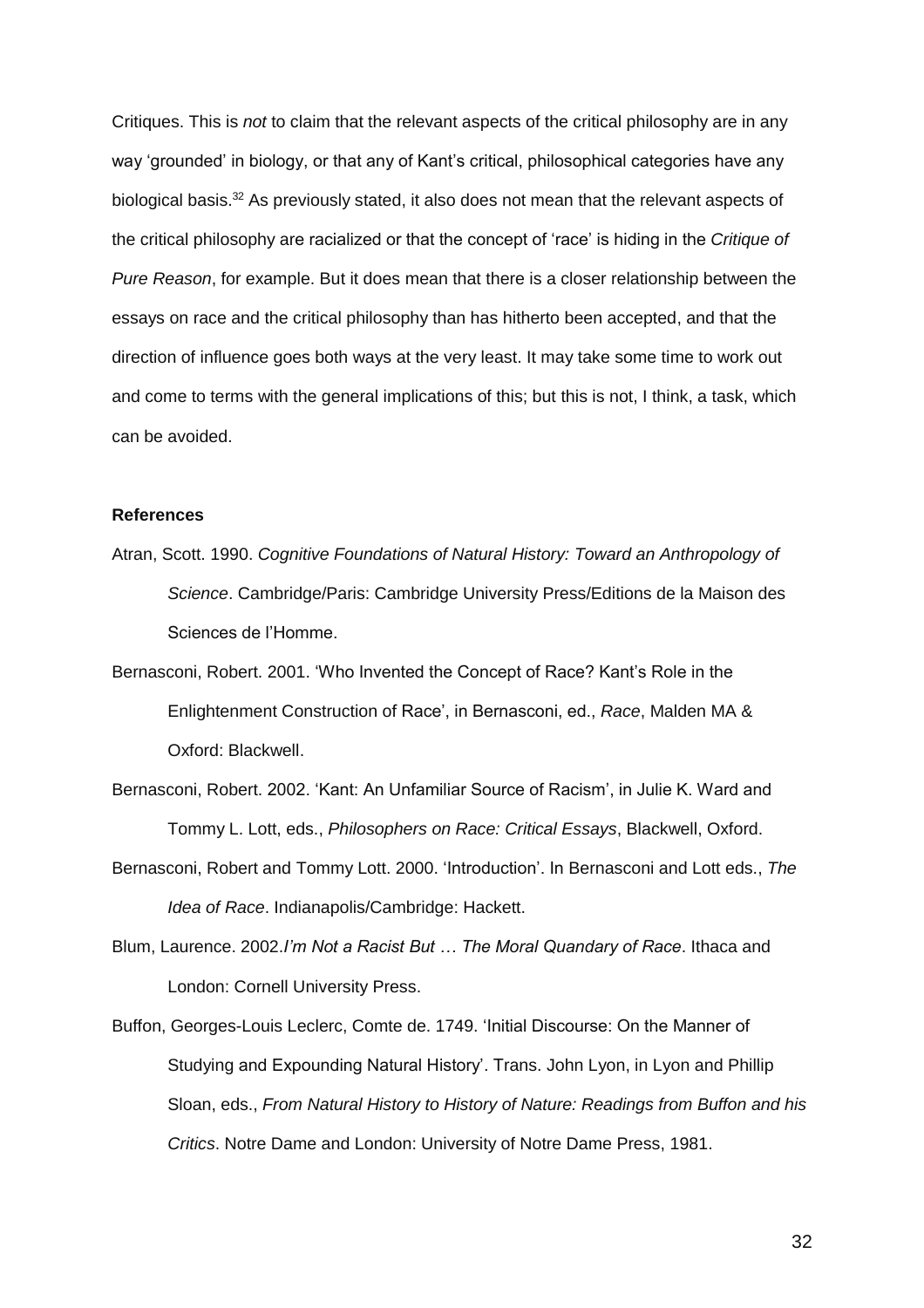- Cassirer, Ernst. 1950. *The Problem of Knowledge: Philosophy, Science and History Since Hegel*. Trans. William H. Woglom and Charles W. Hendel, New Haven and London: Yale University Press.
- Eze, Emmanuel Chukwudi. 1997a. 'Introduction'. In Eze, ed., *Race and the Enlightenment: A Reader*, Cambridge MA and Oxford: Blackwell.
- Eze, Emmanuel Chukwudi. 1997b. 'The Color of Reason: The Idea of "Race" in Kant's Anthropology'. In Eze, ed., *Postcolonial African Philosophy: A Critical Reader*. Cambridge MA and Oxford: Blackwell.
- Fisher, Mark. 2007. 'Kant's Explanatory Natural History: Generation and Classification of Organisms in Kant's Natural Philosophy'. In Philippe Huneman, ed., *Understanding Purpose: Kant and the Philosophy of Biology*. Rochester NY: University of Rochester Press.
- Forster, Georg. 1786. 'Something More about the Human Races'. Trans. Mikkelsen, in Mikkelsen, ed., 2013.
- Girtanner, Christoph. 1796. 'Concerning the Kantian Principle in Natural History'. In Mikkelsen, ed., 2013.
- Hill Jr., Thomas E. and Bernard Boxill. 2001. 'Kant and Race', in Bernard Boxill, ed., *Race and Racism*. Oxford: Oxford University Press.
- Huneman, Philippe. 2007a. 'Introduction: Kant and Biology? A Quick Survey'. In Huneman, ed., *Understanding Purpose: Kant and the Philosophy of Biology*. Rochester NY: University of Rochester Press.
- Huneman, Philippe. 2007b. 'Reflexive Judgement and Wolffian Embryology: Kant's Shift Between the First and Third Critiques'. In Huneman, ed., *Understanding Purpose: Kant and the Philosophy of Biology*. Rochester NY: University of Rochester Press.
- Kant, Immanuel. 1755. *Universal Natural History and Theory of the Heavens*. Trans. Olaf Reinhardt, in Kant, *Natural Science*, edited by Eric Watkins. Cambridge: Cambridge University Press, 2012.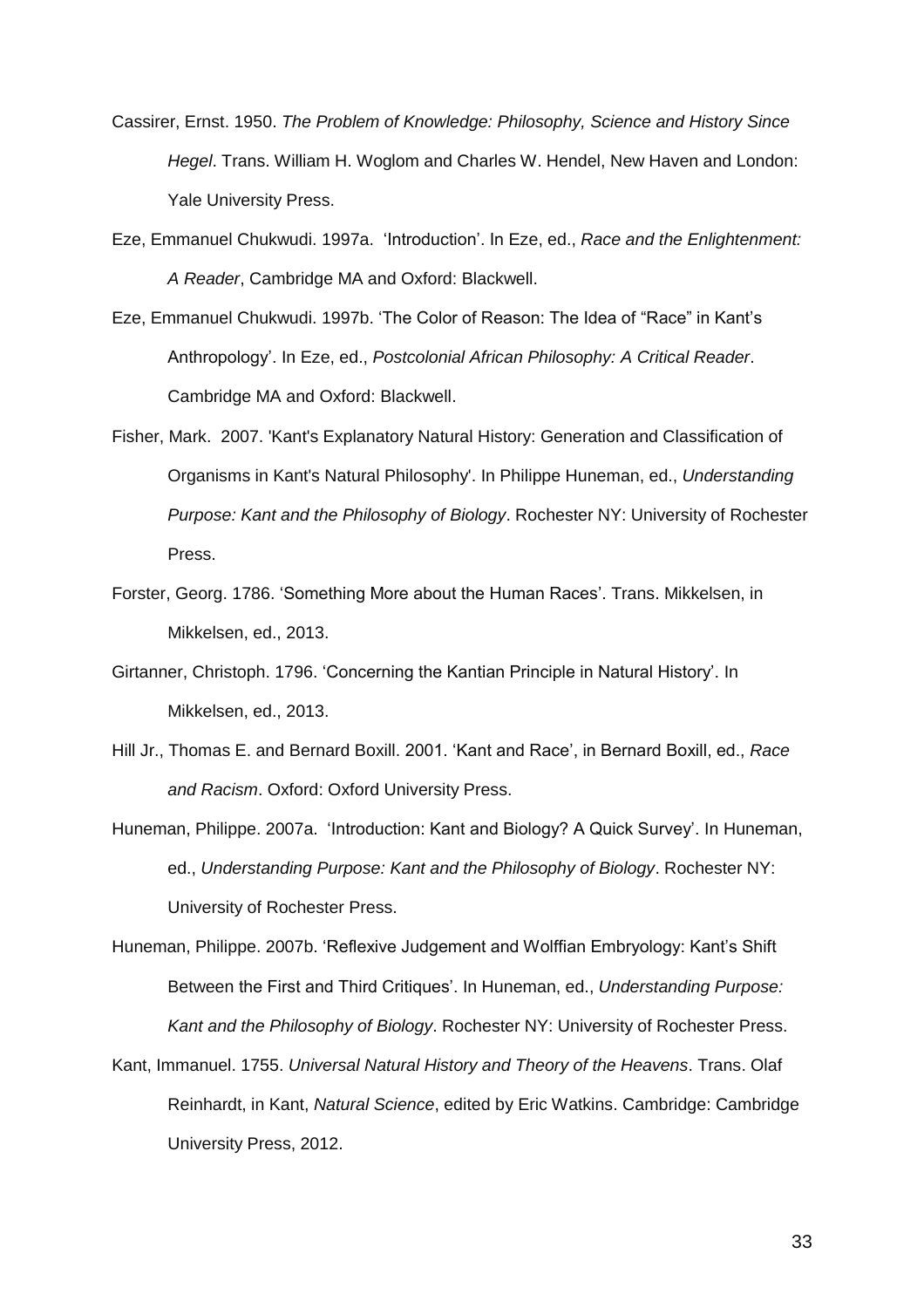Kant, Immanuel. 1777. 'Of the Different Races of Human Beings'. Trans. Holly Wilson and Günter Zöller, in Günter Zöller and Robert B. Louden, eds, *Kant: Anthropology, History, and Education*. Cambridge: Cambridge University Press, 2007.

- Kant, Immanuel. 1781/1787. *Critique of Pure Reason*. Trans. Paul Guyer and Allen W. Wood. Cambridge: Cambridge University Press, 1998. [*CPR*]
- Kant, Immanuel. 1785a. 'Determination of the Concept of a Human Race'. Trans. Holly Wilson and Günter Zöller, in in Louden and Zöller, eds., *Kant: Anthropology, History, and Education*. Cambridge: Cambridge University Press, 2007.
- Kant, Immanuel. 1785b. 'Review of J.G. Herder's *Ideas for the Philosophy of the History of Humanity*, Parts 1 and 2'. Trans. Allen W. Wood, in Louden and Zöller, eds., *Kant: Anthropology, History, and Education*. Cambridge: Cambridge University Press, 2007.
- Kant, Immanuel. 1788. 'On the Use of Teleological Principles in Philosophy'. Trans. Günter Zöller, in in Louden and Zöller, eds., *Kant: Anthropology, History, and Education*. Cambridge: Cambridge University Press, 2007.
- Kant, Immanuel. 1788–1789. *Lectures on Anthropology*. Allen W. Wood and Robert B. Louden, eds. Cambridge: Cambridge University Press, 2012.
- Kant, Immanuel. 1790. *Critique of the Power of Judgment*. Trans. Paul Guyer and Eric Matthews. Cambridge: Cambridge University Press, 2000. [*CPJ*]
- Kant, Immanuel. 1800. *Logic*. Trans. Robert S. Hartman and Wolfgang Schwarz, Dover, New York, 1974.
- Kant, Immanuel. 1802. *Physical Geography*. Trans. Olaf Reinhardt, in *Kant: Natural Science*, edited by Eric Watkins. Cambridge: Cambridge University Press, 2012.
- Lagier, Raphaël. 2004. *Les race humaines selon Kant*. Paris: Presses Universitaires de France.
- Linnaeus, Carolus. 1735. *Systema Naturae*. Facsimilie of the First Edition. Nieuwkoop: B.de Graff, 1964.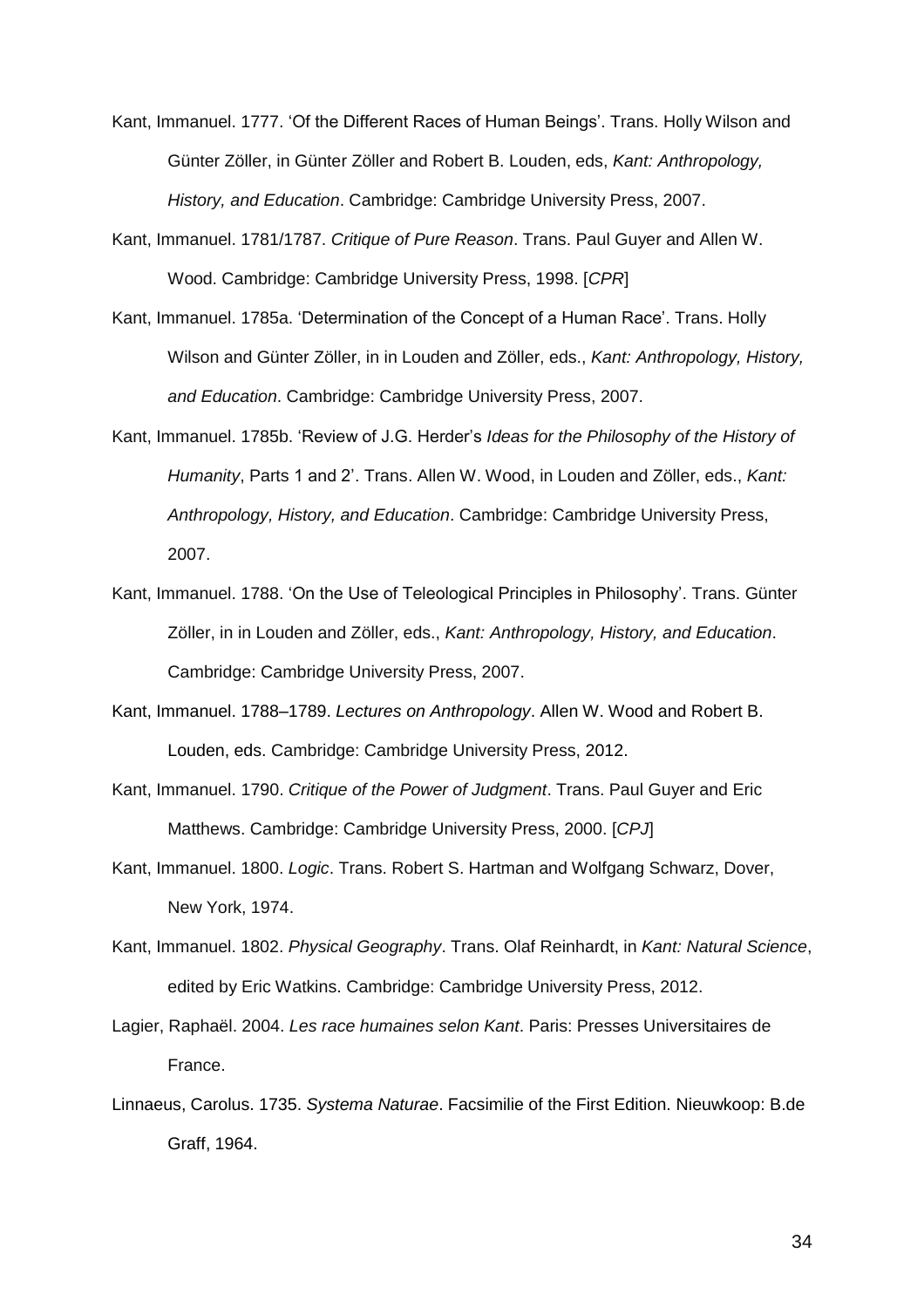- Mensch, Jennifer. 2013. *Kant's Organicism: Epigenesis and the Development of Critical Philosophy*. Chicago and London: University of Chicago Press.
- Mikkelsen, Jon M. 2013. 'Introduction'. In Mikkelsen ed., *Kant and the Concept of Race: Late Eighteenth-Century Writings*, Albany: SUNY Press.
- Mills, Charles. 2005. 'Kant's Untermenschen'. In Andrew Valls, ed., *Race and Racism in Modern Philosophy*. Ithaca and London: Cornell University Press.
- Morrison, Margaret. 2008. 'Reduction, Unity and the Nature of Science: Kant's Legacy?' In Michela Massimi, ed., *Kant and Philosophy of Science Today*, Cambridge: Cambridge University Press.
- Quarfood, Marcel. 2004. *Transcendental idealism and the Organism: Essays on Kant*. Stockholm: Almqvist & Wiksell International.
- Serequeberhan, Tsenay. 1996. 'Eurocentrism in Philosophy: The Case of Immanuel Kant'. *The Philosophical Forum*, Vol. XXVII, Summer 1996: 333–356.
- Sloan, Phillip R. 1979. 'Buffon, German Biology, and the Historical Interpretation of Species'. *The British Journal for the History of Science*, Vol. 12, No. 41 (1979)109–154.
- Sloan, Phillip R. 2002. 'Preforming the Categories: Eighteenth-century generation Theory and the Biological Roots of Kant's A Priori'. *Journal of the History of Philosophy*, 40, 2, April: 229–253.
- Sloan, Phillip R. 2006. 'Kant on the History of Nature: The Ambiguous Heritage of the Critical Philosophy for Natural History'. *Studies in History and Philosophy of Biology and Biological Sciences*, 37 (2006): 627–648.
- Sloan, Phillip R. 2014. 'The Essence of Race: Kant and Late Enlightenment Reflections' [Essay Review of Mikkelsen 2013]. *Studies in History and Philosophy of Biological and Biomedical Sciences*, 47: 191–195.
- Smith, Justin E.H. 2015. *Nature, Human Nature, & Human Difference: Race in Early Modern Philosophy*. Princeton and Oxford: Princeton University Press.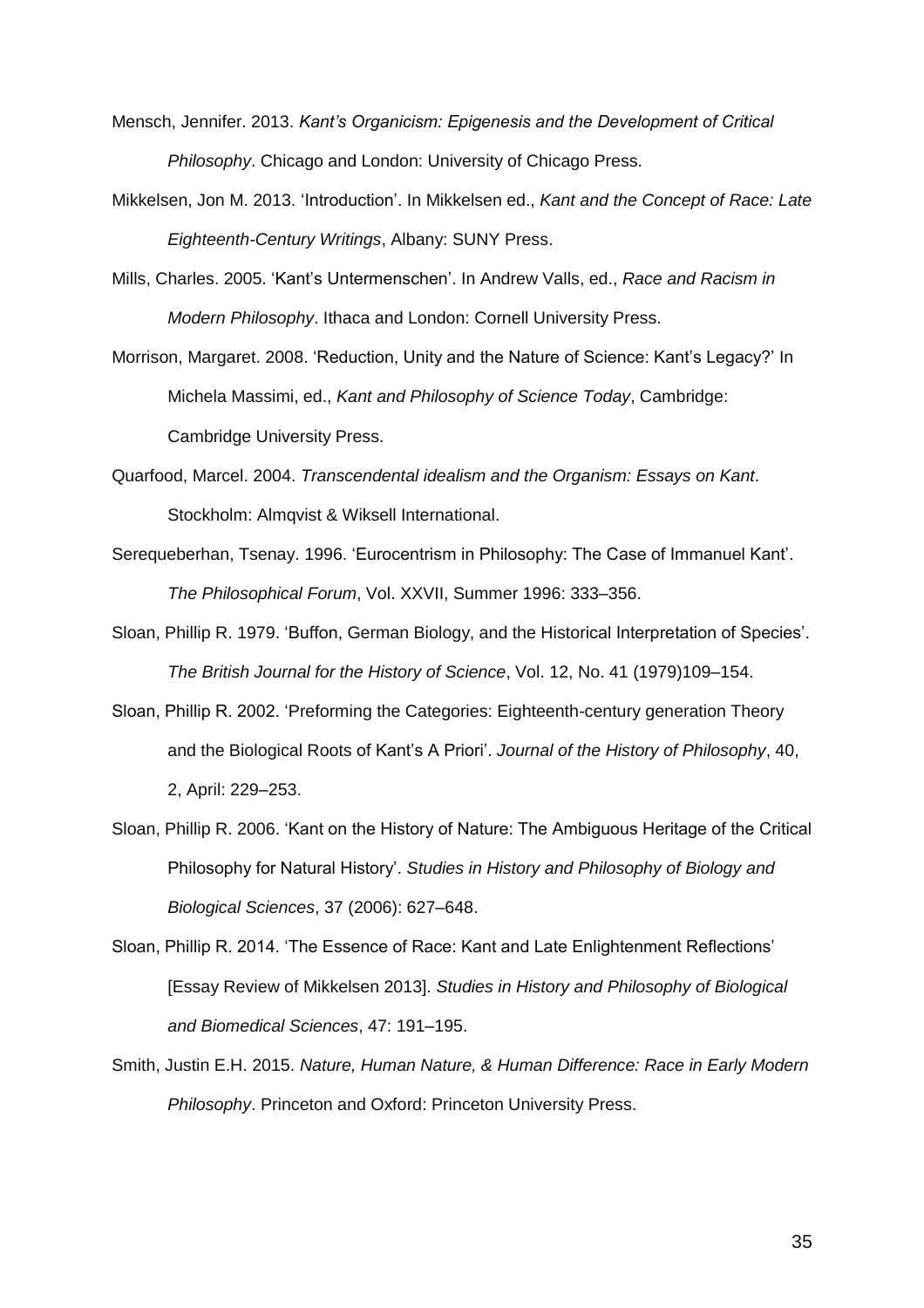- Watkins, Eric. 2012. 'Introduction' to Kant, *Physical Geography*. Trans. Olaf Reinhardt, in Kant, *Natural Science*, edited by Eric Watkins. Cambridge: Cambridge University Press.
- Zammito, John H. 1992. *The Genesis of Kant's Critique of Judgment*. Chicago and London: University of Chicago Press.
- Zuckert, Rachel. 2007. *Kant on Beauty and Biology: An Interpretation of the Critique of Judgement*. Cambridge: Cambridge University Press.

I am grateful for the critical comments and suggestions from an anonymous reviewer of an earlier version of this article.

 $\overline{a}$ 

<sup>1</sup> See Eze 1997a, 5; Eze 1997b, 103; and Serequeberhan 1996. Blum (2002) and, more recently, Smith (2015) both argue that while modern 'racial thinking' (Blum, passim) rarely holds explicitly to any essentialist or biological theory of natural racial kinds, contemporary 'racialization' treats groups as 'races' *as if* they were essential biological kinds. Whatever the racial theorists of the eighteenth-century intended, the effect of their work was to make the various taxonomic distinctions between people appear as natural. (Smith 2015, 35)

<sup>2</sup> Bernasconi 2002 quotes numerous examples of Kant's racist comments.

<sup>3</sup> Charles Mills identifies this strategy in those who defend Kant against his own racism. This strategy does not deny his racist views but denies that they have the kind of philosophical implications claimed by Eze and Bernasconi, for example. Mills writes that, according to this strategy, 'either Kant's racial views do not affect his philosophy *at all* (the extreme position), or they do not affect it in its *key/central/essential/basic claims* (the more moderate position). The assumption, obviously, is that we have a principled, non-question-begging way to demarcate what is central from what is peripheral to his philosophy, and a similarly principled way of showing how the racial views (and, of course, their implications) fail to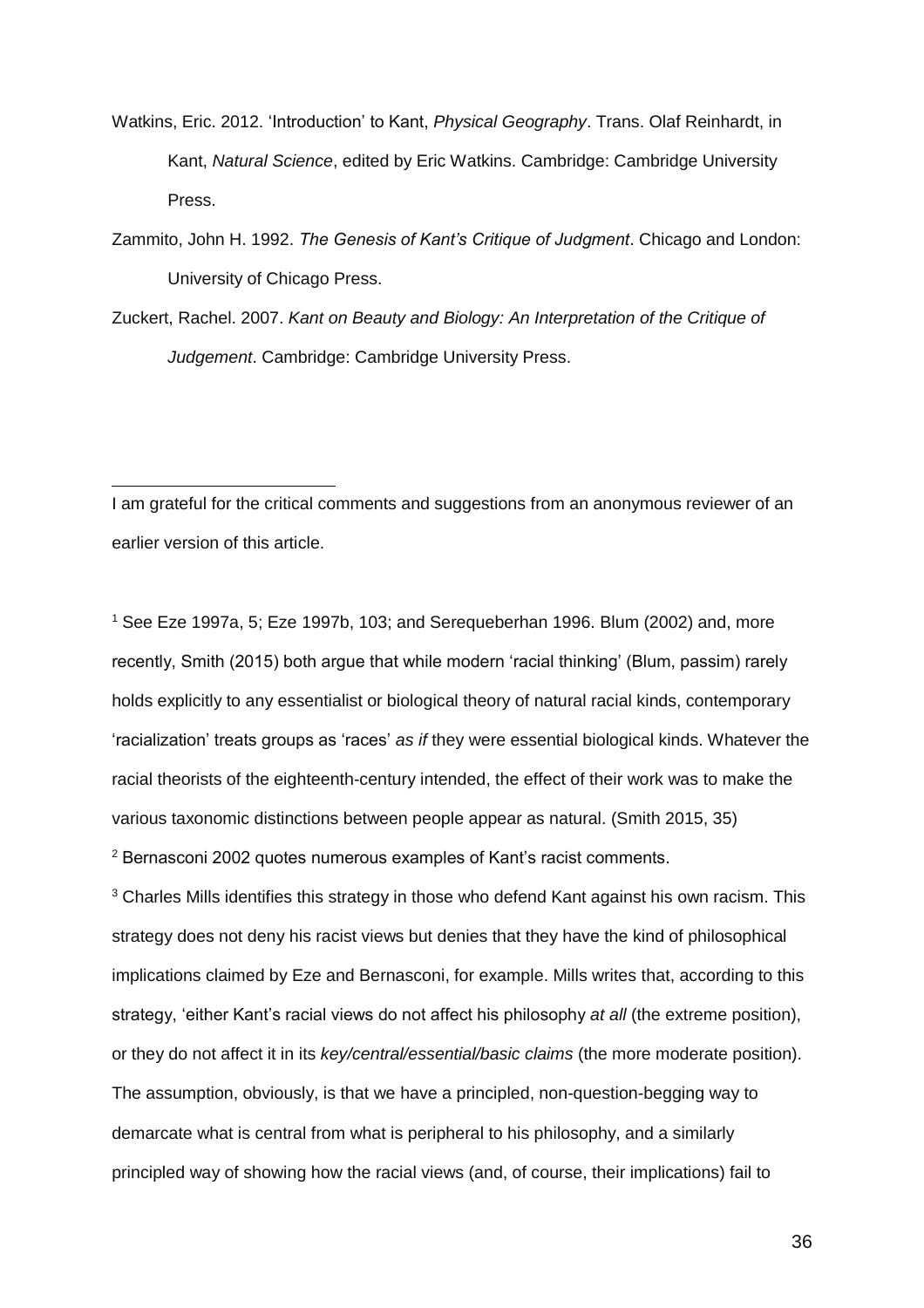penetrate this "inner circle".' (Mills 2005, 175) For an example of the quarantining approach see Hill Jr. and Boxill 2001. For a critique of the centre/periphery presumption see [XXXXXXX].

l

4 In its presentation in the *Critique of Pure Reason*, the subjective necessity of the presupposition of reason's principle of systematic unity and the withdrawal from any claims about nature itself seems to leave open the possibility, as Huneman puts it, of 'a law like but order less nature'. (2007b, 78.) Accordingly, the principle of reason seems not to be required for experience, nor even for the discoverability of empirical laws of nature; only for a scientific project connecting empirical laws of nature. However, commentators increasingly interpret Kant's position here as a claim about the basic methodological requirements for scientific investigation and knowledge, giving the principle of reason and the presupposition of systematic unity a stronger transcendental status than its presentation as subjective maxim suggests. This unity is, as Morrison says, 'first and foremost methodological rather than being grounded in the objects themselves'. But the understanding cannot function unless it is systematically employed; its systematic employment – that is, its coherence – is the condition of possibility for judgements of empirical truth. (Morrison 2008, 39, 43.) Zuckert (2007, 5, 24) similarly argues that the expression of the demand for systematic unity as the principle of purposiveness is a necessary, transcendental principle for empirical knowledge. <sup>5</sup> See also *CPJ*, FI IV, 13.

<sup>6</sup> No natural system of plants, though one or the other approaches it quite closely, has so far been constructed; nor do I contend that this system is really natural (perhaps some other time I may issue fragments of one); nor can it become a natural system before all details in connection with our system will be known. In the meantime, however, as long as a natural system is lacking, artificial systems will definitely be needed.' (Linnaeus 1735, 23.)

 $^7$  Although, as Ernst Cassirer points out (1950, 124), to call Aristotle's categories 'logical' in this way risks ignoring the 'inner bond between logic and biology' in Aristotle.

<sup>8</sup> See Cassirer 1950, 124–8. Of course, we could also see Kant responding here to the treatment of the problem of species in John Locke's *Essay Concerning Human*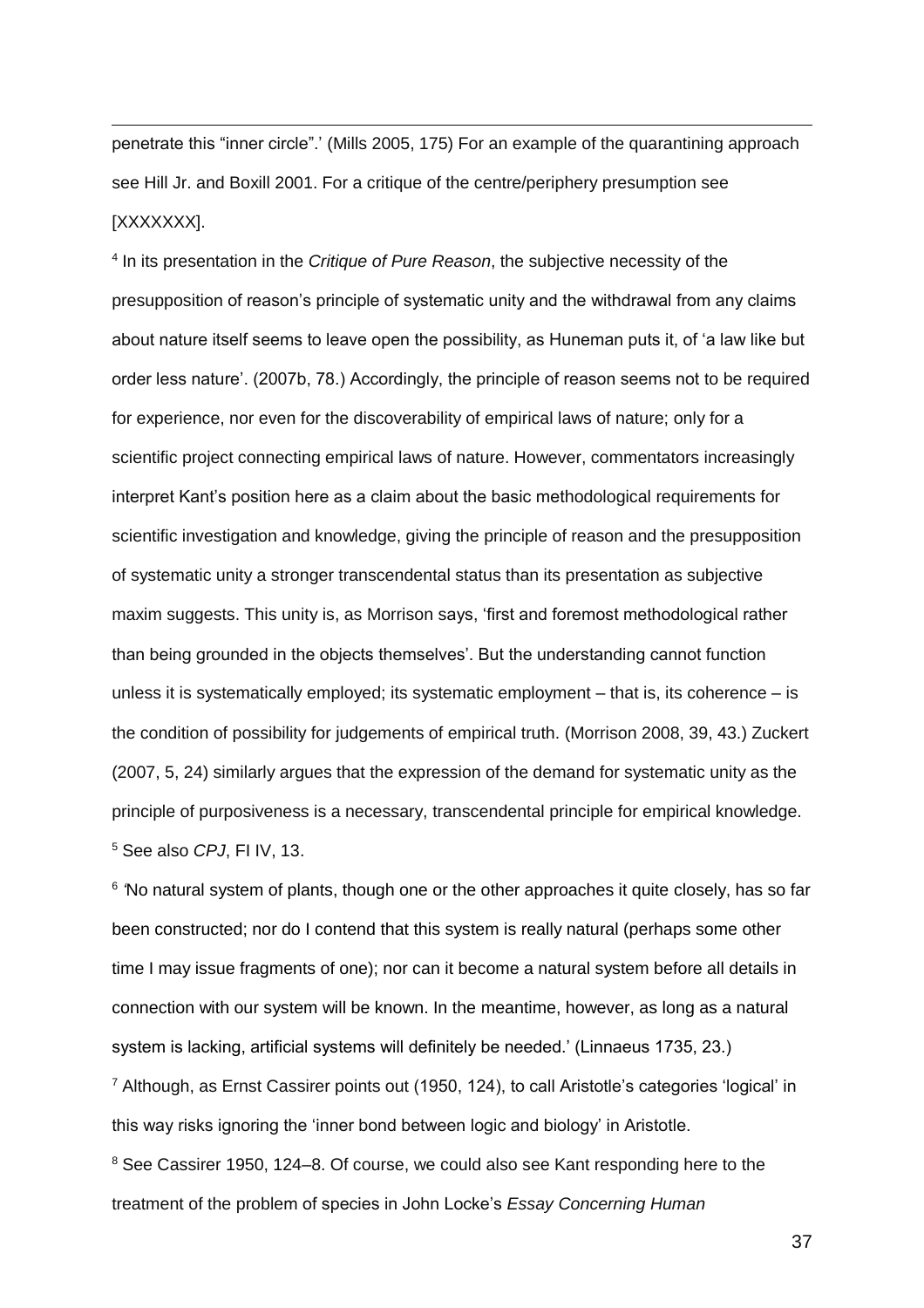l *Understanding*. (On Locke on species in relation to Kant see Mensch 2013, 16–28.) However, Kant's repeated references to Linnaeus and Buffon suggest that it was primarily in relation to debates among natural historians, and as I am arguing here, in relation to the problem of the unity in diversity of the human genus, that the problem figured prominently for him.

<sup>9</sup> Cf. Morrison 2008 48, 61. See also the comments in fn 4.

<sup>10</sup> See Watkins 2012, 435.

 $11$  Here, and elsewhere, Kant uses the phrases 'history of nature' and 'natural history' interchangeably. Unless otherwise stated 'description of nature' always translates *Naturbeschreibung* and 'natural history' always translates *Naturgeschichte*. The lecture notes on which the *Physical Geography* is based are perhaps unreliable, but unless we believe that Kant's students or his trusted editor Friedrich Theodor Rink invented the terms *Naturbeschreibung* and *Naturgeschichte* the lectures are admissible as evidence in the argument here.

 $12$  In these sections the relative perfection of the 'white race' over all others is asserted (576) and the descriptions of the other 'races' is racist and often ridiculous, based on travellers' hearsay. (572–579) As is common in the literature of the time, the lectures are particularly concerned with the 'Peculiarities of the Black Colour of Humans' and the causes thereof (573–575).

<sup>13</sup> Buffon, *Histoire naturelle*: l'édition en ligne, Vol. XIV, pp. 311, 317–8

(http://www.buffon.cnrs.fr/)

<sup>14</sup> See Sloan 1979, 119; Atran 1990, 194–5.

<sup>15</sup> For example *CPR*, A653–4/B681–2 and A659/B687 (*Gattung* and *Art*), A660/B688 (*Stamm*) and *CPJ* FI V 15–16 (*Gattung* and *Art*).

 $16$  The 1775 version of the essay begins with a paragraph referring to the fact that the text is an announcement of a lecture series; the paragraph is excised in the 1777 version, which was published as a stand-alone essay (no longer presented as announcing the lectures) in a volume edited by Jacob Engel entitled *Der Philosoph für die Welt* (*The Worldly Philosopher*).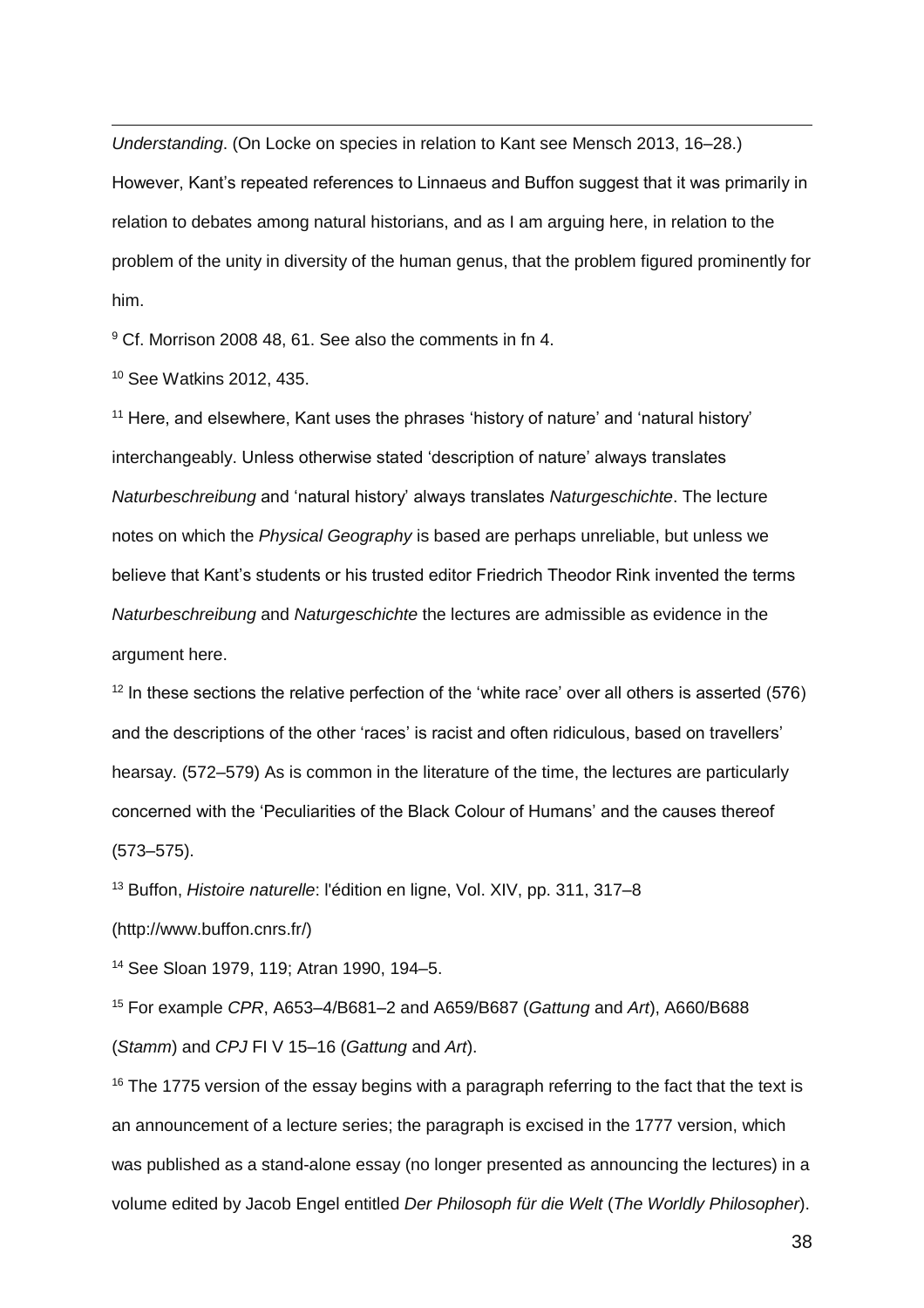l <sup>17</sup> It is difficult to know how to translate Kant's terms *Abartung* and *Ausartung*, both of which seem to speak of derivation from the *Art* or species, when – as in the essays on race – they are explicitly derivations of the genus. In 'of the Different Races' *Abartungen* – which tends to be translated as 'subspecies' – are said to be different types descended from the same stem whose differences are hereditary. If the hereditary marks of the *Abartung* 'agree with their point of origination' they are called *Nachartungen*; if they are no longer capable of 'providing the original formation of the stem (*ursprüngliche Stammbildung*)' they are called *Ausartungen* – 'degenerations'. (Kant, 1777, 84) In the discussion of the principle of specification in the *Critique of Pure Reason* Kant refers to *Unterarten*, which, it seems clear, means 'subspecies'. (*CPR*, A660/B688) To distinguish *Abartung* from *Unterart* I have chosen to translate the former as 'derivation'.

<sup>18</sup> Notably, 'Examination of the Question' (1754); 'The Question whether the Earth is Ageing' (1754); 'On the Causes of Earthquakes' (1756); 'History and Natural Description of the … Earthquake that Struck' (1756); and 'On the Volcanoes on the Moon' (1785).

<sup>19</sup> On polygenesis see Smith 2015, Chapter 4; Bernasconi 2001, 18–21.

<sup>20</sup> It is not entirely clear if Kant is claiming that the 'deviation' (*Abartung*) and the 'race' have the same status or the same place in the relations of classifications, or if 'race' is a subcategory of 'deviation'. He writes: 'Unter den Abartungen … heißen diejenigen, welche sich sowohl bei allen Verpflanzungen … in langen Zeugungen unter sich beständig erhalten, als auch, in der Vermischung mit andern Abartungen desselbigen Stamms, jederzeit halbschlächtige Junge zeugen, Rassen.' 'Unter den Abartungen' could be 'under the deviations', or 'among the deviations'.

<sup>21</sup> Translation amended. In the Akademie Ausgabe (IX: 96) we read: 'so kann also Ein und derselbe Begriff in verschiedenen Beziehungen, zugleich ein höherer und ein niederer sein. So ist z. B. der Begriff **Mensch** in Beziehung auf den Begriff **Neger** ein höherer, in Beziehung auf den Begriff **Thier** aber ein niederer.' The English translation by Hartman and Schwarz says that there is a mistake in the 'original version' of this example which, they claim, compared the relations of the three terms 'man' (*Mensch*), 'horse' and 'animal'.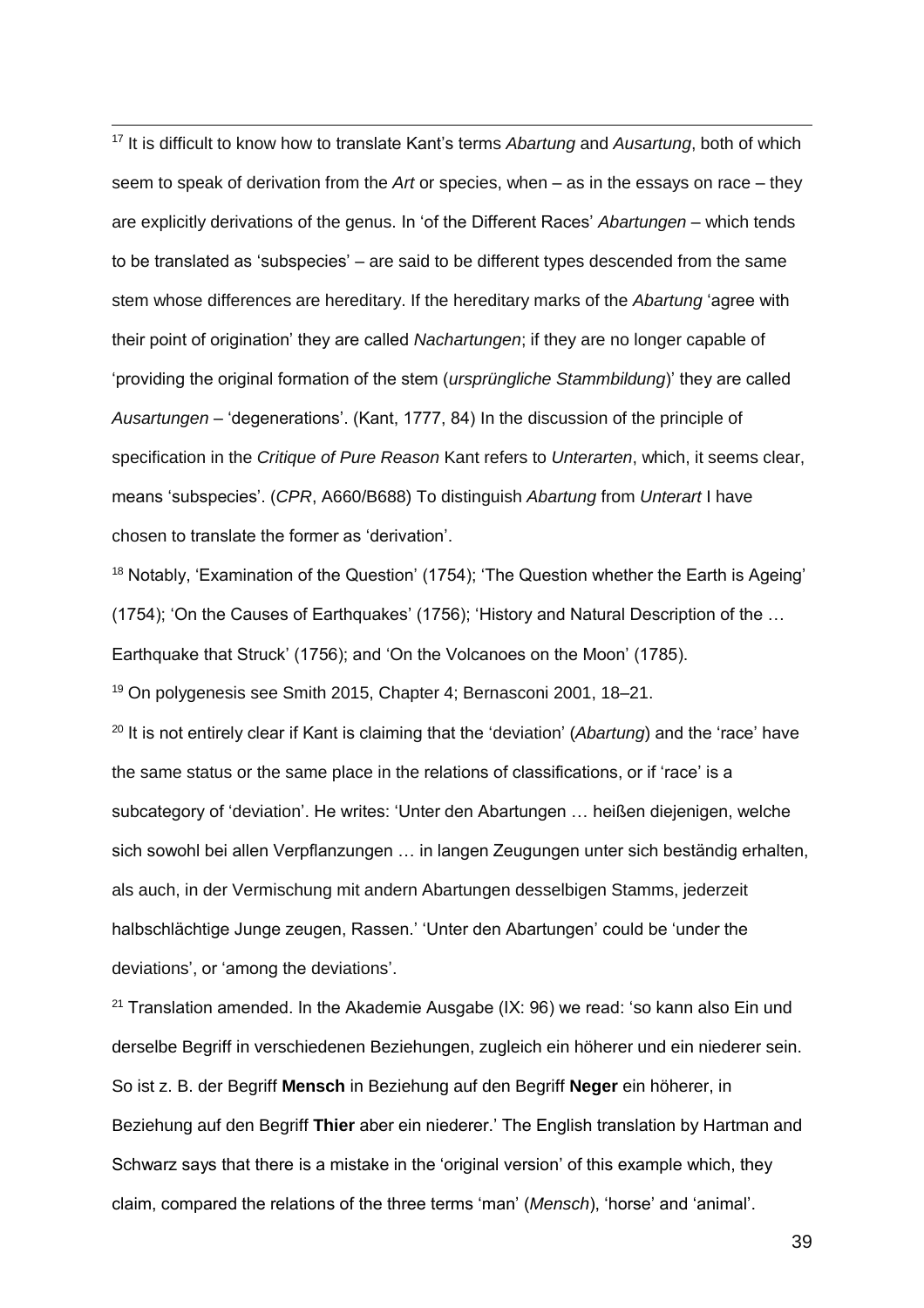l According to Hartman and Schwarz, the Akademie Ausgabe changes the second term to *Neger*, 'in line with an example found in a transcript of Kant's lectures by Benno Erdmann.' Hartman and Schwarz then change both of these, and compare the three terms 'mammal', 'horse' and 'animal', to 'eliminate the subordination of man to animal, a quite un-Kantian example'. (101–2) This conveniently eliminates the reference to the racial category and overlooks the fact that Kant's essays on race – given the natural historical context – do effectively subordinate the concept of man to that of animal. Elsewhere, Kant is happy to talk of the animal aspects of man, for example in the *Lectures on Anthropology*: 'The human being has two determinations, one with regard to humanity, and one with regard to animality.' (Kant 1788–89, 217)

<sup>22</sup> See, for example, Sloan1979, 125–9, 131–5; Sloan 2006, 635; Sloan 2014, 193; Huneman 2007a, 8; Fisher 2007, 105–6, 111.

 $23$  Thus we cannot agree with Huneman's claim (2007b, 82) that the essays on race do not link teleology to the problem of systematicity.

 $24$  As, for example, Kant's critic Georg Forster (1786) seemed to believe. Lagier (2004, 147– 8) also discusses this example in the *Critique of Pure Reason*. Lagier writes that the argument of 'Determination of the Concept of a Human Race' (1785) synthesises the otherwise incompatible interests of reason in generality and specificity with its presentation of the diversity at the heart of the unity of the human genus. Thus: 'The theory of the races, in advance of any empirical confirmation, finds a justification in the fact that it conforms particularly well to the demands of the Appendix, to the extent that, in its explication of human diversity, it proposes a subdivision of the human genus [*genre humain*] into a small number of logical subspecies [*sous-espèces*] – a perfect example of the application of the principle of the affinity of concepts just mentioned.' (Lagier 2004, 147) This kind of relation between the essays on race and the *Critique of Pure Reason*, pointing out the ways in which the essays can be understood with the categories of the critical philosophy, treats the latter as the key to the former. As in Bernasconi's important essay from 2001, this contradicts the idea that the essays on race belong to some anthropological genre that can be separated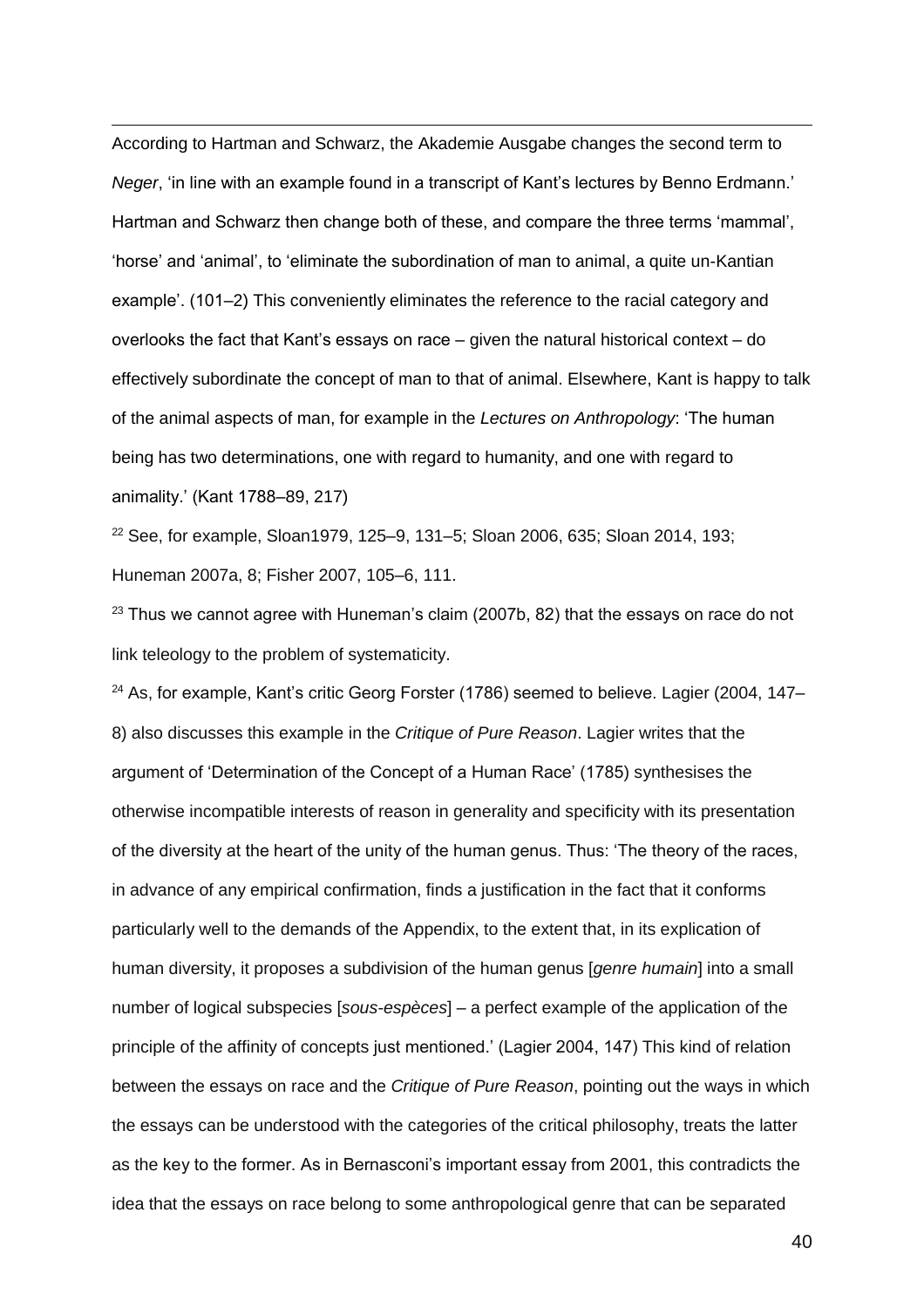l from Kant's philosophy proper, such that they can continue to be treated in isolation from each other (and the essays on race ignored by philosophers). However, my aim in this essay is somewhat different: to argue for the ways in which certain problems in natural history, dealt with in the essays on race, give rise to philosophical issues that find their mature expression in the critical philosophy. This is not to say that the essays on race provide the key to the critical philosophy, but it is to deny that the direction of influence is always *from* the critical philosophy *to* the essays on race.

 $25$  Zammito (1992, 200–1) and Mensch (2013, 104–6) do emphasise the methodological issue of teleological judgement.

<sup>26</sup> Kant (1785a, 155), following Buffon, distinguishes between a nominal species (*Nominalgattung*) and a real species (*Realgattung*) and says that while someone engaged in the description of nature, concerned to classify creations according to their similarities, could be content with the former, to find the latter is a task of natural history.

<sup>27</sup> See Zuckert 2007, 35: 'In pressing this "threat of diversity" in the *Critique of Judgment*, Kant seems to recognize the insufficiency of [his] earlier sketch of a transcendental argument [in the *Critique of Pure Reason*]. We must discover the empirical character of nature through investigation, not stipulation.' On the insufficiency of the analysis in the first Critique see also Zammito 1992, 159–161.

<sup>28</sup> As Huneman puts it (2007a, 4): 'Because of the necessity to classify, and because this biologically primary feature called "heredity" or "conservation of form" requires classification and separation of species, a philosophical perspective on the life sciences should be situated within the general problem of the order of nature. This metaphysical problem, transferred to a transcendental framework – that is, questions about conditions of knowledge rather than kinds of being – becomes the epistemological problem of the *systematicity of knowledge*.' See also Cassirer 1950 and Fisher 2007, 10.

 $29$  Mikkelsen's claim (2013, 4) that 'race theory seems to have been little more than a minor, but nevertheless vexing, problem within … natural history' is not at all borne out. In 1796 Christoph Girtanner (1796, 211) claimed that Kant's three articles on the human races gave